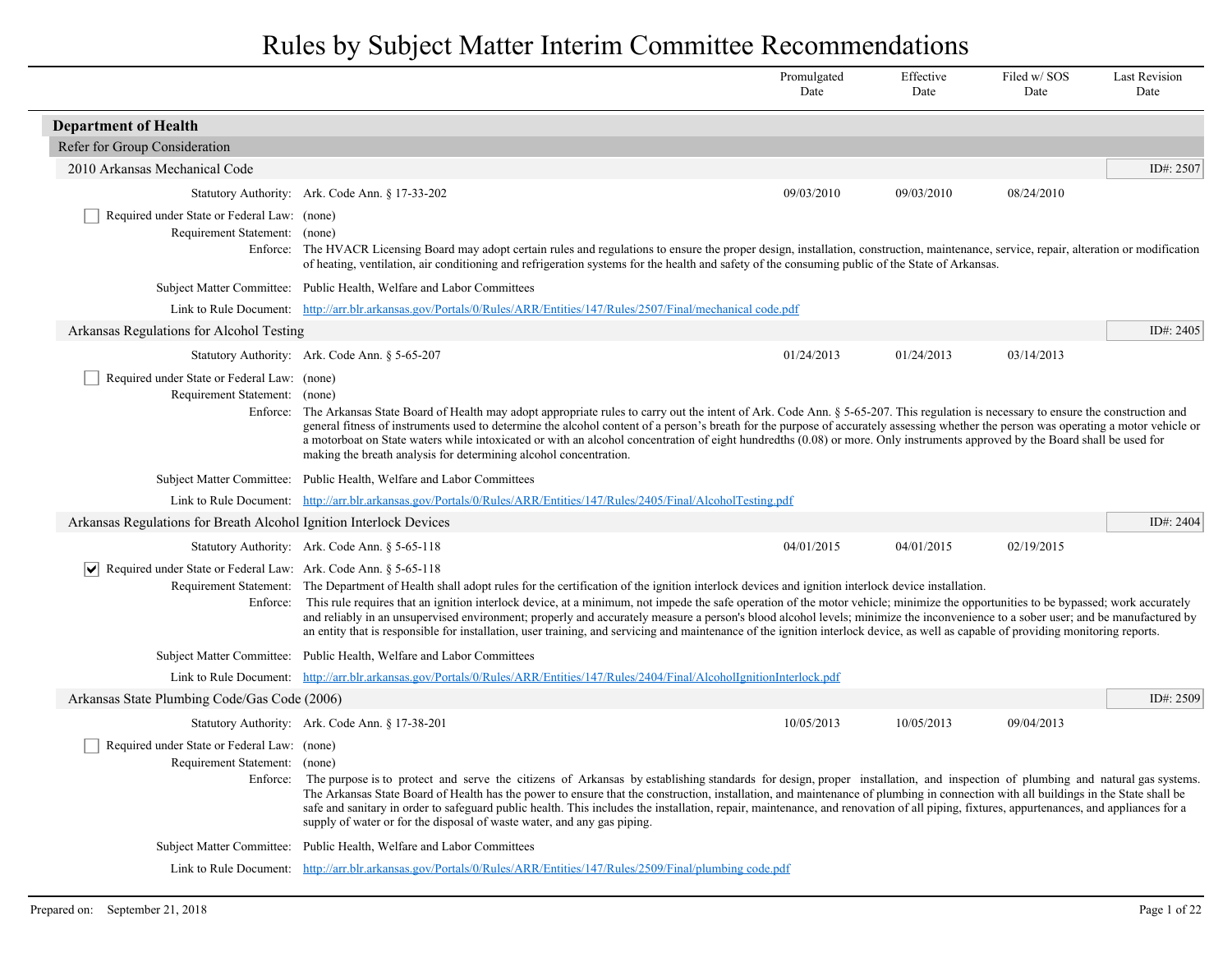|                                                                                                    |                                                                                                                                                                                                                                                                                                                                                                                                                                                                                                                                                                                                                                                                                                                                                                                                                                                                                                           | Promulgated<br>Date                                                                                                                                                                                                                                                                                                                                                                                                                                                                                                | Effective<br>Date | Filed w/SOS<br>Date | <b>Last Revision</b><br>Date |  |  |
|----------------------------------------------------------------------------------------------------|-----------------------------------------------------------------------------------------------------------------------------------------------------------------------------------------------------------------------------------------------------------------------------------------------------------------------------------------------------------------------------------------------------------------------------------------------------------------------------------------------------------------------------------------------------------------------------------------------------------------------------------------------------------------------------------------------------------------------------------------------------------------------------------------------------------------------------------------------------------------------------------------------------------|--------------------------------------------------------------------------------------------------------------------------------------------------------------------------------------------------------------------------------------------------------------------------------------------------------------------------------------------------------------------------------------------------------------------------------------------------------------------------------------------------------------------|-------------------|---------------------|------------------------------|--|--|
| Arkansas Trauma System Rules and Regulations                                                       |                                                                                                                                                                                                                                                                                                                                                                                                                                                                                                                                                                                                                                                                                                                                                                                                                                                                                                           |                                                                                                                                                                                                                                                                                                                                                                                                                                                                                                                    |                   |                     | ID#: 2439                    |  |  |
|                                                                                                    | Statutory Authority: Ark. Code Ann. §§ 20-13-801-821                                                                                                                                                                                                                                                                                                                                                                                                                                                                                                                                                                                                                                                                                                                                                                                                                                                      | 09/06/2014                                                                                                                                                                                                                                                                                                                                                                                                                                                                                                         | 09/06/2014        | 08/07/2014          |                              |  |  |
| $ \bm{\mathsf{v}} $<br>Required under State or Federal Law: Ark. Code Ann. § 20-13-821<br>Enforce: | program.                                                                                                                                                                                                                                                                                                                                                                                                                                                                                                                                                                                                                                                                                                                                                                                                                                                                                                  | Requirement Statement: The Arkansas State Board of Health shall promulgate the rules necessary to implement and administer this subchapter.<br>The Department of Health may develop and implement a comprehensive trauma care system that provides guidelines for the care of trauma victims and is fully integrated with all<br>available resources including, but not limited to, existing emergency medical services providers, hospitals, or other health care providers that would like to participate in the |                   |                     |                              |  |  |
|                                                                                                    | Subject Matter Committee: Public Health, Welfare and Labor Committees                                                                                                                                                                                                                                                                                                                                                                                                                                                                                                                                                                                                                                                                                                                                                                                                                                     |                                                                                                                                                                                                                                                                                                                                                                                                                                                                                                                    |                   |                     |                              |  |  |
|                                                                                                    | Link to Rule Document: http://arr.blr.arkansas.gov/Portals/0/Rules/ARR/Entities/147/Rules/2439/Final/trauma system.pdf                                                                                                                                                                                                                                                                                                                                                                                                                                                                                                                                                                                                                                                                                                                                                                                    |                                                                                                                                                                                                                                                                                                                                                                                                                                                                                                                    |                   |                     |                              |  |  |
|                                                                                                    | Emergency Department Patient Database Hospital Discharge Data Submittal Guide                                                                                                                                                                                                                                                                                                                                                                                                                                                                                                                                                                                                                                                                                                                                                                                                                             |                                                                                                                                                                                                                                                                                                                                                                                                                                                                                                                    |                   |                     | ID#: 2409                    |  |  |
|                                                                                                    | Statutory Authority: Ark. Code Ann. § 20-7-301 et seq.                                                                                                                                                                                                                                                                                                                                                                                                                                                                                                                                                                                                                                                                                                                                                                                                                                                    | 01/01/2014                                                                                                                                                                                                                                                                                                                                                                                                                                                                                                         | 01/01/2014        | 08/12/2013          |                              |  |  |
| $ \mathbf{v} $ Required under State or Federal Law: Ark. Code Ann. § 20-7-305                      | Requirement Statement: This was passed by the General Assembly as a result of rising health care costs, the shortage of health professionals and health care services in many areas of the State, and the<br>concerns expressed by care providers, consumers, third-party payers, and others involved with planning for the provision of health care. There is an urgent need to understand<br>patterns and trends in the availability, use, and costs of these services.<br>Enforce: The Department of Health acts as a state health data clearinghouse for the acquisition and dissemination of data from state agencies and other appropriate sources. It has established<br>an information base for patients, health professionals, and hospitals to improve the appropriate and efficient usage of health care services and to provide for appropriate protection<br>of confidentiality and privacy. |                                                                                                                                                                                                                                                                                                                                                                                                                                                                                                                    |                   |                     |                              |  |  |
|                                                                                                    | Subject Matter Committee: Public Health, Welfare and Labor Committees                                                                                                                                                                                                                                                                                                                                                                                                                                                                                                                                                                                                                                                                                                                                                                                                                                     |                                                                                                                                                                                                                                                                                                                                                                                                                                                                                                                    |                   |                     |                              |  |  |
|                                                                                                    | Link to Rule Document: http://arr.blr.arkansas.gov/Portals/0/Rules/ARR/Entities/147/Rules/2409/Final/inpatient and emergency data submittal.pdf                                                                                                                                                                                                                                                                                                                                                                                                                                                                                                                                                                                                                                                                                                                                                           |                                                                                                                                                                                                                                                                                                                                                                                                                                                                                                                    |                   |                     |                              |  |  |
| Heating, Ventilation, Air Conditioning and Refrigeration Contractors                               |                                                                                                                                                                                                                                                                                                                                                                                                                                                                                                                                                                                                                                                                                                                                                                                                                                                                                                           |                                                                                                                                                                                                                                                                                                                                                                                                                                                                                                                    |                   |                     | ID#: 10211                   |  |  |
|                                                                                                    | Statutory Authority: Ark. Code Ann. § 17-33-202                                                                                                                                                                                                                                                                                                                                                                                                                                                                                                                                                                                                                                                                                                                                                                                                                                                           | 01/14/2004                                                                                                                                                                                                                                                                                                                                                                                                                                                                                                         | 02/13/2004        | 02/03/2004          | 12/07/1999                   |  |  |
| Required under State or Federal Law: (none)<br>Requirement Statement: (none)                       | Enforce: This is not an Arkansas State Board of Health rule. The HVACR Licensing Board may adopt a mechanical code and standards for the conduct of HVACR work.                                                                                                                                                                                                                                                                                                                                                                                                                                                                                                                                                                                                                                                                                                                                           |                                                                                                                                                                                                                                                                                                                                                                                                                                                                                                                    |                   |                     |                              |  |  |
| <b>Subject Matter Committee:</b>                                                                   | Public Health, Welfare and Labor Committees                                                                                                                                                                                                                                                                                                                                                                                                                                                                                                                                                                                                                                                                                                                                                                                                                                                               |                                                                                                                                                                                                                                                                                                                                                                                                                                                                                                                    |                   |                     |                              |  |  |
|                                                                                                    | Link to Rule Document: http://arr.blr.arkansas.gov/Portals/0/Rules/ARR/Entities/147/Rules/10211/Final/HVAC Contractors.pdf                                                                                                                                                                                                                                                                                                                                                                                                                                                                                                                                                                                                                                                                                                                                                                                |                                                                                                                                                                                                                                                                                                                                                                                                                                                                                                                    |                   |                     |                              |  |  |
| Inpatient Database Hospital Discharge Data Submittal Guide                                         |                                                                                                                                                                                                                                                                                                                                                                                                                                                                                                                                                                                                                                                                                                                                                                                                                                                                                                           |                                                                                                                                                                                                                                                                                                                                                                                                                                                                                                                    |                   |                     | ID#: 2408                    |  |  |
|                                                                                                    | Statutory Authority: Ark. Code Ann. § 20-7-301 et seq.                                                                                                                                                                                                                                                                                                                                                                                                                                                                                                                                                                                                                                                                                                                                                                                                                                                    | 01/01/2014                                                                                                                                                                                                                                                                                                                                                                                                                                                                                                         | 01/01/2014        | 08/12/2013          |                              |  |  |
| Required under State or Federal Law: Ark. Code Ann. § 20-7-305                                     | Requirement Statement: This was passed by the General Assembly as a result of rising health care costs, the shortage of health professionals and health care services in many areas of the State, and the<br>concerns expressed by care providers, consumers, third-party payers, and others involved with planning for the provision of health care. There is an urgent need to understand<br>patterns and trends in the availability, use, and costs of these services.                                                                                                                                                                                                                                                                                                                                                                                                                                 |                                                                                                                                                                                                                                                                                                                                                                                                                                                                                                                    |                   |                     |                              |  |  |
| Enforce:                                                                                           | The State Board of Health shall prescribe and enforce such rules and regulations as may be necessary to carry out this subchapter, including the manner in which data are collected,<br>maintained, compiled, and disseminated, and including such rules as may be necessary to promote and protect the confidentiality of data reported under this subchapter. Ark. Code.<br>Ann. $\S$ 20-7-305(a)                                                                                                                                                                                                                                                                                                                                                                                                                                                                                                       |                                                                                                                                                                                                                                                                                                                                                                                                                                                                                                                    |                   |                     |                              |  |  |
|                                                                                                    | Subject Matter Committee: Public Health, Welfare and Labor Committees                                                                                                                                                                                                                                                                                                                                                                                                                                                                                                                                                                                                                                                                                                                                                                                                                                     |                                                                                                                                                                                                                                                                                                                                                                                                                                                                                                                    |                   |                     |                              |  |  |
|                                                                                                    | Link to Rule Document: http://arr.blr.arkansas.gov/Portals/0/Rules/ARR/Entities/147/Rules/2408/Final/inpatient and emergency data submittal.pdf                                                                                                                                                                                                                                                                                                                                                                                                                                                                                                                                                                                                                                                                                                                                                           |                                                                                                                                                                                                                                                                                                                                                                                                                                                                                                                    |                   |                     |                              |  |  |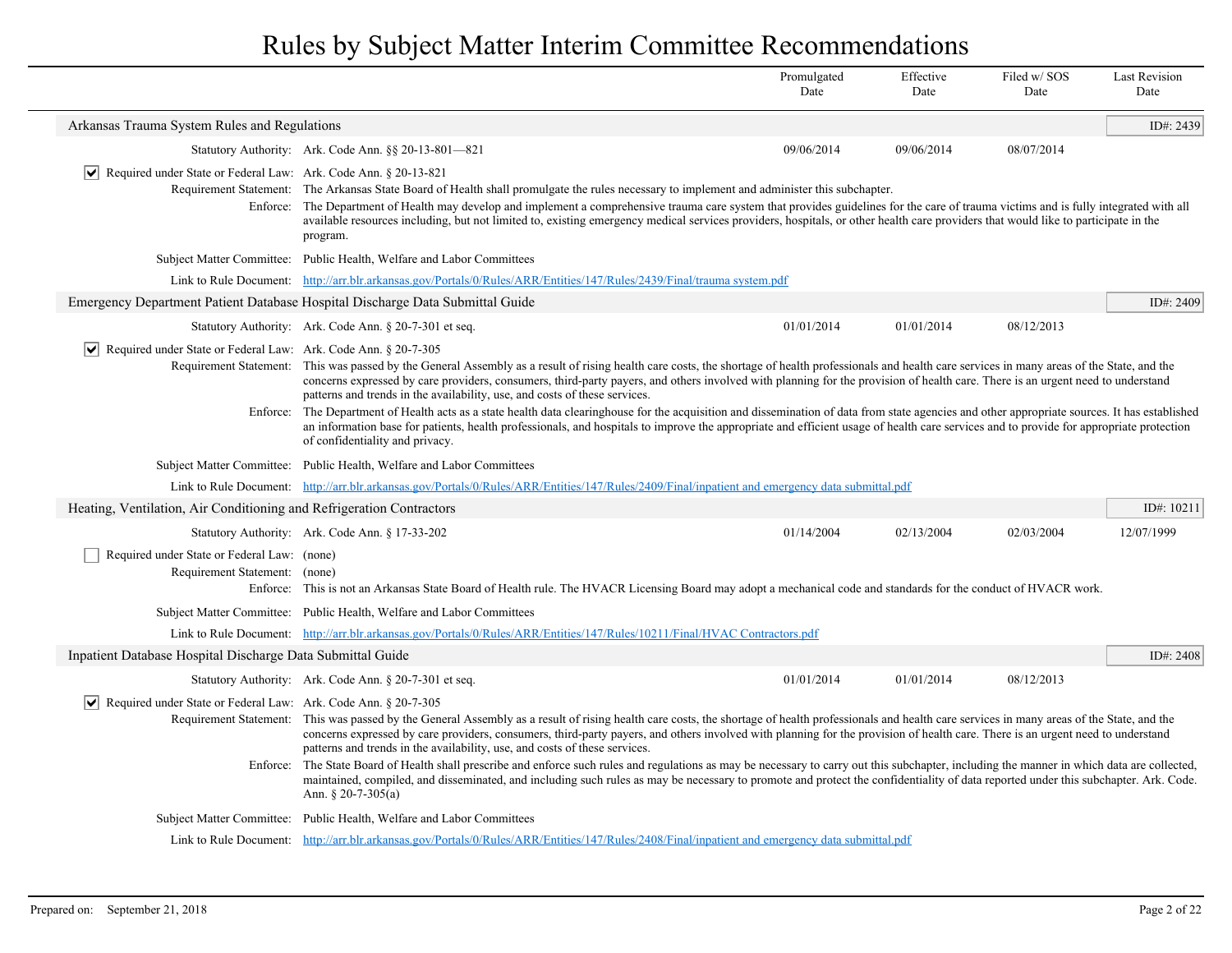|                                                                                |                                                                                                                                                                                                                                                                                                                                                                                                                                                          | Promulgated<br>Date | Effective<br>Date | Filed w/SOS<br>Date | <b>Last Revision</b><br>Date |
|--------------------------------------------------------------------------------|----------------------------------------------------------------------------------------------------------------------------------------------------------------------------------------------------------------------------------------------------------------------------------------------------------------------------------------------------------------------------------------------------------------------------------------------------------|---------------------|-------------------|---------------------|------------------------------|
| <b>OHIT Policies</b>                                                           |                                                                                                                                                                                                                                                                                                                                                                                                                                                          |                     |                   |                     | ID#: 9650                    |
|                                                                                | Statutory Authority: Ark. Code Ann. § 25-42-105                                                                                                                                                                                                                                                                                                                                                                                                          | 02/07/2014          | 02/07/2014        | 01/15/2014          |                              |
| Required under State or Federal Law: (none)<br>Requirement Statement: (none)   | Enforce: Act 891 of 2011 required OHIT to pass all necessary rules. The rulemaking is now under the powers of the Arkansas State Board of Health. The Office of Health Information<br>Technology coordinates health information technology initiatives of the State with relevant executive branch agencies, including state boards, commissions, nonprofit corporations,                                                                                |                     |                   |                     |                              |
|                                                                                | and institutions of higher education.                                                                                                                                                                                                                                                                                                                                                                                                                    |                     |                   |                     |                              |
|                                                                                | Subject Matter Committee: Public Health, Welfare and Labor Committees                                                                                                                                                                                                                                                                                                                                                                                    |                     |                   |                     |                              |
|                                                                                | Link to Rule Document: http://arr.blr.arkansas.gov/Portals/0/Rules/ARR/Entities/147/Rules/9650/Final/OHIT.pdf                                                                                                                                                                                                                                                                                                                                            |                     |                   |                     |                              |
| Recovery of Expenditures                                                       |                                                                                                                                                                                                                                                                                                                                                                                                                                                          |                     |                   |                     | ID#: 2447                    |
|                                                                                | Statutory Authority: Ark. Code Ann. § 20-7-130                                                                                                                                                                                                                                                                                                                                                                                                           | 01/03/1990          | 01/03/1990        | 12/13/1989          |                              |
| Required under State or Federal Law: (none)<br>Requirement Statement: (none)   | Enforce: The purpose of this rule is to more equitably allocate the costs between the State and responsible parties when unforeseen circumstances arise due to accidents and other man-made<br>causes that require assistance from the Department of Health.                                                                                                                                                                                             |                     |                   |                     |                              |
|                                                                                | Subject Matter Committee: Public Health, Welfare and Labor Committees                                                                                                                                                                                                                                                                                                                                                                                    |                     |                   |                     |                              |
|                                                                                | Link to Rule Document: http://arr.blr.arkansas.gov/Portals/0/Rules/ARR/Entities/147/Rules/2447/Final/recovery of expenditures.pdf                                                                                                                                                                                                                                                                                                                        |                     |                   |                     |                              |
| <b>Restricted Gas Fitter</b>                                                   |                                                                                                                                                                                                                                                                                                                                                                                                                                                          |                     |                   |                     | ID#: 2427                    |
|                                                                                | Statutory Authority: Ark. Code Ann. § 17-38-201                                                                                                                                                                                                                                                                                                                                                                                                          | 02/15/1992          | 02/15/1992        | 02/05/1992          |                              |
| Required under State or Federal Law: (none)<br>Requirement Statement: (none)   | Enforce: The Department of Health may issue restricted licenses limited to gas fitters if the licensee has demonstrated competency for this particular phase of plumbing. The Arkansas State<br>Board of Health may adopt rules defining restrictions pertaining to the type of work allowed, geographical area served, and term of the type of restricted license.                                                                                      |                     |                   |                     |                              |
|                                                                                | Subject Matter Committee: Public Health, Welfare and Labor Committees                                                                                                                                                                                                                                                                                                                                                                                    |                     |                   |                     |                              |
| Link to Rule Document:                                                         | http://arr.blr.arkansas.gov/Portals/0/Rules/ARR/Entities/147/Rules/2427/Final/restrict plumber gas fitter.pdf                                                                                                                                                                                                                                                                                                                                            |                     |                   |                     |                              |
| Restricted Lifetime Plumber's License                                          |                                                                                                                                                                                                                                                                                                                                                                                                                                                          |                     |                   |                     | ID#: 2431                    |
|                                                                                | Statutory Authority: Ark. Code Ann. § 17-38-311                                                                                                                                                                                                                                                                                                                                                                                                          | 10/22/1992          | 10/22/1992        | 10/12/1992          |                              |
| $ \mathbf{v} $ Required under State or Federal Law: Ark. Code Ann. § 17-38-311 |                                                                                                                                                                                                                                                                                                                                                                                                                                                          |                     |                   |                     |                              |
|                                                                                | Requirement Statement: These rules are necessary to apply Ark. Code Ann. § 17-38-311.<br>Enforce: Upon reaching the age of sixty-five (65), any person who has been a master plumber, licensed as such by the Department of Health, for not fewer than twelve (12) years may apply<br>for a restricted lifetime master plumber license. This license will be issued upon satisfactory proof of age and payment of a fee as prescribed by the Department. |                     |                   |                     |                              |
|                                                                                | Subject Matter Committee: Public Health, Welfare and Labor Committees                                                                                                                                                                                                                                                                                                                                                                                    |                     |                   |                     |                              |
|                                                                                | Link to Rule Document: http://arr.blr.arkansas.gov/Portals/0/Rules/ARR/Entities/147/Rules/2431/Final/restricted lifetime plumber.pdf                                                                                                                                                                                                                                                                                                                     |                     |                   |                     |                              |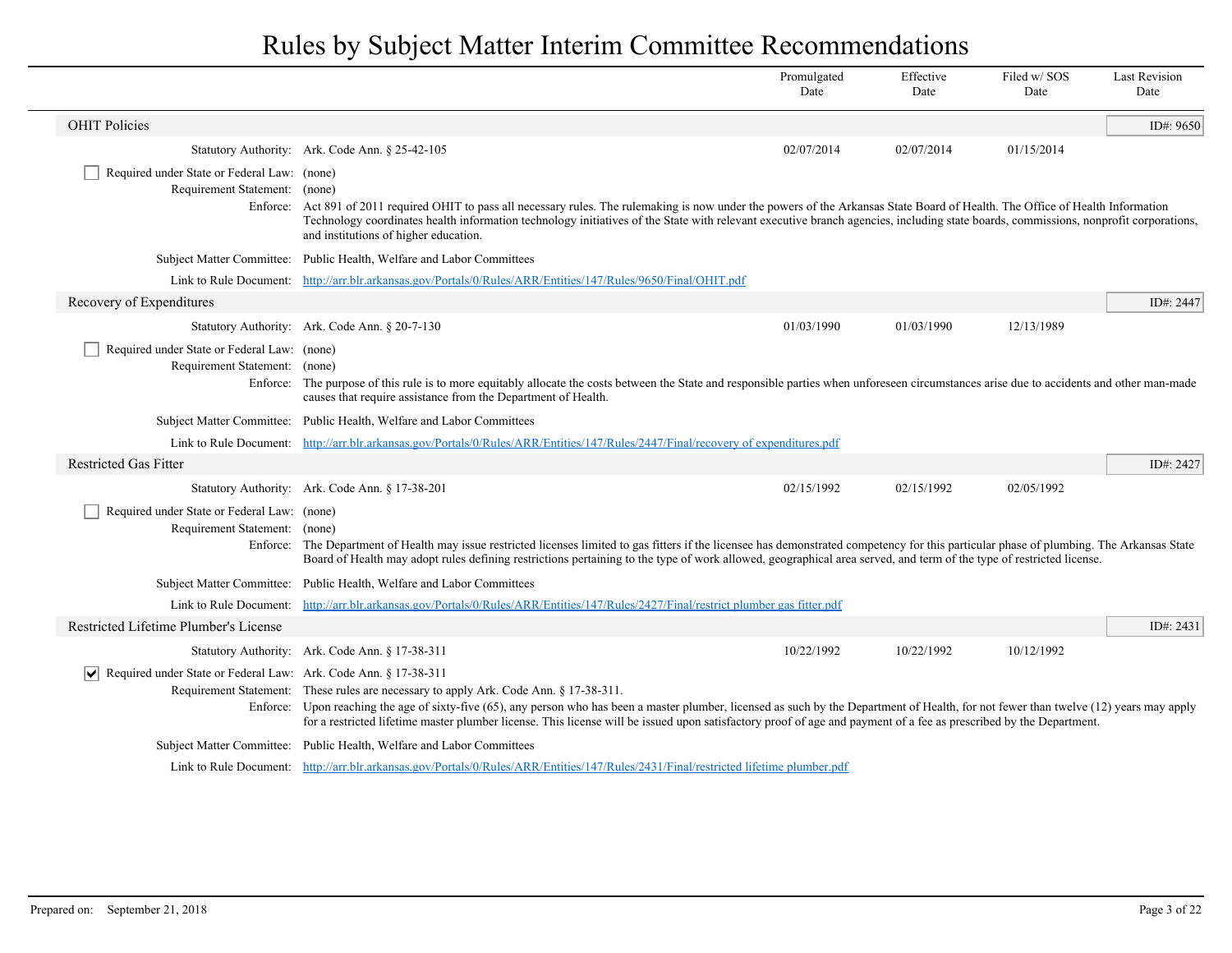|                                                                                            |                                                                                                                                                                                                                                                                                                                                                                                                                                                                                                                                                                                                                                                                                                                                                                                     | Promulgated<br>Date | Effective<br>Date | Filed w/SOS<br>Date | <b>Last Revision</b><br>Date |
|--------------------------------------------------------------------------------------------|-------------------------------------------------------------------------------------------------------------------------------------------------------------------------------------------------------------------------------------------------------------------------------------------------------------------------------------------------------------------------------------------------------------------------------------------------------------------------------------------------------------------------------------------------------------------------------------------------------------------------------------------------------------------------------------------------------------------------------------------------------------------------------------|---------------------|-------------------|---------------------|------------------------------|
| Rules and Regulations for Abortion Facilities in Arkansas 2014                             |                                                                                                                                                                                                                                                                                                                                                                                                                                                                                                                                                                                                                                                                                                                                                                                     |                     |                   |                     | ID#: 2462                    |
|                                                                                            | Statutory Authority: Ark. Code Ann. § 20-9-302                                                                                                                                                                                                                                                                                                                                                                                                                                                                                                                                                                                                                                                                                                                                      | 05/31/2014          | 05/31/2014        | 05/01/2014          |                              |
| Required under State or Federal Law: Ark. Code Ann. § 20-9-302<br>$ \vee $                 | Requirement Statement: These rules are needed to ensure abortion facilities are safe and following the laws passed by the General Assembly.<br>Enforce: The Department of Health must adopt appropriate rules, including, without limitation, the facilities, equipment, procedures, techniques, medical records, informed consent<br>signatures, parental consent signatures, and conditions of clinics, health centers, and other facilities subject to the provisions of this section. These are to assure, at a minimum, that<br>the facilities, equipment, procedures, techniques, and conditions are aseptic and do not constitute a health hazard and that the medical records, informed consent signatures, and<br>parental consent signatures meet statutory requirements. |                     |                   |                     |                              |
|                                                                                            | Subject Matter Committee: Public Health, Welfare and Labor Committees                                                                                                                                                                                                                                                                                                                                                                                                                                                                                                                                                                                                                                                                                                               |                     |                   |                     |                              |
|                                                                                            | Link to Rule Document: http://arr.blr.arkansas.gov/Portals/0/Rules/ARR/Entities/147/Rules/2462/Final/abortion facilities.pdf                                                                                                                                                                                                                                                                                                                                                                                                                                                                                                                                                                                                                                                        |                     |                   |                     |                              |
| Rules and Regulations for Combative Sports                                                 |                                                                                                                                                                                                                                                                                                                                                                                                                                                                                                                                                                                                                                                                                                                                                                                     |                     |                   |                     | ID#: 8999                    |
|                                                                                            | Statutory Authority: Ark. Code Ann. § 17-22-204                                                                                                                                                                                                                                                                                                                                                                                                                                                                                                                                                                                                                                                                                                                                     | 04/30/2014          | 04/30/2014        | 02/11/2014          |                              |
| $ \vee $ Required under State or Federal Law: Ark. Code Ann. § 17-22-204                   | Requirement Statement: The State Athletic Commission has the sole discretion, management, control, and jurisdiction over all combative sports matches and exhibitions in this State.<br>Enforce: Combative sports include boxing, kick boxing, wrestling, martial arts, Muay Thai, or any combination thereof, or any form of hand-to-hand, elbow-and-foot, or foot-and-leg<br>competition. These rules are necessary to ensure the safety and well-being of contestants to the fullest extent possible.                                                                                                                                                                                                                                                                            |                     |                   |                     |                              |
|                                                                                            | Subject Matter Committee: Public Health, Welfare and Labor Committees                                                                                                                                                                                                                                                                                                                                                                                                                                                                                                                                                                                                                                                                                                               |                     |                   |                     |                              |
|                                                                                            | Link to Rule Document: http://arr.blr.arkansas.gov/Portals/0/Rules/ARR/Entities/147/Rules/8999/Final/combative sports.pdf                                                                                                                                                                                                                                                                                                                                                                                                                                                                                                                                                                                                                                                           |                     |                   |                     |                              |
|                                                                                            | Rules and Regulations for Conducting Criminal History Records Checks for Home Health, Hospice and Private Care Agencies in Arkansas                                                                                                                                                                                                                                                                                                                                                                                                                                                                                                                                                                                                                                                 |                     |                   |                     | ID#: 2466                    |
|                                                                                            | Statutory Authority: Ark. Code Ann. § 20-38-109                                                                                                                                                                                                                                                                                                                                                                                                                                                                                                                                                                                                                                                                                                                                     | 05/01/2010          | 05/01/2010        | 03/25/2010          |                              |
| $ \mathbf{v} $ Required under State or Federal Law: Ark. Code Ann. § 20-38-109<br>Enforce: | Requirement Statement: The Arkansas Crime Information Center, the Identification Bureau of the Department of Arkansas State Police, and the Arkansas State Board of Health must cooperate to prepare<br>forms and promulgate consistent rules as necessary.<br>This rule requires operators, employees, and applicants to undergo a criminal background check when operating or working at a home health care, private care agency, or hospice<br>agency.                                                                                                                                                                                                                                                                                                                           |                     |                   |                     |                              |
|                                                                                            | Subject Matter Committee: Public Health, Welfare and Labor Committees                                                                                                                                                                                                                                                                                                                                                                                                                                                                                                                                                                                                                                                                                                               |                     |                   |                     |                              |
|                                                                                            | Link to Rule Document: http://arr.blr.arkansas.gov/Portals/0/Rules/ARR/Entities/147/Rules/2466/Final/criminal history.pdf                                                                                                                                                                                                                                                                                                                                                                                                                                                                                                                                                                                                                                                           |                     |                   |                     |                              |
| Rules and Regulations for Control of Sources of Ionizing Radiation                         |                                                                                                                                                                                                                                                                                                                                                                                                                                                                                                                                                                                                                                                                                                                                                                                     |                     |                   |                     | ID#: 2474                    |
|                                                                                            | Statutory Authority: Ark. Code Ann. § 20-21-207                                                                                                                                                                                                                                                                                                                                                                                                                                                                                                                                                                                                                                                                                                                                     | 10/01/2017          | 10/01/2017        | 09/01/2017          |                              |
| $ \mathbf{v} $ Required under State or Federal Law: Ark. Code Ann. § 20-21-207             | Requirement Statement: To protect occupational and public health safety, the Arkansas State Board of Health must adopt rules that may provide for licensing or registration relating to the control, storage,<br>or disposal of sources of ionizing radiation with due regard for compatibility with federal regulatory programs.<br>Enforce: Arkansas is an agreement state with the Nuclear Regulatory Commission ("NRC"), working with the NRC to regulate ionizing radiation within Arkansas. If Arkansas chooses not<br>to be an agreement state, the NRC would step in and regulate these substances, resulting in higher costs to those regulated by the Arkansas State Board of Health.                                                                                     |                     |                   |                     |                              |
|                                                                                            | Subject Matter Committee: Public Health, Welfare and Labor Committees                                                                                                                                                                                                                                                                                                                                                                                                                                                                                                                                                                                                                                                                                                               |                     |                   |                     |                              |
|                                                                                            | Link to Rule Document: http://arr.blr.arkansas.gov/Portals/0/Rules/ARR/Entities/147/Rules/2474/Final/ionizing radiation.pdf                                                                                                                                                                                                                                                                                                                                                                                                                                                                                                                                                                                                                                                         |                     |                   |                     |                              |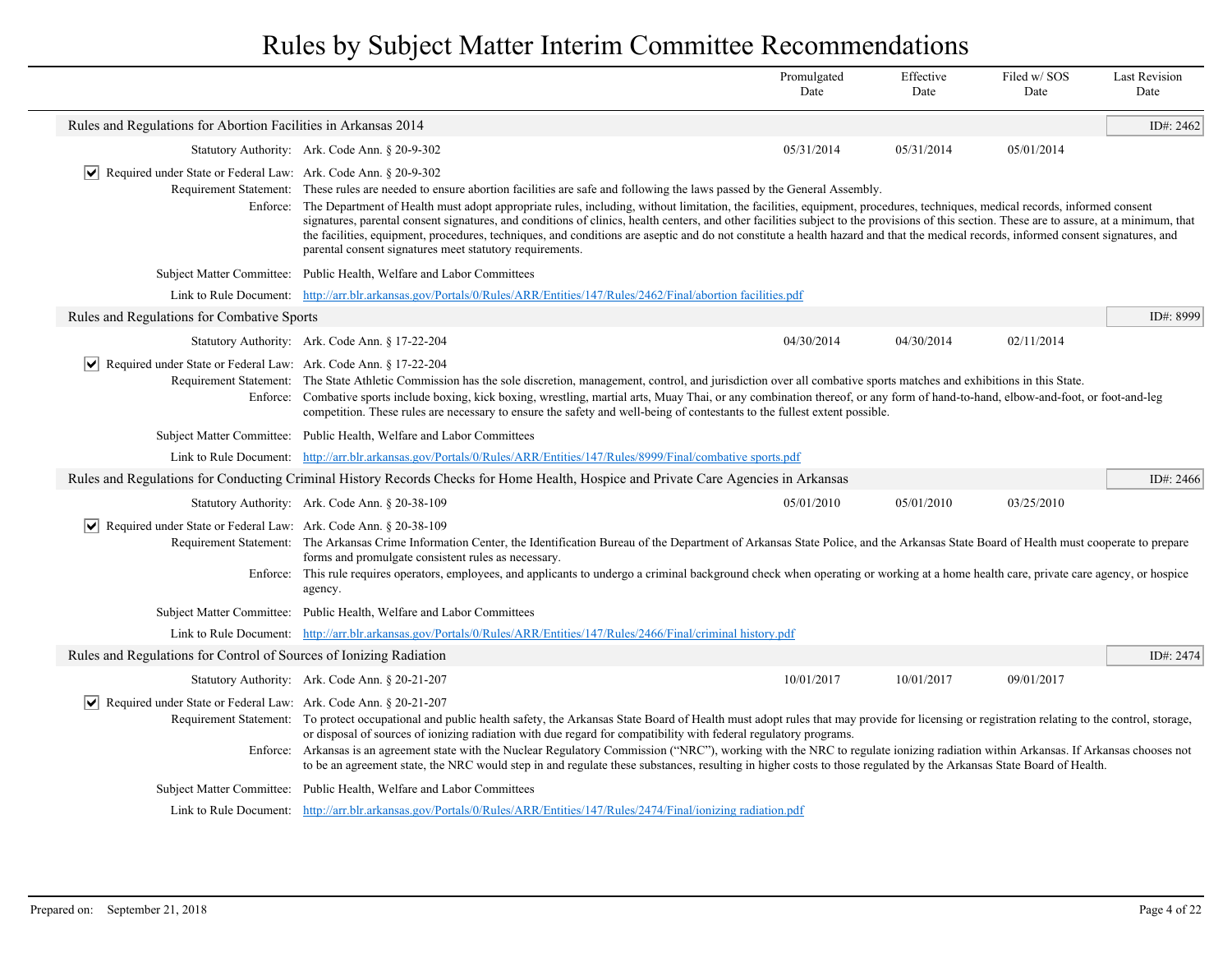|                                                                                          |                                                                                                                                                                                                                                                                                                                                                                                                                                                                                                                                                                                                                                                                                                                                                                                                                                                                                                                                                                                                                                                                                                                                                    | Promulgated<br>Date | Effective<br>Date | Filed w/SOS<br>Date | Last Revision<br>Date |
|------------------------------------------------------------------------------------------|----------------------------------------------------------------------------------------------------------------------------------------------------------------------------------------------------------------------------------------------------------------------------------------------------------------------------------------------------------------------------------------------------------------------------------------------------------------------------------------------------------------------------------------------------------------------------------------------------------------------------------------------------------------------------------------------------------------------------------------------------------------------------------------------------------------------------------------------------------------------------------------------------------------------------------------------------------------------------------------------------------------------------------------------------------------------------------------------------------------------------------------------------|---------------------|-------------------|---------------------|-----------------------|
| Rules and Regulations for Cosmetology in Arkansas                                        |                                                                                                                                                                                                                                                                                                                                                                                                                                                                                                                                                                                                                                                                                                                                                                                                                                                                                                                                                                                                                                                                                                                                                    |                     |                   |                     | ID#: 2384             |
|                                                                                          | Statutory Authority: Ark. Code Ann. § 17-26-201                                                                                                                                                                                                                                                                                                                                                                                                                                                                                                                                                                                                                                                                                                                                                                                                                                                                                                                                                                                                                                                                                                    | 02/18/2016          | 02/18/2016        | 02/08/2016          |                       |
| Required under State or Federal Law: Ark. Code Ann. § 17-26-201<br>$\blacktriangleright$ | Requirement Statement: The Arkansas State Board of Health promulgates, by rule, the duties and powers of the Cosmetology Technological Advisory Committee.<br>Enforce: These rules are prepared for the purposes of establishing standards to regulate the vocation of cosmetology and its related occupations, specifically manicuring, aesthetics, and<br>electrology; to provide for the licensing of persons to carry on and to teach such vocations; and to regulate the conduct and sanitation of cosmetology establishments, schools of<br>cosmetology, and postsecondary schools of cosmetology so as to prevent the spreading of communicable diseases and provide penalties for violations.                                                                                                                                                                                                                                                                                                                                                                                                                                              |                     |                   |                     |                       |
|                                                                                          | Subject Matter Committee: Public Health, Welfare and Labor Committees                                                                                                                                                                                                                                                                                                                                                                                                                                                                                                                                                                                                                                                                                                                                                                                                                                                                                                                                                                                                                                                                              |                     |                   |                     |                       |
|                                                                                          | Link to Rule Document: http://arr.blr.arkansas.gov/Portals/0/Rules/ARR/Entities/147/Rules/2384/Final/Cosmetology.pdf                                                                                                                                                                                                                                                                                                                                                                                                                                                                                                                                                                                                                                                                                                                                                                                                                                                                                                                                                                                                                               |                     |                   |                     |                       |
| Rules and Regulations for Critical Access Hospitals in Arkansas                          |                                                                                                                                                                                                                                                                                                                                                                                                                                                                                                                                                                                                                                                                                                                                                                                                                                                                                                                                                                                                                                                                                                                                                    |                     |                   |                     | ID#: $2460$           |
|                                                                                          | Statutory Authority: Ark. Code Ann. § 20-9-205                                                                                                                                                                                                                                                                                                                                                                                                                                                                                                                                                                                                                                                                                                                                                                                                                                                                                                                                                                                                                                                                                                     | 01/01/2016          | 01/01/2016        | 09/24/2015          |                       |
| ∣V∣<br>Required under State or Federal Law: Ark. Code Ann. § 20-9-205                    | Requirement Statement: The Arkansas State Board of Health is empowered and directed to adopt, promulgate, and enforce such rules, regulations, and standards as may be necessary.<br>Enforce: These rules have been prepared for the purpose of establishing a criterion for minimum standards for licensure, operation, and maintenance of hospitals and related institutions in<br>Arkansas that is consistent with current trends in patient care practices. They are of a regulatory nature by necessity but are considered to be practical minimum design and<br>operational standards for these facilities. These standards are not static and are subject to periodic revisions in the future as new knowledge and changes in patient care trends<br>become apparent. It is expected, however, that facilities will exceed these minimum requirements. They shall not be dependent upon future revisions in these standards as a<br>necessary prerequisite for improved services. Hospitals and related institutions have a strong moral responsibility for providing optimum patient care and treatment for the<br>populations they serve. |                     |                   |                     |                       |
|                                                                                          | Subject Matter Committee: Public Health, Welfare and Labor Committees                                                                                                                                                                                                                                                                                                                                                                                                                                                                                                                                                                                                                                                                                                                                                                                                                                                                                                                                                                                                                                                                              |                     |                   |                     |                       |
|                                                                                          | Link to Rule Document: http://arr.blr.arkansas.gov/Portals/0/Rules/ARR/Entities/147/Rules/2460/Final/critical access.pdf                                                                                                                                                                                                                                                                                                                                                                                                                                                                                                                                                                                                                                                                                                                                                                                                                                                                                                                                                                                                                           |                     |                   |                     |                       |
| Rules and Regulations for Emergency Medical Services                                     |                                                                                                                                                                                                                                                                                                                                                                                                                                                                                                                                                                                                                                                                                                                                                                                                                                                                                                                                                                                                                                                                                                                                                    |                     |                   |                     | ID#: 2433             |
|                                                                                          | Statutory Authority: Ark. Code Ann. §§ 20-13-201—215; Ark. Code Ann. §§ 20-13-1601--1603                                                                                                                                                                                                                                                                                                                                                                                                                                                                                                                                                                                                                                                                                                                                                                                                                                                                                                                                                                                                                                                           | 01/23/2017          | 01/23/2017        | 01/11/2017          |                       |
| ∣V∣                                                                                      | Required under State or Federal Law: Ark. Code Ann. §§ 20-13-201—215; Ark. Code Ann. §§ 20-13-1601--1603<br>Requirement Statement: The Emergency Medical Services Advisory Council and the Arkansas State Board of Health adopts rules to properly regulate EMS personnel.<br>Enforce: The purpose of this rule is to provide a framework to enhance the care of the ill or injured provided by Emergency Medical Services personnel.                                                                                                                                                                                                                                                                                                                                                                                                                                                                                                                                                                                                                                                                                                              |                     |                   |                     |                       |
|                                                                                          | Subject Matter Committee: Public Health, Welfare and Labor Committees                                                                                                                                                                                                                                                                                                                                                                                                                                                                                                                                                                                                                                                                                                                                                                                                                                                                                                                                                                                                                                                                              |                     |                   |                     |                       |
|                                                                                          | Link to Rule Document: http://arr.blr.arkansas.gov/Portals/0/Rules/ARR/Entities/147/Rules/2433/Final/EMS.pdf                                                                                                                                                                                                                                                                                                                                                                                                                                                                                                                                                                                                                                                                                                                                                                                                                                                                                                                                                                                                                                       |                     |                   |                     |                       |
| Rules and Regulations for Free-Standing Birthing Centers                                 |                                                                                                                                                                                                                                                                                                                                                                                                                                                                                                                                                                                                                                                                                                                                                                                                                                                                                                                                                                                                                                                                                                                                                    |                     |                   |                     | ID#: 2458             |
|                                                                                          | Statutory Authority: Ark. Code Ann. § 20-9-403                                                                                                                                                                                                                                                                                                                                                                                                                                                                                                                                                                                                                                                                                                                                                                                                                                                                                                                                                                                                                                                                                                     | 03/16/2000          | 03/16/2000        | 03/06/2000          |                       |
| Required under State or Federal Law: Ark. Code Ann. § 20-9-403                           | Requirement Statement: The Arkansas State Board of Health shall establish and enforce regulations that set minimum standards for the construction, maintenance, and operation of free-standing birthing<br>centers as well as the qualifications for medical directors of free-standing birthing centers and for physicians who will perform deliveries in free-standing birthing centers.<br>Enforce: These rules have been prepared for the purpose of establishing minimum standards for licensure, operation and maintenance of free-standing birthing centers.                                                                                                                                                                                                                                                                                                                                                                                                                                                                                                                                                                                |                     |                   |                     |                       |
|                                                                                          | Subject Matter Committee: Public Health, Welfare and Labor Committees                                                                                                                                                                                                                                                                                                                                                                                                                                                                                                                                                                                                                                                                                                                                                                                                                                                                                                                                                                                                                                                                              |                     |                   |                     |                       |
|                                                                                          | Link to Rule Document: http://arr.blr.arkansas.gov/Portals/0/Rules/ARR/Entities/147/Rules/2458/Final/free standing birthing centers.pdf                                                                                                                                                                                                                                                                                                                                                                                                                                                                                                                                                                                                                                                                                                                                                                                                                                                                                                                                                                                                            |                     |                   |                     |                       |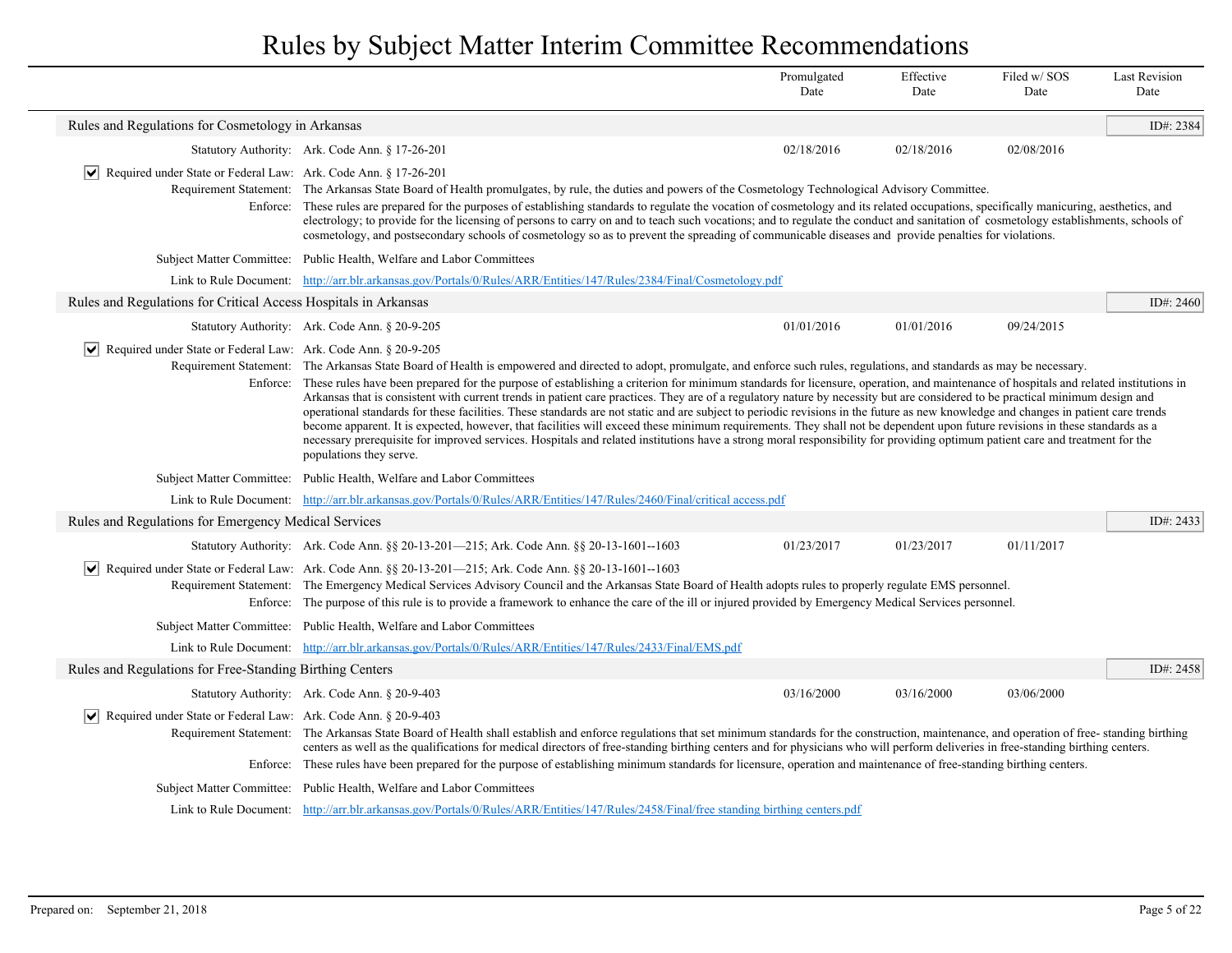| Rules and Regulations for Home Caregiver Training in Arkansas<br>Statutory Authority: Ark. Code Ann. § 20-77-2305<br>05/31/2014<br>05/31/2014<br>05/01/2014<br>$ \mathbf{v} $ Required under State or Federal Law: Ark. Code Ann. § 20-77-2305<br>Requirement Statement: Although a direct-care worker in the State of Arkansas who serves a Medicaid-reimbursable client must undergo a forty-hour training program, a direct-care worker who serves a<br>client in his or her home and who is not Medicaid-reimbursable has no training requirement.<br>Would be more appropriate to be under DHS.<br>Enforce:<br>Subject Matter Committee: Public Health, Welfare and Labor Committees<br>Link to Rule Document: http://arr.blr.arkansas.gov/Portals/0/Rules/ARR/Entities/147/Rules/2468/Final/home caregiver training.pdf<br>Rules and Regulations for Home Health Agencies in Arkansas<br>04/04/2010<br>04/04/2010<br>03/25/2010<br>Statutory Authority: Ark. Code Ann. § 20-10-806<br>Required under State or Federal Law: Ark. Code Ann. § 20-10-806<br>$ \bm{\vee} $<br>Requirement Statement: The Arkansas State Board of Health shall adopt, promulgate, and enforce such rules, regulations, and standards as may be necessary to ensure home health patients receive quality<br>care.<br>Enforce:<br>These rules, regulations, and minimum standards for home health programs operating in Arkansas ensure high quality professional care for patients in their home, providing for the<br>safe and appropriate care of all admitted to a home health program regardless of setting. They shall apply to both new and existing agencies.<br>Subject Matter Committee: Public Health, Welfare and Labor Committees<br>Link to Rule Document: http://arr.blr.arkansas.gov/Portals/0/Rules/ARR/Entities/147/Rules/2457/Final/home health.pdf<br>Rules and Regulations for Hospice in Arkansas<br>03/25/2010<br>Statutory Authority: Ark. Code Ann. § 20-7-117<br>04/04/2010<br>04/04/2010<br>$ \mathbf{v} $ Required under State or Federal Law: Ark. Code Ann. § 20-7-117<br>Requirement Statement:<br>The Arkansas State Board of Health shall coordinate the care of terminally ill persons with all existing agencies, programs, and facilities. The Board shall implement rules,<br>regulations, and standards for hospice care in general agreement with guidelines of the National Hospice and Palliative Care Organization and the Hospice and Palliative Care<br>Association of Arkansas and in compliance with the Centers for Medicare & Medicaid Services.<br>To establish rules, regulations and, minimum standards for hospice programs operating in the State of Arkansas. These rules will ensure high quality professional care for<br>Enforce:<br>terminally ill patients and their families by providing for the safe, humane, and appropriate palliative care of all admitted to a hospice program, regardless of setting. These shall<br>apply to both new and existing agencies.<br>Subject Matter Committee: Public Health, Welfare and Labor Committees<br>Link to Rule Document: http://arr.blr.arkansas.gov/Portals/0/Rules/ARR/Entities/147/Rules/2464/Final/Hospice.pdf<br>Rules and Regulations for Hospitals and Related Institutions in Arkansas<br>01/01/2016<br>01/01/2016<br>09/24/2015<br>Statutory Authority: Ark. Code Ann. § 20-9-205<br>$ \mathbf{v} $ Required under State or Federal Law: Ark. Code Ann. § 20-9-205<br>Requirement Statement: The Arkansas State Board of Health is empowered and directed to prescribe and enforce such reasonable rules and regulations as are necessary to adopt a uniform billing form for<br>hospitals within the state. The form must be acceptable by Medicare and its intermediaries within the state and consistent with the form adopted at the federal level by Medicare<br>and the National Uniform Billing Committee. The Board also shall adopt, promulgate, and enforce such rules, regulations, and standards for hospitals.<br>Enforce: These rules and regulations have been prepared for the purpose of establishing a criterion for minimum standards for licensure, operation, and maintenance of hospitals and related<br>institutions in Arkansas that is consistent with current trends in patient care practices. Hospitals and related institutions have a strong moral responsibility for providing optimum<br>patient care and treatment for the populations they serve.<br>Subject Matter Committee: Public Health, Welfare and Labor Committees<br>Link to Rule Document: http://arr.blr.arkansas.gov/Portals/0/Rules/ARR/Entities/147/Rules/2456/Final/hospitals related institutions.pdf |  | Promulgated<br>Date | Effective<br>Date | Filed w/SOS<br>Date | <b>Last Revision</b><br>Date |
|------------------------------------------------------------------------------------------------------------------------------------------------------------------------------------------------------------------------------------------------------------------------------------------------------------------------------------------------------------------------------------------------------------------------------------------------------------------------------------------------------------------------------------------------------------------------------------------------------------------------------------------------------------------------------------------------------------------------------------------------------------------------------------------------------------------------------------------------------------------------------------------------------------------------------------------------------------------------------------------------------------------------------------------------------------------------------------------------------------------------------------------------------------------------------------------------------------------------------------------------------------------------------------------------------------------------------------------------------------------------------------------------------------------------------------------------------------------------------------------------------------------------------------------------------------------------------------------------------------------------------------------------------------------------------------------------------------------------------------------------------------------------------------------------------------------------------------------------------------------------------------------------------------------------------------------------------------------------------------------------------------------------------------------------------------------------------------------------------------------------------------------------------------------------------------------------------------------------------------------------------------------------------------------------------------------------------------------------------------------------------------------------------------------------------------------------------------------------------------------------------------------------------------------------------------------------------------------------------------------------------------------------------------------------------------------------------------------------------------------------------------------------------------------------------------------------------------------------------------------------------------------------------------------------------------------------------------------------------------------------------------------------------------------------------------------------------------------------------------------------------------------------------------------------------------------------------------------------------------------------------------------------------------------------------------------------------------------------------------------------------------------------------------------------------------------------------------------------------------------------------------------------------------------------------------------------------------------------------------------------------------------------------------------------------------------------------------------------------------------------------------------------------------------------------------------------------------------------------------------------------------------------------------------------------------------------------------------------------------------------------------------------------------------------------------------------------------------------------------------------------------------------------------------------------------------------------------------------------------------------------------------------------------------------------------------------------------------------------------------------------------------------------------------------------------------------------------------------------------------------------------------------------------------------------------------------------------------------------------------------------------------------------------------------------------------------------------|--|---------------------|-------------------|---------------------|------------------------------|
|                                                                                                                                                                                                                                                                                                                                                                                                                                                                                                                                                                                                                                                                                                                                                                                                                                                                                                                                                                                                                                                                                                                                                                                                                                                                                                                                                                                                                                                                                                                                                                                                                                                                                                                                                                                                                                                                                                                                                                                                                                                                                                                                                                                                                                                                                                                                                                                                                                                                                                                                                                                                                                                                                                                                                                                                                                                                                                                                                                                                                                                                                                                                                                                                                                                                                                                                                                                                                                                                                                                                                                                                                                                                                                                                                                                                                                                                                                                                                                                                                                                                                                                                                                                                                                                                                                                                                                                                                                                                                                                                                                                                                                                                                                            |  |                     |                   |                     | ID#: 2468                    |
|                                                                                                                                                                                                                                                                                                                                                                                                                                                                                                                                                                                                                                                                                                                                                                                                                                                                                                                                                                                                                                                                                                                                                                                                                                                                                                                                                                                                                                                                                                                                                                                                                                                                                                                                                                                                                                                                                                                                                                                                                                                                                                                                                                                                                                                                                                                                                                                                                                                                                                                                                                                                                                                                                                                                                                                                                                                                                                                                                                                                                                                                                                                                                                                                                                                                                                                                                                                                                                                                                                                                                                                                                                                                                                                                                                                                                                                                                                                                                                                                                                                                                                                                                                                                                                                                                                                                                                                                                                                                                                                                                                                                                                                                                                            |  |                     |                   |                     |                              |
|                                                                                                                                                                                                                                                                                                                                                                                                                                                                                                                                                                                                                                                                                                                                                                                                                                                                                                                                                                                                                                                                                                                                                                                                                                                                                                                                                                                                                                                                                                                                                                                                                                                                                                                                                                                                                                                                                                                                                                                                                                                                                                                                                                                                                                                                                                                                                                                                                                                                                                                                                                                                                                                                                                                                                                                                                                                                                                                                                                                                                                                                                                                                                                                                                                                                                                                                                                                                                                                                                                                                                                                                                                                                                                                                                                                                                                                                                                                                                                                                                                                                                                                                                                                                                                                                                                                                                                                                                                                                                                                                                                                                                                                                                                            |  |                     |                   |                     |                              |
|                                                                                                                                                                                                                                                                                                                                                                                                                                                                                                                                                                                                                                                                                                                                                                                                                                                                                                                                                                                                                                                                                                                                                                                                                                                                                                                                                                                                                                                                                                                                                                                                                                                                                                                                                                                                                                                                                                                                                                                                                                                                                                                                                                                                                                                                                                                                                                                                                                                                                                                                                                                                                                                                                                                                                                                                                                                                                                                                                                                                                                                                                                                                                                                                                                                                                                                                                                                                                                                                                                                                                                                                                                                                                                                                                                                                                                                                                                                                                                                                                                                                                                                                                                                                                                                                                                                                                                                                                                                                                                                                                                                                                                                                                                            |  |                     |                   |                     |                              |
|                                                                                                                                                                                                                                                                                                                                                                                                                                                                                                                                                                                                                                                                                                                                                                                                                                                                                                                                                                                                                                                                                                                                                                                                                                                                                                                                                                                                                                                                                                                                                                                                                                                                                                                                                                                                                                                                                                                                                                                                                                                                                                                                                                                                                                                                                                                                                                                                                                                                                                                                                                                                                                                                                                                                                                                                                                                                                                                                                                                                                                                                                                                                                                                                                                                                                                                                                                                                                                                                                                                                                                                                                                                                                                                                                                                                                                                                                                                                                                                                                                                                                                                                                                                                                                                                                                                                                                                                                                                                                                                                                                                                                                                                                                            |  |                     |                   |                     |                              |
|                                                                                                                                                                                                                                                                                                                                                                                                                                                                                                                                                                                                                                                                                                                                                                                                                                                                                                                                                                                                                                                                                                                                                                                                                                                                                                                                                                                                                                                                                                                                                                                                                                                                                                                                                                                                                                                                                                                                                                                                                                                                                                                                                                                                                                                                                                                                                                                                                                                                                                                                                                                                                                                                                                                                                                                                                                                                                                                                                                                                                                                                                                                                                                                                                                                                                                                                                                                                                                                                                                                                                                                                                                                                                                                                                                                                                                                                                                                                                                                                                                                                                                                                                                                                                                                                                                                                                                                                                                                                                                                                                                                                                                                                                                            |  |                     |                   |                     | ID#: 2457                    |
|                                                                                                                                                                                                                                                                                                                                                                                                                                                                                                                                                                                                                                                                                                                                                                                                                                                                                                                                                                                                                                                                                                                                                                                                                                                                                                                                                                                                                                                                                                                                                                                                                                                                                                                                                                                                                                                                                                                                                                                                                                                                                                                                                                                                                                                                                                                                                                                                                                                                                                                                                                                                                                                                                                                                                                                                                                                                                                                                                                                                                                                                                                                                                                                                                                                                                                                                                                                                                                                                                                                                                                                                                                                                                                                                                                                                                                                                                                                                                                                                                                                                                                                                                                                                                                                                                                                                                                                                                                                                                                                                                                                                                                                                                                            |  |                     |                   |                     |                              |
|                                                                                                                                                                                                                                                                                                                                                                                                                                                                                                                                                                                                                                                                                                                                                                                                                                                                                                                                                                                                                                                                                                                                                                                                                                                                                                                                                                                                                                                                                                                                                                                                                                                                                                                                                                                                                                                                                                                                                                                                                                                                                                                                                                                                                                                                                                                                                                                                                                                                                                                                                                                                                                                                                                                                                                                                                                                                                                                                                                                                                                                                                                                                                                                                                                                                                                                                                                                                                                                                                                                                                                                                                                                                                                                                                                                                                                                                                                                                                                                                                                                                                                                                                                                                                                                                                                                                                                                                                                                                                                                                                                                                                                                                                                            |  |                     |                   |                     |                              |
|                                                                                                                                                                                                                                                                                                                                                                                                                                                                                                                                                                                                                                                                                                                                                                                                                                                                                                                                                                                                                                                                                                                                                                                                                                                                                                                                                                                                                                                                                                                                                                                                                                                                                                                                                                                                                                                                                                                                                                                                                                                                                                                                                                                                                                                                                                                                                                                                                                                                                                                                                                                                                                                                                                                                                                                                                                                                                                                                                                                                                                                                                                                                                                                                                                                                                                                                                                                                                                                                                                                                                                                                                                                                                                                                                                                                                                                                                                                                                                                                                                                                                                                                                                                                                                                                                                                                                                                                                                                                                                                                                                                                                                                                                                            |  |                     |                   |                     |                              |
|                                                                                                                                                                                                                                                                                                                                                                                                                                                                                                                                                                                                                                                                                                                                                                                                                                                                                                                                                                                                                                                                                                                                                                                                                                                                                                                                                                                                                                                                                                                                                                                                                                                                                                                                                                                                                                                                                                                                                                                                                                                                                                                                                                                                                                                                                                                                                                                                                                                                                                                                                                                                                                                                                                                                                                                                                                                                                                                                                                                                                                                                                                                                                                                                                                                                                                                                                                                                                                                                                                                                                                                                                                                                                                                                                                                                                                                                                                                                                                                                                                                                                                                                                                                                                                                                                                                                                                                                                                                                                                                                                                                                                                                                                                            |  |                     |                   |                     |                              |
|                                                                                                                                                                                                                                                                                                                                                                                                                                                                                                                                                                                                                                                                                                                                                                                                                                                                                                                                                                                                                                                                                                                                                                                                                                                                                                                                                                                                                                                                                                                                                                                                                                                                                                                                                                                                                                                                                                                                                                                                                                                                                                                                                                                                                                                                                                                                                                                                                                                                                                                                                                                                                                                                                                                                                                                                                                                                                                                                                                                                                                                                                                                                                                                                                                                                                                                                                                                                                                                                                                                                                                                                                                                                                                                                                                                                                                                                                                                                                                                                                                                                                                                                                                                                                                                                                                                                                                                                                                                                                                                                                                                                                                                                                                            |  |                     |                   |                     |                              |
|                                                                                                                                                                                                                                                                                                                                                                                                                                                                                                                                                                                                                                                                                                                                                                                                                                                                                                                                                                                                                                                                                                                                                                                                                                                                                                                                                                                                                                                                                                                                                                                                                                                                                                                                                                                                                                                                                                                                                                                                                                                                                                                                                                                                                                                                                                                                                                                                                                                                                                                                                                                                                                                                                                                                                                                                                                                                                                                                                                                                                                                                                                                                                                                                                                                                                                                                                                                                                                                                                                                                                                                                                                                                                                                                                                                                                                                                                                                                                                                                                                                                                                                                                                                                                                                                                                                                                                                                                                                                                                                                                                                                                                                                                                            |  |                     |                   |                     | ID#: 2464                    |
|                                                                                                                                                                                                                                                                                                                                                                                                                                                                                                                                                                                                                                                                                                                                                                                                                                                                                                                                                                                                                                                                                                                                                                                                                                                                                                                                                                                                                                                                                                                                                                                                                                                                                                                                                                                                                                                                                                                                                                                                                                                                                                                                                                                                                                                                                                                                                                                                                                                                                                                                                                                                                                                                                                                                                                                                                                                                                                                                                                                                                                                                                                                                                                                                                                                                                                                                                                                                                                                                                                                                                                                                                                                                                                                                                                                                                                                                                                                                                                                                                                                                                                                                                                                                                                                                                                                                                                                                                                                                                                                                                                                                                                                                                                            |  |                     |                   |                     |                              |
|                                                                                                                                                                                                                                                                                                                                                                                                                                                                                                                                                                                                                                                                                                                                                                                                                                                                                                                                                                                                                                                                                                                                                                                                                                                                                                                                                                                                                                                                                                                                                                                                                                                                                                                                                                                                                                                                                                                                                                                                                                                                                                                                                                                                                                                                                                                                                                                                                                                                                                                                                                                                                                                                                                                                                                                                                                                                                                                                                                                                                                                                                                                                                                                                                                                                                                                                                                                                                                                                                                                                                                                                                                                                                                                                                                                                                                                                                                                                                                                                                                                                                                                                                                                                                                                                                                                                                                                                                                                                                                                                                                                                                                                                                                            |  |                     |                   |                     |                              |
|                                                                                                                                                                                                                                                                                                                                                                                                                                                                                                                                                                                                                                                                                                                                                                                                                                                                                                                                                                                                                                                                                                                                                                                                                                                                                                                                                                                                                                                                                                                                                                                                                                                                                                                                                                                                                                                                                                                                                                                                                                                                                                                                                                                                                                                                                                                                                                                                                                                                                                                                                                                                                                                                                                                                                                                                                                                                                                                                                                                                                                                                                                                                                                                                                                                                                                                                                                                                                                                                                                                                                                                                                                                                                                                                                                                                                                                                                                                                                                                                                                                                                                                                                                                                                                                                                                                                                                                                                                                                                                                                                                                                                                                                                                            |  |                     |                   |                     |                              |
|                                                                                                                                                                                                                                                                                                                                                                                                                                                                                                                                                                                                                                                                                                                                                                                                                                                                                                                                                                                                                                                                                                                                                                                                                                                                                                                                                                                                                                                                                                                                                                                                                                                                                                                                                                                                                                                                                                                                                                                                                                                                                                                                                                                                                                                                                                                                                                                                                                                                                                                                                                                                                                                                                                                                                                                                                                                                                                                                                                                                                                                                                                                                                                                                                                                                                                                                                                                                                                                                                                                                                                                                                                                                                                                                                                                                                                                                                                                                                                                                                                                                                                                                                                                                                                                                                                                                                                                                                                                                                                                                                                                                                                                                                                            |  |                     |                   |                     |                              |
|                                                                                                                                                                                                                                                                                                                                                                                                                                                                                                                                                                                                                                                                                                                                                                                                                                                                                                                                                                                                                                                                                                                                                                                                                                                                                                                                                                                                                                                                                                                                                                                                                                                                                                                                                                                                                                                                                                                                                                                                                                                                                                                                                                                                                                                                                                                                                                                                                                                                                                                                                                                                                                                                                                                                                                                                                                                                                                                                                                                                                                                                                                                                                                                                                                                                                                                                                                                                                                                                                                                                                                                                                                                                                                                                                                                                                                                                                                                                                                                                                                                                                                                                                                                                                                                                                                                                                                                                                                                                                                                                                                                                                                                                                                            |  |                     |                   |                     | ID#: $2456$                  |
|                                                                                                                                                                                                                                                                                                                                                                                                                                                                                                                                                                                                                                                                                                                                                                                                                                                                                                                                                                                                                                                                                                                                                                                                                                                                                                                                                                                                                                                                                                                                                                                                                                                                                                                                                                                                                                                                                                                                                                                                                                                                                                                                                                                                                                                                                                                                                                                                                                                                                                                                                                                                                                                                                                                                                                                                                                                                                                                                                                                                                                                                                                                                                                                                                                                                                                                                                                                                                                                                                                                                                                                                                                                                                                                                                                                                                                                                                                                                                                                                                                                                                                                                                                                                                                                                                                                                                                                                                                                                                                                                                                                                                                                                                                            |  |                     |                   |                     |                              |
|                                                                                                                                                                                                                                                                                                                                                                                                                                                                                                                                                                                                                                                                                                                                                                                                                                                                                                                                                                                                                                                                                                                                                                                                                                                                                                                                                                                                                                                                                                                                                                                                                                                                                                                                                                                                                                                                                                                                                                                                                                                                                                                                                                                                                                                                                                                                                                                                                                                                                                                                                                                                                                                                                                                                                                                                                                                                                                                                                                                                                                                                                                                                                                                                                                                                                                                                                                                                                                                                                                                                                                                                                                                                                                                                                                                                                                                                                                                                                                                                                                                                                                                                                                                                                                                                                                                                                                                                                                                                                                                                                                                                                                                                                                            |  |                     |                   |                     |                              |
|                                                                                                                                                                                                                                                                                                                                                                                                                                                                                                                                                                                                                                                                                                                                                                                                                                                                                                                                                                                                                                                                                                                                                                                                                                                                                                                                                                                                                                                                                                                                                                                                                                                                                                                                                                                                                                                                                                                                                                                                                                                                                                                                                                                                                                                                                                                                                                                                                                                                                                                                                                                                                                                                                                                                                                                                                                                                                                                                                                                                                                                                                                                                                                                                                                                                                                                                                                                                                                                                                                                                                                                                                                                                                                                                                                                                                                                                                                                                                                                                                                                                                                                                                                                                                                                                                                                                                                                                                                                                                                                                                                                                                                                                                                            |  |                     |                   |                     |                              |
|                                                                                                                                                                                                                                                                                                                                                                                                                                                                                                                                                                                                                                                                                                                                                                                                                                                                                                                                                                                                                                                                                                                                                                                                                                                                                                                                                                                                                                                                                                                                                                                                                                                                                                                                                                                                                                                                                                                                                                                                                                                                                                                                                                                                                                                                                                                                                                                                                                                                                                                                                                                                                                                                                                                                                                                                                                                                                                                                                                                                                                                                                                                                                                                                                                                                                                                                                                                                                                                                                                                                                                                                                                                                                                                                                                                                                                                                                                                                                                                                                                                                                                                                                                                                                                                                                                                                                                                                                                                                                                                                                                                                                                                                                                            |  |                     |                   |                     |                              |
|                                                                                                                                                                                                                                                                                                                                                                                                                                                                                                                                                                                                                                                                                                                                                                                                                                                                                                                                                                                                                                                                                                                                                                                                                                                                                                                                                                                                                                                                                                                                                                                                                                                                                                                                                                                                                                                                                                                                                                                                                                                                                                                                                                                                                                                                                                                                                                                                                                                                                                                                                                                                                                                                                                                                                                                                                                                                                                                                                                                                                                                                                                                                                                                                                                                                                                                                                                                                                                                                                                                                                                                                                                                                                                                                                                                                                                                                                                                                                                                                                                                                                                                                                                                                                                                                                                                                                                                                                                                                                                                                                                                                                                                                                                            |  |                     |                   |                     |                              |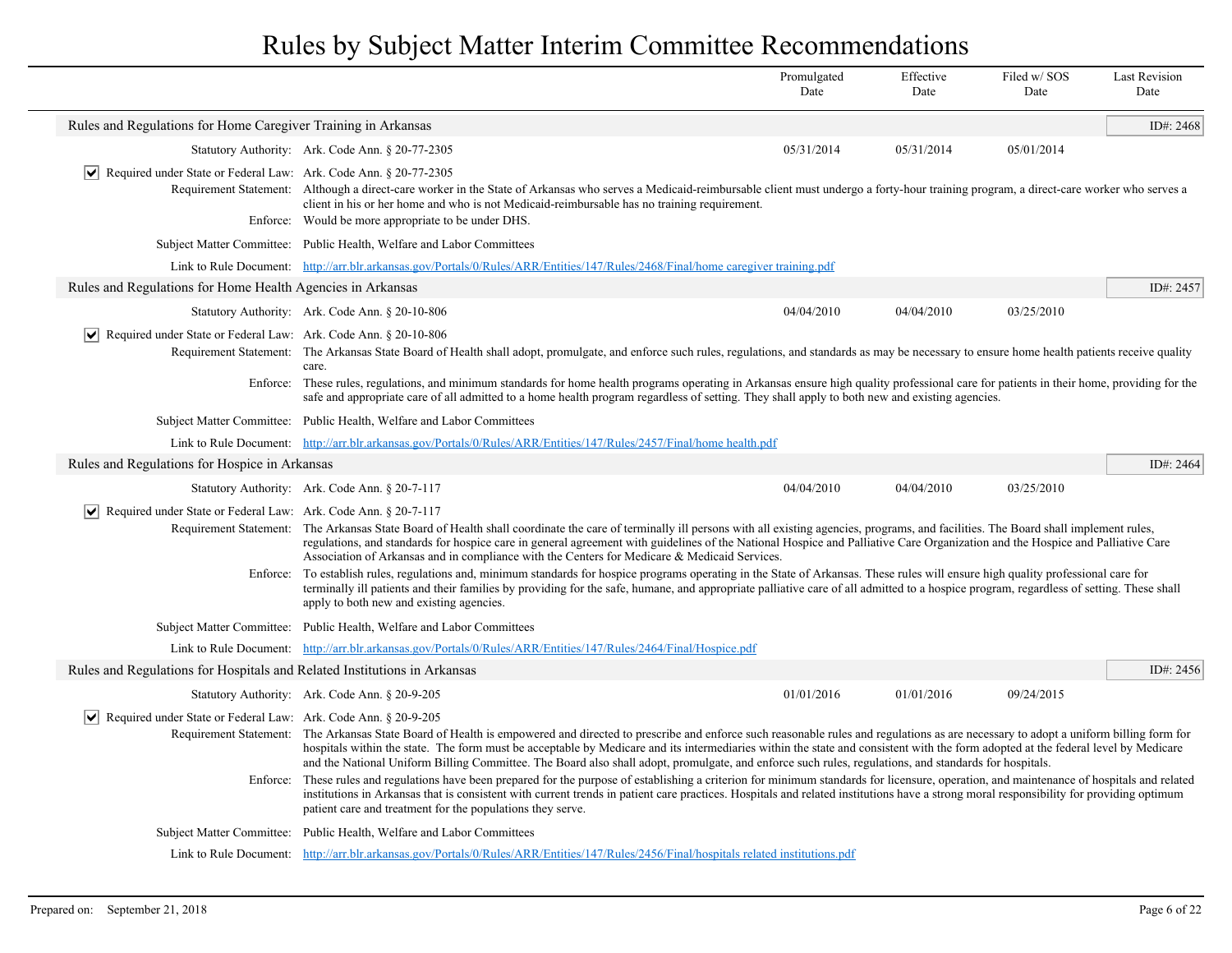|                                                                                          |                                                                                                                                                                                                                                                                                                                                                                                                                                                                                                                                                                                                 | Promulgated<br>Date | Effective<br>Date | Filed w/SOS<br>Date | <b>Last Revision</b><br>Date |
|------------------------------------------------------------------------------------------|-------------------------------------------------------------------------------------------------------------------------------------------------------------------------------------------------------------------------------------------------------------------------------------------------------------------------------------------------------------------------------------------------------------------------------------------------------------------------------------------------------------------------------------------------------------------------------------------------|---------------------|-------------------|---------------------|------------------------------|
|                                                                                          | Rules and Regulations for Interpreters between Hearing Individuals and Individuals who are Deaf, Deafblind, Hard of Hearing, or Oral Deaf                                                                                                                                                                                                                                                                                                                                                                                                                                                       |                     |                   |                     | ID#: 2380                    |
|                                                                                          | Statutory Authority: Ark. Code Ann. § 20-14-809                                                                                                                                                                                                                                                                                                                                                                                                                                                                                                                                                 | 11/15/2016          | 11/15/2016        | 10/28/2016          |                              |
| $ \mathbf{v} $ Required under State or Federal Law: Ark. Code Ann. § 20-14-809           |                                                                                                                                                                                                                                                                                                                                                                                                                                                                                                                                                                                                 |                     |                   |                     |                              |
|                                                                                          | Requirement Statement: The Arkansas State Board of Health shall adopt rules.                                                                                                                                                                                                                                                                                                                                                                                                                                                                                                                    |                     |                   |                     |                              |
|                                                                                          | Enforce: The practice of interpreting affects the public health, safety, and welfare and civic, economic, social, academic, and recreational aspects of life. Individuals who are Deaf,<br>Deafblind, Hard of Hearing, or Oral Deaf, individuals with disabilities who use special techniques in order to communicate, and individuals whose primary language is sign<br>language have a civil right to effective communication. Further, individuals with hearing disabilities and those with whom they communicate require, and are entitled to, competent<br>reliable interpreting services. |                     |                   |                     |                              |
|                                                                                          | Subject Matter Committee: Public Health, Welfare and Labor Committees                                                                                                                                                                                                                                                                                                                                                                                                                                                                                                                           |                     |                   |                     |                              |
|                                                                                          | Link to Rule Document: http://arr.blr.arkansas.gov/Portals/0/Rules/ARR/Entities/147/Rules/2380/Final/interpreters.pdf                                                                                                                                                                                                                                                                                                                                                                                                                                                                           |                     |                   |                     |                              |
| Rules and Regulations for In-Vitro Fertilization Pursuant to Act 920 of 1991             |                                                                                                                                                                                                                                                                                                                                                                                                                                                                                                                                                                                                 |                     |                   |                     | ID#: 2455                    |
|                                                                                          | Statutory Authority: Ark. Code Ann. § 23-85-137                                                                                                                                                                                                                                                                                                                                                                                                                                                                                                                                                 | 10/26/1993          | 10/26/1993        | 10/06/1993          |                              |
| Required under State or Federal Law: (none)<br>Requirement Statement: (none)             | Enforce: This rule ensures that those facilities that provide in vitro fertilization, and when the procedure is covered by a health insurance company, are certified by the Department of Health<br>or another state health department.                                                                                                                                                                                                                                                                                                                                                         |                     |                   |                     |                              |
|                                                                                          | Subject Matter Committee: Public Health, Welfare and Labor Committees                                                                                                                                                                                                                                                                                                                                                                                                                                                                                                                           |                     |                   |                     |                              |
|                                                                                          | Link to Rule Document: http://arr.blr.arkansas.gov/Portals/0/Rules/ARR/Entities/147/Rules/2455/Final/in vitro.pdf                                                                                                                                                                                                                                                                                                                                                                                                                                                                               |                     |                   |                     |                              |
| Rules and Regulations for Massage Therapy in Arkansas                                    |                                                                                                                                                                                                                                                                                                                                                                                                                                                                                                                                                                                                 |                     |                   |                     | ID#: 2385                    |
|                                                                                          | Statutory Authority: Ark. Code Ann. § 17-86-203                                                                                                                                                                                                                                                                                                                                                                                                                                                                                                                                                 | 08/20/2016          | 08/20/2016        | 08/10/2016          |                              |
| Required under State or Federal Law: (none)<br>Requirement Statement: (none)<br>Enforce: | This program was transferred to the Department of Health in 2015 pursuant to Act 1020. The program has a history of criminal and legal issues that continue today. It is in need of<br>regulation.                                                                                                                                                                                                                                                                                                                                                                                              |                     |                   |                     |                              |
|                                                                                          | Subject Matter Committee: Public Health, Welfare and Labor Committees                                                                                                                                                                                                                                                                                                                                                                                                                                                                                                                           |                     |                   |                     |                              |
|                                                                                          | Link to Rule Document: http://arr.blr.arkansas.gov/Portals/0/Rules/ARR/Entities/147/Rules/2385/Final/massage therapy.pdf                                                                                                                                                                                                                                                                                                                                                                                                                                                                        |                     |                   |                     |                              |
|                                                                                          | Rules and Regulations for Nursing Home Resident & Employee Immunization Law                                                                                                                                                                                                                                                                                                                                                                                                                                                                                                                     |                     |                   |                     | ID#: 2415                    |
|                                                                                          | Statutory Authority: Ark. Code Ann. § 20-10-1304                                                                                                                                                                                                                                                                                                                                                                                                                                                                                                                                                | 11/08/2015          | 11/08/2015        | 10/29/2015          |                              |
| Required under State or Federal Law: (none)<br>Requirement Statement: (none)             | Enforce: The purpose of these rules and regulations is to protect the health of the citizens of Arkansas by assuring that nursing home residents are immunized against influenza annually and<br>pneumococcal disease and employees are immunized against influenza annually.                                                                                                                                                                                                                                                                                                                   |                     |                   |                     |                              |
|                                                                                          | Subject Matter Committee: Public Health, Welfare and Labor Committees                                                                                                                                                                                                                                                                                                                                                                                                                                                                                                                           |                     |                   |                     |                              |
|                                                                                          | Link to Rule Document: http://arr.blr.arkansas.gov/Portals/0/Rules/ARR/Entities/147/Rules/2415/Final/nursing home immunization.pdf                                                                                                                                                                                                                                                                                                                                                                                                                                                              |                     |                   |                     |                              |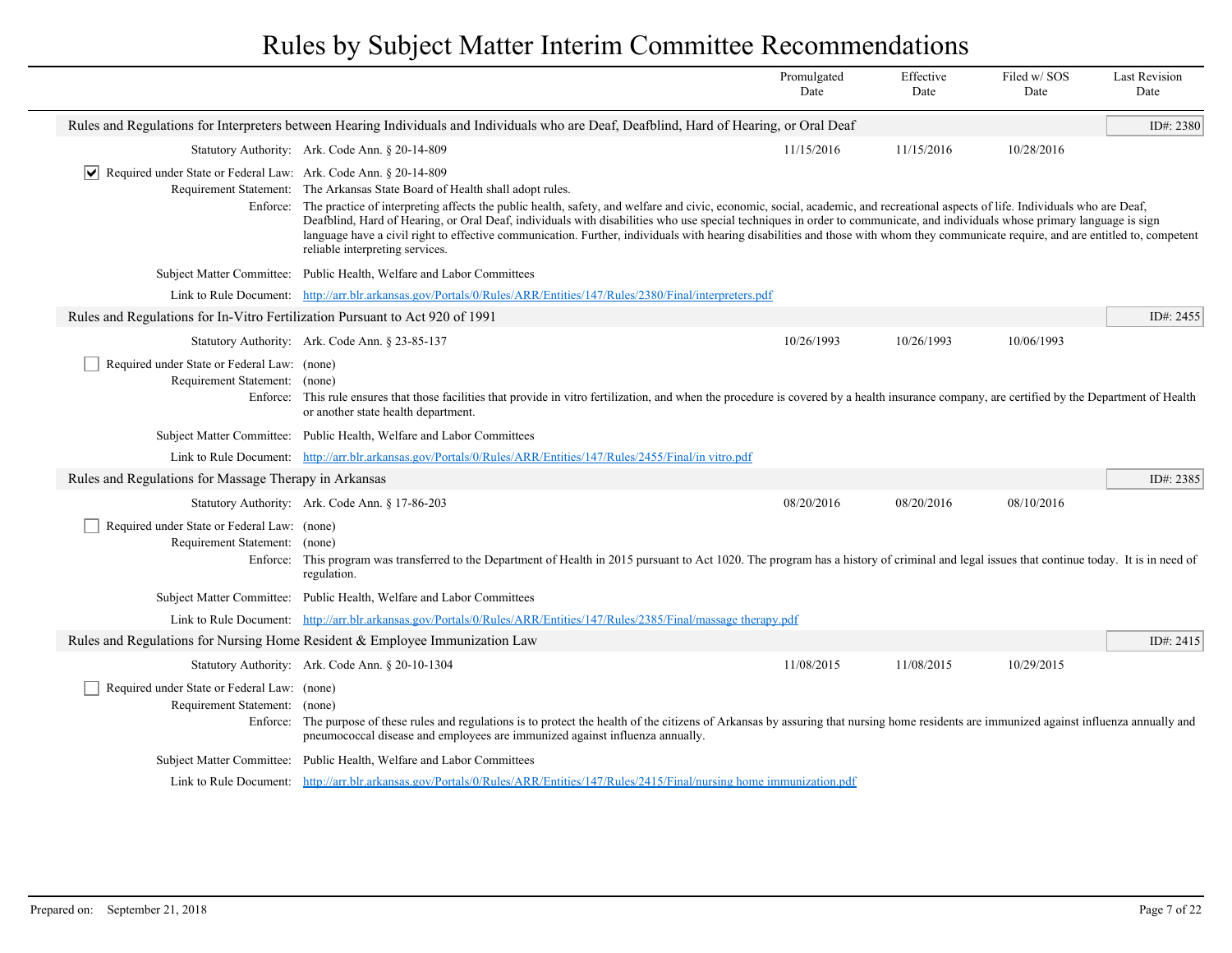|                                                                              |                                                                                                                                                                                                                                                                                                                                                                                                                                                                                                                                                                                                                                                                                                                                                   | Promulgated<br>Date | Effective<br>Date | Filed w/SOS<br>Date | <b>Last Revision</b><br>Date |
|------------------------------------------------------------------------------|---------------------------------------------------------------------------------------------------------------------------------------------------------------------------------------------------------------------------------------------------------------------------------------------------------------------------------------------------------------------------------------------------------------------------------------------------------------------------------------------------------------------------------------------------------------------------------------------------------------------------------------------------------------------------------------------------------------------------------------------------|---------------------|-------------------|---------------------|------------------------------|
|                                                                              | Rules and Regulations for Orthotic, Prosthetic, and Pedorthic Providers in Arkansas                                                                                                                                                                                                                                                                                                                                                                                                                                                                                                                                                                                                                                                               |                     |                   |                     | ID#: 2467                    |
|                                                                              | Statutory Authority: Ark. Code Ann. § 17-107-204                                                                                                                                                                                                                                                                                                                                                                                                                                                                                                                                                                                                                                                                                                  | 03/01/2016          | 03/01/2016        | 02/08/2016          |                              |
| <b>✓</b>   Required under State or Federal Law: Ark. Code Ann. § 17-107-204  | Requirement Statement: These rules are necessary to protect the health and safety of individuals receiving orthotic, prosthetic, or pedorthic services in Arkansas.<br>Enforce: The Arkansas State Board of Health has adopted these rules to prescribe the procedures for the issuance, renewal, inactivation, restoration, suspension, and revocation of a license<br>or certification and the standards of ethical and professional conduct in the practice of orthotics, prosthetics, and pedorthics.                                                                                                                                                                                                                                         |                     |                   |                     |                              |
|                                                                              | Subject Matter Committee: Public Health, Welfare and Labor Committees                                                                                                                                                                                                                                                                                                                                                                                                                                                                                                                                                                                                                                                                             |                     |                   |                     |                              |
|                                                                              | Link to Rule Document: http://arr.blr.arkansas.gov/Portals/0/Rules/ARR/Entities/147/Rules/2467/Final/orthotics.pdf                                                                                                                                                                                                                                                                                                                                                                                                                                                                                                                                                                                                                                |                     |                   |                     |                              |
| Rules and Regulations for Perfusionists in Arkansas                          |                                                                                                                                                                                                                                                                                                                                                                                                                                                                                                                                                                                                                                                                                                                                                   |                     |                   |                     | ID#: 2459                    |
|                                                                              | Statutory Authority: Ark. Code Ann. § 17-104-103                                                                                                                                                                                                                                                                                                                                                                                                                                                                                                                                                                                                                                                                                                  | 07/01/2012          | 07/01/2012        | 05/31/2012          |                              |
| Required under State or Federal Law: Ark. Code Ann. § 17-104-103<br>Enforce: | Requirement Statement: These rules and regulations establish minimum standards for licensure of Perfusionists in Arkansas.<br>The standards are not static and are subject to periodic revisions in the future as new knowledge and changes in patient care trends become apparent. Perfusionists in Arkansas have<br>a strong moral responsibility for providing optimum patient care and treatment. A perfusionist is a specialized healthcare professional who uses the heart- lung machine during<br>cardiac surgery and other surgeries that require cardiopulmonary bypass to manage the patient's physiological status.                                                                                                                    |                     |                   |                     |                              |
|                                                                              | Subject Matter Committee: Public Health, Welfare and Labor Committees                                                                                                                                                                                                                                                                                                                                                                                                                                                                                                                                                                                                                                                                             |                     |                   |                     |                              |
|                                                                              | Link to Rule Document: http://arr.blr.arkansas.gov/Portals/0/Rules/ARR/Entities/147/Rules/2459/Final/perfusionists.pdf                                                                                                                                                                                                                                                                                                                                                                                                                                                                                                                                                                                                                            |                     |                   |                     |                              |
| Rules and Regulations for Private Care Agencies in Arkansas                  |                                                                                                                                                                                                                                                                                                                                                                                                                                                                                                                                                                                                                                                                                                                                                   |                     |                   |                     | ID#: 2461                    |
|                                                                              | Statutory Authority: Ark. Code Ann. § 20-10-2304                                                                                                                                                                                                                                                                                                                                                                                                                                                                                                                                                                                                                                                                                                  | 03/04/2010          | 03/04/2010        | 03/25/2010          |                              |
| Required under State or Federal Law: Ark. Code Ann. § 20-10-2304             | Requirement Statement: The Arkansas State Board of Health shall promulgate rules for private care agencies. They will be a separate licensure category for private care agencies that provide personal care<br>services twenty-four $(24)$ hours a day and seven $(7)$ days a week and must comply with the rules to be eligible for reimbursement through Medicaid.<br>Enforce: Personal care service providers are a vital component in the recovery from an illness or an injury. Sufficient personal care service providers should be available to meet the needs of<br>all eligible recipients and should be allowed to provide in-home personal care service to eligible recipients twenty-four (24) hours a day and seven (7) days a week. |                     |                   |                     |                              |
|                                                                              | Subject Matter Committee: Public Health, Welfare and Labor Committees                                                                                                                                                                                                                                                                                                                                                                                                                                                                                                                                                                                                                                                                             |                     |                   |                     |                              |
|                                                                              | Link to Rule Document: http://arr.blr.arkansas.gov/Portals/0/Rules/ARR/Entities/147/Rules/2461/Final/private care agencies.pdf                                                                                                                                                                                                                                                                                                                                                                                                                                                                                                                                                                                                                    |                     |                   |                     |                              |
| Rules and Regulations for the Administration of Vital Records                |                                                                                                                                                                                                                                                                                                                                                                                                                                                                                                                                                                                                                                                                                                                                                   |                     |                   |                     | ID#: 2432                    |
|                                                                              | Statutory Authority: Ark. Code Ann. § 20-18-202                                                                                                                                                                                                                                                                                                                                                                                                                                                                                                                                                                                                                                                                                                   | 02/18/2016          | 02/18/2016        | 02/08/2016          |                              |
| Required under State or Federal Law: (none)<br>Requirement Statement: (none) | Enforce: The Department of Health's Division of Vital Records maintains and operates the only system of vital statistics throughout the state. It is critical to maintain these records for state<br>and federal purposes.                                                                                                                                                                                                                                                                                                                                                                                                                                                                                                                        |                     |                   |                     |                              |
|                                                                              | Subject Matter Committee: Public Health, Welfare and Labor Committees                                                                                                                                                                                                                                                                                                                                                                                                                                                                                                                                                                                                                                                                             |                     |                   |                     |                              |
|                                                                              | Link to Rule Document: http://arr.blr.arkansas.gov/Portals/0/Rules/ARR/Entities/147/Rules/2432/Final/vital records.pdf                                                                                                                                                                                                                                                                                                                                                                                                                                                                                                                                                                                                                            |                     |                   |                     |                              |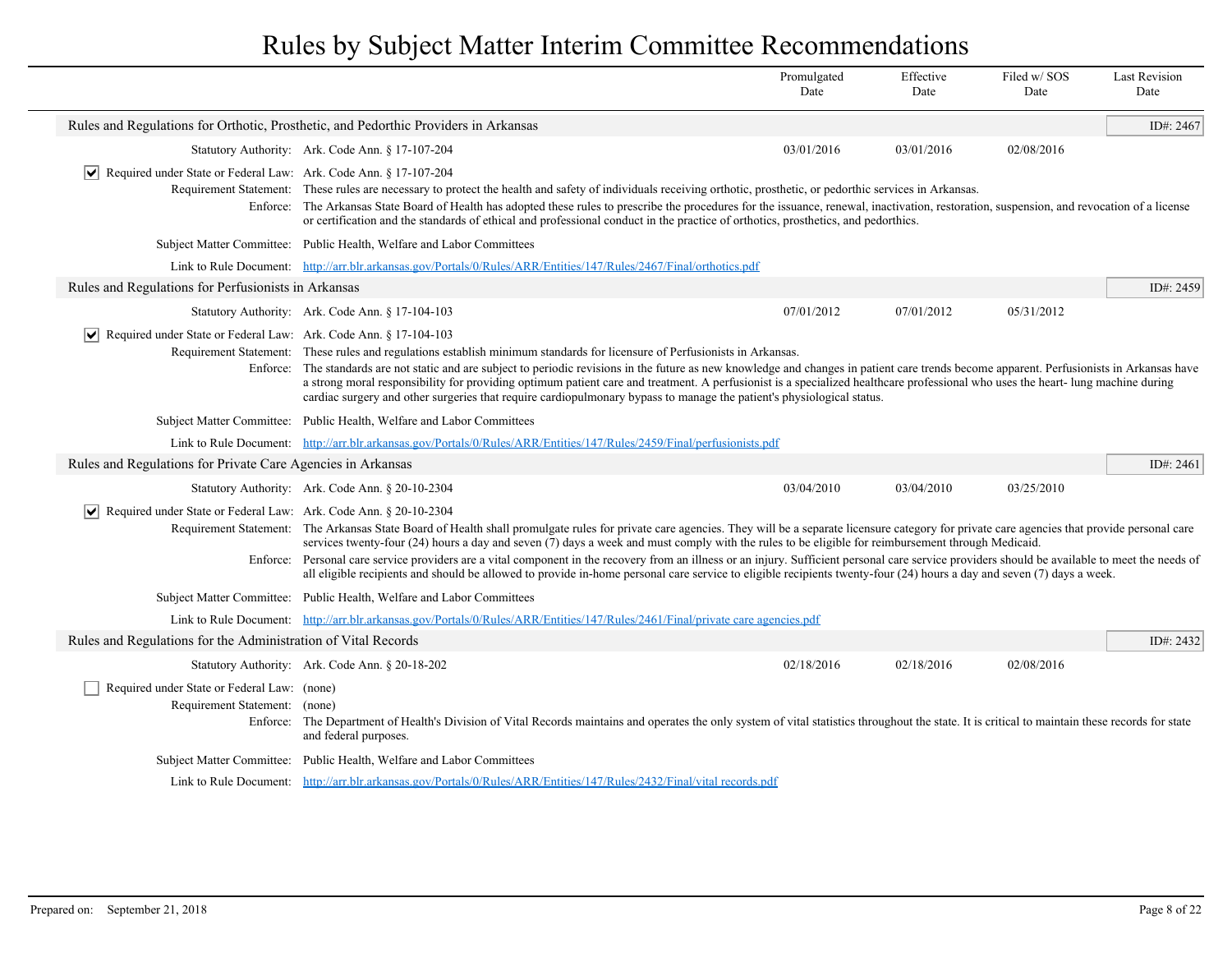|                                                                                           |                                                                                                                                                                                                                                                                                                                                                                                                                                                                                                                                                                                                                                                                                                                                                                                                                  | Promulgated<br>Date | Effective<br>Date | Filed w/SOS<br>Date | <b>Last Revision</b><br>Date |
|-------------------------------------------------------------------------------------------|------------------------------------------------------------------------------------------------------------------------------------------------------------------------------------------------------------------------------------------------------------------------------------------------------------------------------------------------------------------------------------------------------------------------------------------------------------------------------------------------------------------------------------------------------------------------------------------------------------------------------------------------------------------------------------------------------------------------------------------------------------------------------------------------------------------|---------------------|-------------------|---------------------|------------------------------|
|                                                                                           | Rules and Regulations for Universal Newborn Hearing Screening, Tracking, and Intervention Program and Advisory Board                                                                                                                                                                                                                                                                                                                                                                                                                                                                                                                                                                                                                                                                                             |                     |                   |                     | ID#: $2401$                  |
|                                                                                           | Statutory Authority: Ark. Code Ann. § 20-15-1503                                                                                                                                                                                                                                                                                                                                                                                                                                                                                                                                                                                                                                                                                                                                                                 | 07/01/2001          | 07/01/2001        | 09/01/2000          |                              |
| Required under State or Federal Law: (none)<br>Requirement Statement: (none)              | Enforce: The purpose of this rule is to provide early detection of hearing loss by physiological measurement in newborn children at the birthing facility or as soon after birth as possible; to<br>enable these children and their families and caregivers to obtain needed multidisciplinary evaluation, treatment, and intervention services at the earliest opportunity; and to prevent<br>or mitigate the developmental delays and academic failures associated with late identification of hearing loss.                                                                                                                                                                                                                                                                                                   |                     |                   |                     |                              |
|                                                                                           | Subject Matter Committee: Public Health, Welfare and Labor Committees                                                                                                                                                                                                                                                                                                                                                                                                                                                                                                                                                                                                                                                                                                                                            |                     |                   |                     |                              |
|                                                                                           | Link to Rule Document: http://arr.blr.arkansas.gov/Portals/0/Rules/ARR/Entities/147/Rules/2401/Final/newborn screening board.pdf                                                                                                                                                                                                                                                                                                                                                                                                                                                                                                                                                                                                                                                                                 |                     |                   |                     |                              |
| Rules and Regulations for Utilization Review in Arkansas                                  |                                                                                                                                                                                                                                                                                                                                                                                                                                                                                                                                                                                                                                                                                                                                                                                                                  |                     |                   |                     | ID#: 2465                    |
|                                                                                           | Statutory Authority: Ark. Code Ann. § 20-9-906                                                                                                                                                                                                                                                                                                                                                                                                                                                                                                                                                                                                                                                                                                                                                                   | 02/10/2003          | 02/10/2003        | 01/31/2003          |                              |
| $ \mathbf{v} $ Required under State or Federal Law: Ark. Code Ann. § 20-9-906<br>Enforce: | Requirement Statement: These rules are necessary to govern utilization review plans and shall impose no greater requirements than those required for utilization review activities for state-certified health<br>maintenance organizations under the laws of this state.<br>The purposes of these rules and regulations are to promote the delivery of quality health care in a cost effective manner; foster greater coordination between payers and providers<br>conducting utilization review activities; protect patients, business and providers by ensuring that private review agents are qualified to perform utilization activities and to make<br>informed decisions on the appropriateness of medical care; and to ensure that private review agents maintain the confidentiality of medical records. |                     |                   |                     |                              |
|                                                                                           | Subject Matter Committee: Public Health, Welfare and Labor Committees                                                                                                                                                                                                                                                                                                                                                                                                                                                                                                                                                                                                                                                                                                                                            |                     |                   |                     |                              |
|                                                                                           | Link to Rule Document: http://arr.blr.arkansas.gov/Portals/0/Rules/ARR/Entities/147/Rules/2465/Final/utilization review.pdf                                                                                                                                                                                                                                                                                                                                                                                                                                                                                                                                                                                                                                                                                      |                     |                   |                     |                              |
| Rules and Regulations Good Manufacturing Practices                                        |                                                                                                                                                                                                                                                                                                                                                                                                                                                                                                                                                                                                                                                                                                                                                                                                                  |                     |                   |                     | ID#: 2510                    |
|                                                                                           | Statutory Authority: Ark. Code Ann. § 20-56-219                                                                                                                                                                                                                                                                                                                                                                                                                                                                                                                                                                                                                                                                                                                                                                  | 02/21/2013          | 02/21/2013        | 01/22/2013          |                              |
| Required under State or Federal Law: (none)<br>Requirement Statement: (none)              | Enforce: A uniform statewide code is necessary to regulate all food manufacturing, processing, packing, holding, or transporting operations conducting business in Arkansas. It provides<br>uniformity in establishment inspection and protects the health of consumers by preventing the sale or distribution of foods which have become adulterated or misbranded.                                                                                                                                                                                                                                                                                                                                                                                                                                             |                     |                   |                     |                              |
|                                                                                           | Subject Matter Committee: Public Health, Welfare and Labor Committees                                                                                                                                                                                                                                                                                                                                                                                                                                                                                                                                                                                                                                                                                                                                            |                     |                   |                     |                              |
|                                                                                           | Link to Rule Document: http://arr.blr.arkansas.gov/Portals/0/Rules/ARR/Entities/147/Rules/2510/Final/good manufacturing.pdf                                                                                                                                                                                                                                                                                                                                                                                                                                                                                                                                                                                                                                                                                      |                     |                   |                     |                              |
|                                                                                           | Rules and Regulations Governing Medical Marijuana Registration, Testing, and Labeling in Arkansas                                                                                                                                                                                                                                                                                                                                                                                                                                                                                                                                                                                                                                                                                                                |                     |                   |                     | ID#: 2504                    |
|                                                                                           | Statutory Authority: Amendment No. 98 of the Constitution of the State of Arkansas of 1874 The Medical<br>Marijuana Amendment of 2016                                                                                                                                                                                                                                                                                                                                                                                                                                                                                                                                                                                                                                                                            | 09/11/2017          | 09/11/2017        | 09/01/2017          |                              |
| Required under State or Federal Law: Amendment No. 98<br>∣V∣<br>Requirement Statement:    | These rules govern the application for, and renewal of, registry identification cards for qualifying patients and designated caregivers. These rules also establish labeling and testing<br>standards for marijuana distributed under the Medical Marijuana Amendment and explain how medical conditions may be added to the list of qualifying conditions.<br>Enforce: This must be enforced pursuant to Amendment No. 98.                                                                                                                                                                                                                                                                                                                                                                                      |                     |                   |                     |                              |
|                                                                                           | Subject Matter Committee: Public Health, Welfare and Labor Committees                                                                                                                                                                                                                                                                                                                                                                                                                                                                                                                                                                                                                                                                                                                                            |                     |                   |                     |                              |
|                                                                                           | Link to Rule Document: http://arr.blr.arkansas.gov/Portals/0/Rules/ARR/Entities/147/Rules/2504/Final/medical marijuana.pdf                                                                                                                                                                                                                                                                                                                                                                                                                                                                                                                                                                                                                                                                                       |                     |                   |                     |                              |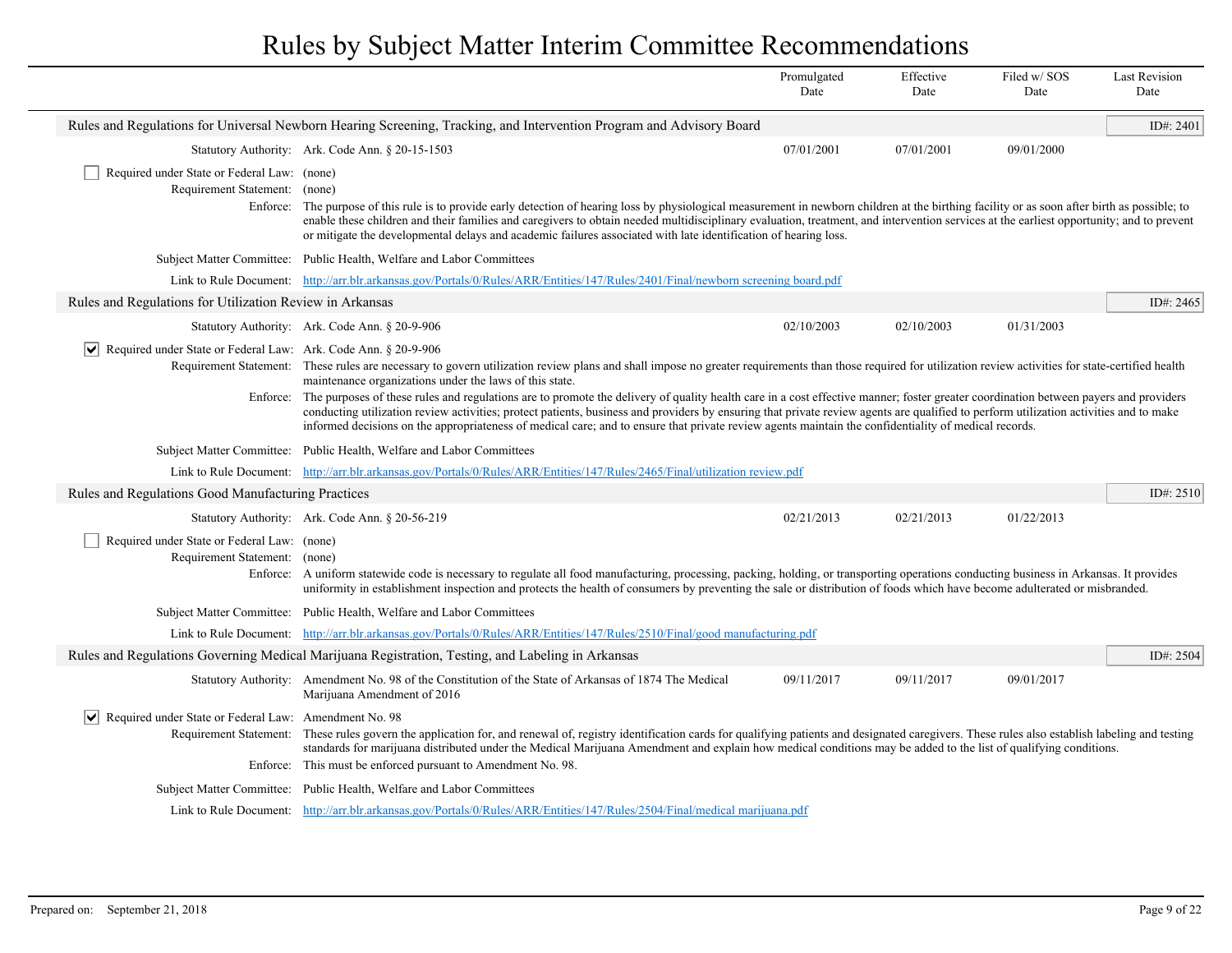|                                                                                       |                                                                                                                                                                                                                                                                                                                                                                                                                                                 | Promulgated<br>Date | Effective<br>Date | Filed w/SOS<br>Date | <b>Last Revision</b><br>Date |
|---------------------------------------------------------------------------------------|-------------------------------------------------------------------------------------------------------------------------------------------------------------------------------------------------------------------------------------------------------------------------------------------------------------------------------------------------------------------------------------------------------------------------------------------------|---------------------|-------------------|---------------------|------------------------------|
| Rules and Regulations Governing Practice of Lay Midwifery in Arkansas                 |                                                                                                                                                                                                                                                                                                                                                                                                                                                 |                     |                   |                     | ID#: 2399                    |
|                                                                                       | Statutory Authority: Ark. Code Ann. § 17-85-107                                                                                                                                                                                                                                                                                                                                                                                                 | 06/01/2018          | 06/01/2018        | 03/16/2018          |                              |
| Required under State or Federal Law: (none)<br>Requirement Statement: (none)          | Enforce: Act 838 of 1983 provided for the lawful practice of Licensed Lay Midwifery in counties having 32.5% or more of their population below the poverty level. Act 481 of 1987<br>superseded Act 838 of 1983, expanding the lay midwifery licensure statewide. These rules and regulations govern the practice of Licensed Lay Midwives in Arkansas.                                                                                         |                     |                   |                     |                              |
|                                                                                       | Subject Matter Committee: Public Health, Welfare and Labor Committees                                                                                                                                                                                                                                                                                                                                                                           |                     |                   |                     |                              |
|                                                                                       | Link to Rule Document: http://arr.blr.arkansas.gov/Portals/0/Rules/ARR/Entities/147/Rules/2399/Final/lay midwifery.pdf                                                                                                                                                                                                                                                                                                                          |                     |                   |                     |                              |
| Rules and Regulations Pertaining for the Annual Great Strides Grant Program           |                                                                                                                                                                                                                                                                                                                                                                                                                                                 |                     |                   |                     | ID#: $2505$                  |
|                                                                                       | Statutory Authority: Ark. Code Ann. § 20-8-302                                                                                                                                                                                                                                                                                                                                                                                                  | 09/20/2002          | 09/20/2002        | 09/10/2002          |                              |
| Required under State or Federal Law: Ark. Code Ann. § 20-8-302<br>$ \bm{\mathsf{v}} $ | Requirement Statement: The Department of Health shall promulgate regulations to create a grant program which will allow local communities to participate in the Great Strides Grant Program.<br>Enforce: The Department of Health uses funds from the Tobacco Settlement Proceeds Act, Ark. Code Ann. § 19-12-101 et seq., to establish the Great Strides Grant Program, giving priority<br>to grant proposals from rural communities.          |                     |                   |                     |                              |
|                                                                                       | Subject Matter Committee: Public Health, Welfare and Labor Committees                                                                                                                                                                                                                                                                                                                                                                           |                     |                   |                     |                              |
|                                                                                       | Link to Rule Document: http://arr.blr.arkansas.gov/Portals/0/Rules/ARR/Entities/147/Rules/2505/Final/great strides.pdf                                                                                                                                                                                                                                                                                                                          |                     |                   |                     |                              |
|                                                                                       | Rules and Regulations Pertaining to Biological Select Agents and Toxins Registry                                                                                                                                                                                                                                                                                                                                                                |                     |                   |                     | ID#: 2388                    |
|                                                                                       | Statutory Authority: Ark. Code Ann. § 20-36-103                                                                                                                                                                                                                                                                                                                                                                                                 | 02/02/2009          | 02/02/2009        | 02/20/2009          |                              |
| $ \mathsf{v} $<br>Required under State or Federal Law: Ark. Code Ann. § 20-36-103     | Requirement Statement: The Department of Health shall establish and administer a program for the registration of biological agents.<br>Enforce: The purpose of this rule is to maintain a system of safeguards that require persons possessing and maintaining biological agents to comply with the same federal standards that<br>apply to persons registered to possess the same agents under federal law. This uniform standard is critical. |                     |                   |                     |                              |
|                                                                                       | Subject Matter Committee: Public Health, Welfare and Labor Committees                                                                                                                                                                                                                                                                                                                                                                           |                     |                   |                     |                              |
|                                                                                       | Link to Rule Document: http://arr.blr.arkansas.gov/Portals/0/Rules/ARR/Entities/147/Rules/2388/Final/biological agents toxins.pdf                                                                                                                                                                                                                                                                                                               |                     |                   |                     |                              |
| Rules and Regulations Pertaining to Body Art Establishments                           |                                                                                                                                                                                                                                                                                                                                                                                                                                                 |                     |                   |                     | ID#: 2477                    |
|                                                                                       | Statutory Authority: Ark. Code Ann. § 20-27-1503                                                                                                                                                                                                                                                                                                                                                                                                | 02/18/2016          | 02/18/2016        | 02/08/2016          |                              |
| Required under State or Federal Law: (none)<br>Requirement Statement: (none)          | Enforce: This rule regarding the artists, premises, equipment, procedures, techniques, and conditions of establishments which perform procedures is necessary to assure that the premises,<br>equipment, procedures, techniques, and conditions are aseptic and do not constitute a health hazard.                                                                                                                                              |                     |                   |                     |                              |
|                                                                                       | Subject Matter Committee: Public Health, Welfare and Labor Committees                                                                                                                                                                                                                                                                                                                                                                           |                     |                   |                     |                              |
|                                                                                       | Link to Rule Document: http://arr.blr.arkansas.gov/Portals/0/Rules/ARR/Entities/147/Rules/2477/Final/Body art.pdf                                                                                                                                                                                                                                                                                                                               |                     |                   |                     |                              |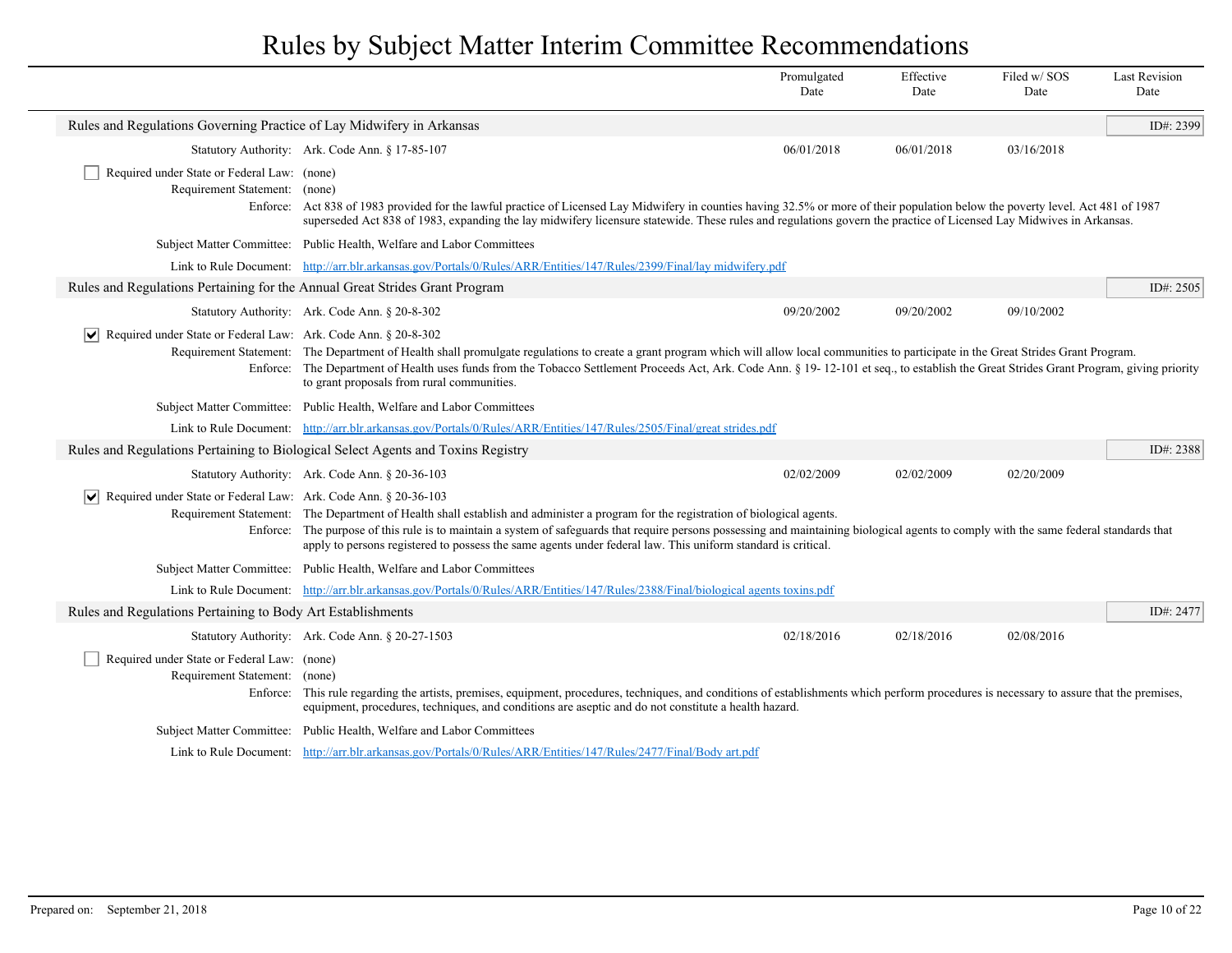|                                                                                          |                                                                                                                                                                                                                                                                                                                                                                                                                                                                                                                                                        | Promulgated<br>Date | Effective<br>Date | Filed w/SOS<br>Date | <b>Last Revision</b><br>Date |
|------------------------------------------------------------------------------------------|--------------------------------------------------------------------------------------------------------------------------------------------------------------------------------------------------------------------------------------------------------------------------------------------------------------------------------------------------------------------------------------------------------------------------------------------------------------------------------------------------------------------------------------------------------|---------------------|-------------------|---------------------|------------------------------|
| Rules and Regulations Pertaining to Communicable Disease -- Tuberculosis                 |                                                                                                                                                                                                                                                                                                                                                                                                                                                                                                                                                        |                     |                   |                     | ID#: 2417                    |
|                                                                                          | Statutory Authority: Ark. Code Ann. § 20-7-109                                                                                                                                                                                                                                                                                                                                                                                                                                                                                                         | 12/06/2013          | 12/06/2013        | 11/06/2013          |                              |
| Required under State or Federal Law: (none)<br>Requirement Statement: (none)             | Enforce: This rule is specific to tuberculosis and is applicable to hospitals, long-term care facilitates, correctional facilities, and shelters. It also has reporting requirements when tuberculosis<br>is suspected or confirmed. These rules are critical to ensure that tuberculosis cases are kept at a minimum in Arkansas.                                                                                                                                                                                                                     |                     |                   |                     |                              |
|                                                                                          | Subject Matter Committee: Public Health, Welfare and Labor Committees                                                                                                                                                                                                                                                                                                                                                                                                                                                                                  |                     |                   |                     |                              |
|                                                                                          | Link to Rule Document: http://arr.blr.arkansas.gov/Portals/0/Rules/ARR/Entities/147/Rules/2417/Final/comm disease tb.pdf                                                                                                                                                                                                                                                                                                                                                                                                                               |                     |                   |                     |                              |
| Rules and Regulations Pertaining to Controlled Substances                                |                                                                                                                                                                                                                                                                                                                                                                                                                                                                                                                                                        |                     |                   |                     | ID#: 2392                    |
|                                                                                          | Statutory Authority: Ark. Code Ann. § 5-64-702 and §§ 20-64-219, 317                                                                                                                                                                                                                                                                                                                                                                                                                                                                                   | 12/01/2014          | 12/01/2014        | 11/06/2014          |                              |
| Required under State or Federal Law: (none)<br>Requirement Statement: (none)             | Enforce: Drug abuse in Arkansas is a widespread problem. These rules and regulations have been prepared for the purpose of establishing a criterion for minimum standards of compliance<br>in the prescribing, ordering, administration, dispensing, sale, and other means of legitimate handling of controlled substances. They are of a regulatory nature by necessity but are<br>considered to be practical minimum design and operational standards. The regulations conform, insofar as practicable, with those promulgated at the federal level. |                     |                   |                     |                              |
|                                                                                          | Subject Matter Committee: Public Health, Welfare and Labor Committees                                                                                                                                                                                                                                                                                                                                                                                                                                                                                  |                     |                   |                     |                              |
|                                                                                          | Link to Rule Document: http://arr.blr.arkansas.gov/Portals/0/Rules/ARR/Entities/147/Rules/2392/Final/controlled subs.pdf                                                                                                                                                                                                                                                                                                                                                                                                                               |                     |                   |                     |                              |
| Rules and Regulations Pertaining to Drip Dispersal Systems                               |                                                                                                                                                                                                                                                                                                                                                                                                                                                                                                                                                        |                     |                   |                     | ID#: 2452                    |
|                                                                                          | Statutory Authority: Ark. Code Ann. § 14-236-107                                                                                                                                                                                                                                                                                                                                                                                                                                                                                                       | 07/04/2010          | 07/04/2010        | 06/28/2010          |                              |
| Required under State or Federal Law: (none)<br>Requirement Statement: (none)<br>Enforce: | This rule allows subsurface discharge of treated effluent on properties that cannot sustain a traditional septic system. Drip dispersal systems use technology for the distribution of<br>treated wastewater uniformly over a large area beneath the soil surface. They differ for the traditional onsite wastewater system.                                                                                                                                                                                                                           |                     |                   |                     |                              |
|                                                                                          | Subject Matter Committee: Public Health, Welfare and Labor Committees                                                                                                                                                                                                                                                                                                                                                                                                                                                                                  |                     |                   |                     |                              |
|                                                                                          | Link to Rule Document: http://arr.blr.arkansas.gov/Portals/0/Rules/ARR/Entities/147/Rules/2452/Final/drip dispersal.pdf                                                                                                                                                                                                                                                                                                                                                                                                                                |                     |                   |                     |                              |
| Rules and Regulations Pertaining to Drug Precursors                                      |                                                                                                                                                                                                                                                                                                                                                                                                                                                                                                                                                        |                     |                   |                     | ID#: 2387                    |
|                                                                                          | Statutory Authority: Ark. Code Ann. § 5-64-415                                                                                                                                                                                                                                                                                                                                                                                                                                                                                                         | 06/01/1992          | 06/01/1992        | 05/01/1992          |                              |
| Required under State or Federal Law: Ark. Code Ann. § 5-64-415<br>$ \bm{\mathsf{v}} $    | Requirement Statement: Lists drug precursors and licensure requirements for those manufacturing or transporting certain substances.<br>Enforce: Consideration was given to applicable federal regulations regarding their list of drug precursors.                                                                                                                                                                                                                                                                                                     |                     |                   |                     |                              |
|                                                                                          | Subject Matter Committee: Public Health, Welfare and Labor Committees                                                                                                                                                                                                                                                                                                                                                                                                                                                                                  |                     |                   |                     |                              |
|                                                                                          | Link to Rule Document: http://arr.blr.arkansas.gov/Portals/0/Rules/ARR/Entities/147/Rules/2387/Final/drug precursor 92.pdf                                                                                                                                                                                                                                                                                                                                                                                                                             |                     |                   |                     |                              |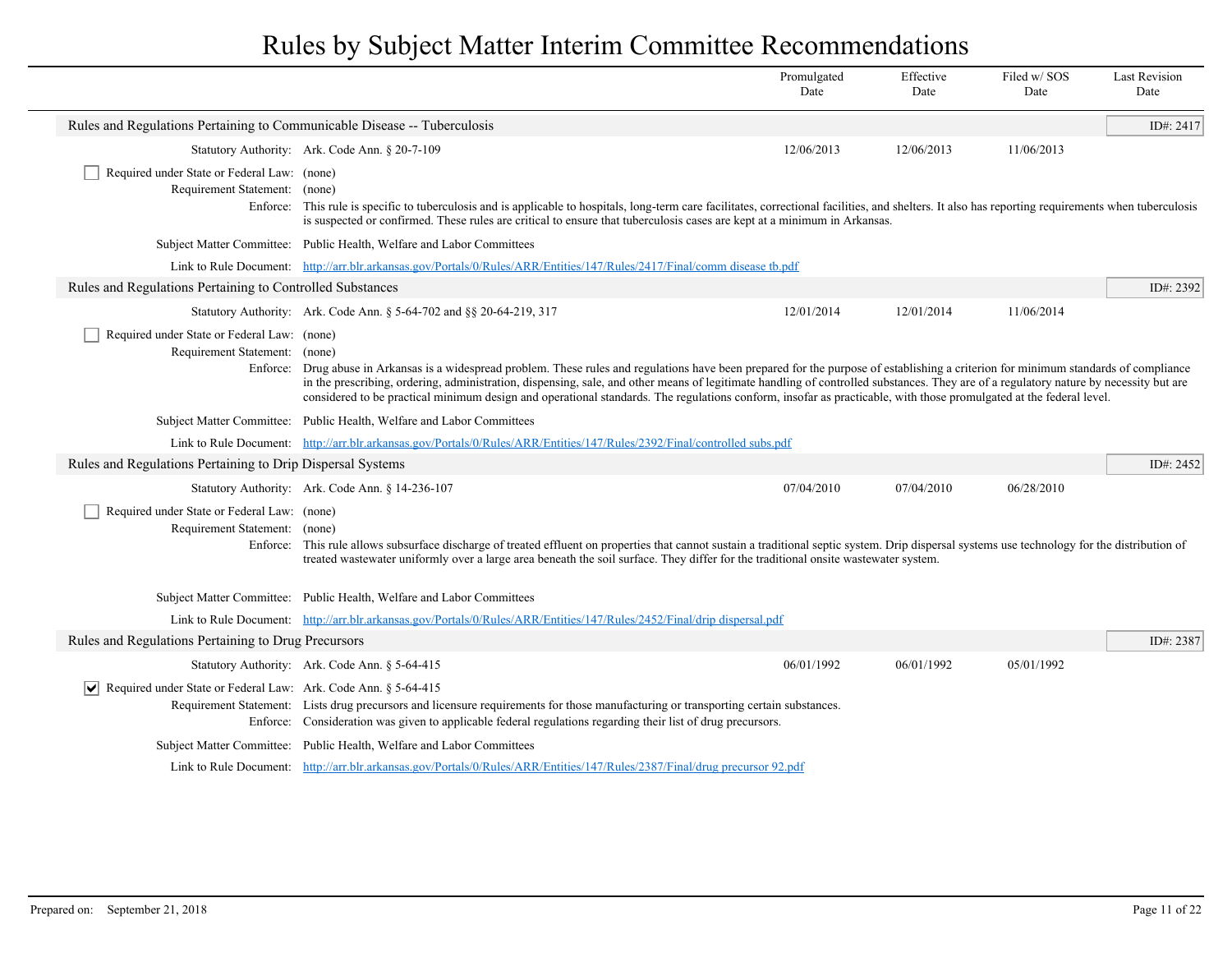|                                                                              |                                                                                                                                                                                                                                                                                                             | Promulgated<br>Date | Effective<br>Date | Filed w/SOS<br>Date | <b>Last Revision</b><br>Date |
|------------------------------------------------------------------------------|-------------------------------------------------------------------------------------------------------------------------------------------------------------------------------------------------------------------------------------------------------------------------------------------------------------|---------------------|-------------------|---------------------|------------------------------|
|                                                                              | Rules and Regulations Pertaining to Fees for Maintenance of Breath Alcohol Instruments                                                                                                                                                                                                                      |                     |                   |                     | ID#: 2406                    |
|                                                                              | Statutory Authority: Ark. Code Ann. § 20-7-128                                                                                                                                                                                                                                                              | 08/17/1995          | 08/17/1995        | 07/28/1995          |                              |
| Required under State or Federal Law: (none)<br>Requirement Statement: (none) | Enforce: Allows the Department of Health to assess a fee for the maintenance of breath alcohol testing instruments by law enforcement agencies for purposes contained in Ark. Code Ann. §<br>5-65-101 et seq. and Ark. Code Ann. § 5-65-201 et seq. Unable to locate file.                                  |                     |                   |                     |                              |
|                                                                              | Subject Matter Committee: Public Health, Welfare and Labor Committees                                                                                                                                                                                                                                       |                     |                   |                     |                              |
|                                                                              | Link to Rule Document: http://arr.blr.arkansas.gov/Portals/0/Rules/ARR/Entities/147/Rules/2406/Final/Fees Breath Alcohol Instruments.pdf                                                                                                                                                                    |                     |                   |                     |                              |
| Rules and Regulations Pertaining to Fluoride Varnish                         |                                                                                                                                                                                                                                                                                                             |                     |                   |                     | ID#: 2469                    |
|                                                                              | Statutory Authority: Ark. Code Ann. § 17-82-110                                                                                                                                                                                                                                                             | 10/29/2012          | 10/29/2012        | 09/28/2012          |                              |
| Required under State or Federal Law: (none)<br>Requirement Statement: (none) | Enforce: Purpose is to enhance the dental health of the children of Arkansas by promulgating rules providing for the application of fluoride varnish by physicians, nurses, and other health<br>care professionals who have completed training on dental risk assessments and fluoride varnish application. |                     |                   |                     |                              |
|                                                                              | Subject Matter Committee: Public Health, Welfare and Labor Committees                                                                                                                                                                                                                                       |                     |                   |                     |                              |
|                                                                              | Link to Rule Document: http://arr.blr.arkansas.gov/Portals/0/Rules/ARR/Entities/147/Rules/2469/Final/FluorideVarnish.pdf                                                                                                                                                                                    |                     |                   |                     |                              |
| Rules and Regulations Pertaining to Food Establishments                      |                                                                                                                                                                                                                                                                                                             |                     |                   |                     | ID#: 2449                    |
|                                                                              | Statutory Authority: Ark. Code Ann. $\S 20-56-219$ and Ark. Code Ann. $\S 20-57-202-203$                                                                                                                                                                                                                    | 08/01/2012          | 08/01/2012        | 06/29/2012          |                              |
| Required under State or Federal Law: (none)<br>Requirement Statement: (none) | Enforce: The purpose of these rules is to safeguard public health and provide that consumer food is safe, unadulterated, and honestly presented.                                                                                                                                                            |                     |                   |                     |                              |
|                                                                              | Subject Matter Committee: Public Health, Welfare and Labor Committees                                                                                                                                                                                                                                       |                     |                   |                     |                              |
|                                                                              | Link to Rule Document: http://arr.blr.arkansas.gov/Portals/0/Rules/ARR/Entities/147/Rules/2449/Final/food establishments.pdf                                                                                                                                                                                |                     |                   |                     |                              |
| Rules and Regulations Pertaining to Frozen Desserts                          |                                                                                                                                                                                                                                                                                                             |                     |                   |                     | ID#: 2494                    |
|                                                                              | Statutory Authority: Ark. Code Ann. § 20-59-204                                                                                                                                                                                                                                                             | 07/26/1990          | 07/26/1990        | 07/06/1990          |                              |
| Required under State or Federal Law: (none)<br>Requirement Statement:        | (none)<br>Enforce: The purpose of this rule is to ensure that all frozen desserts are safe and compliant with Ark. Code Ann. §§ 20-59-201–248.                                                                                                                                                              |                     |                   |                     |                              |
|                                                                              | Subject Matter Committee: Public Health, Welfare and Labor Committees                                                                                                                                                                                                                                       |                     |                   |                     |                              |
|                                                                              | Link to Rule Document: http://arr.blr.arkansas.gov/Portals/0/Rules/ARR/Entities/147/Rules/2494/Final/frozen dessert.pdf                                                                                                                                                                                     |                     |                   |                     |                              |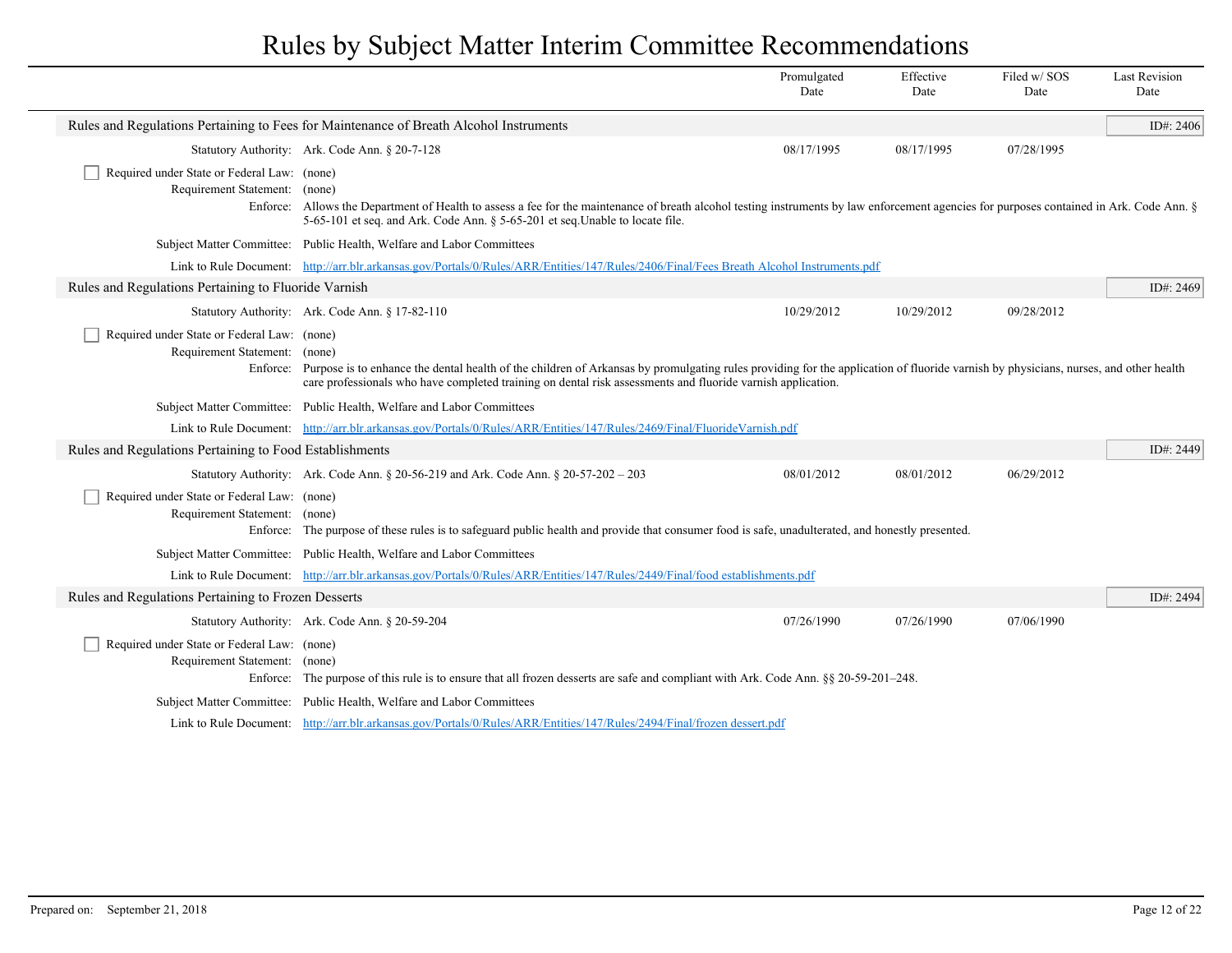|                                                                                 |                                                                                                                                                                                                                                                                                                                                                                                                                                                | Promulgated<br>Date | Effective<br>Date | Filed w/SOS<br>Date | <b>Last Revision</b><br>Date |
|---------------------------------------------------------------------------------|------------------------------------------------------------------------------------------------------------------------------------------------------------------------------------------------------------------------------------------------------------------------------------------------------------------------------------------------------------------------------------------------------------------------------------------------|---------------------|-------------------|---------------------|------------------------------|
| Rules and Regulations Pertaining to General Sanitation                          |                                                                                                                                                                                                                                                                                                                                                                                                                                                |                     |                   |                     | ID#: 2442                    |
|                                                                                 | Statutory Authority: Ark. Code Ann. § 20-7-109                                                                                                                                                                                                                                                                                                                                                                                                 | 11/13/2000          | 11/13/2000        | 11/03/2000          |                              |
| Required under State or Federal Law: (none)<br>Requirement Statement: (none)    | Enforce: This rule protects the environment and the health of the citizens of Arkansas by establishing acceptable criteria for various public health concerns, defining things such as public<br>health nuisances, groundwater and surface water pollution, wastewater disposal, and vector control.                                                                                                                                           |                     |                   |                     |                              |
|                                                                                 | Subject Matter Committee: Public Health, Welfare and Labor Committees                                                                                                                                                                                                                                                                                                                                                                          |                     |                   |                     |                              |
|                                                                                 | Link to Rule Document: http://arr.blr.arkansas.gov/Portals/0/Rules/ARR/Entities/147/Rules/2442/Final/gen san.pdf                                                                                                                                                                                                                                                                                                                               |                     |                   |                     |                              |
| Rules and Regulations Pertaining to Immunization Reporting                      |                                                                                                                                                                                                                                                                                                                                                                                                                                                |                     |                   |                     | ID#: 2413                    |
|                                                                                 | Statutory Authority: Ark. Code Ann. § 20-15-1202                                                                                                                                                                                                                                                                                                                                                                                               | 11/08/2015          | 11/08/2015        | 10/29/2015          |                              |
| $ \mathbf{v} $ Required under State or Federal Law: Ark. Code Ann. § 20-15-1202 | Requirement Statement: Rules must be passed to ensure confidentiality of the medical information gathered.<br>Enforce: An immunization registry is a critical tool to track immunization rates and to allow parents easy access to their children's immunization history.                                                                                                                                                                      |                     |                   |                     |                              |
|                                                                                 | Subject Matter Committee: Public Health, Welfare and Labor Committees                                                                                                                                                                                                                                                                                                                                                                          |                     |                   |                     |                              |
|                                                                                 | Link to Rule Document: http://arr.blr.arkansas.gov/Portals/0/Rules/ARR/Entities/147/Rules/2413/Final/ImmunizationReporting.pdf                                                                                                                                                                                                                                                                                                                 |                     |                   |                     |                              |
| Rules and Regulations Pertaining to Immunization Requirements                   |                                                                                                                                                                                                                                                                                                                                                                                                                                                |                     |                   |                     | ID#: 2414                    |
|                                                                                 | Statutory Authority: Ark. Code Ann. § 6-18-702; Ark. Code Ann. § 6-60-501                                                                                                                                                                                                                                                                                                                                                                      | 09/01/2014          | 09/01/2014        | 07/31/2014          |                              |
| Required under State or Federal Law: (none)<br>Requirement Statement: (none)    | Enforce: This rule allows the Arkansas State Board of Health to modify the immunization requirements as needed to ensure the safety of those attending schools, daycares, and colleges in<br>Arkansas. There are provisions for philosophical, religious, and medical exemptions from the requirements.                                                                                                                                        |                     |                   |                     |                              |
|                                                                                 | Subject Matter Committee: Public Health, Welfare and Labor Committees                                                                                                                                                                                                                                                                                                                                                                          |                     |                   |                     |                              |
|                                                                                 | Link to Rule Document: http://arr.blr.arkansas.gov/Portals/0/Rules/ARR/Entities/147/Rules/2414/Final/immunization regs.pdf                                                                                                                                                                                                                                                                                                                     |                     |                   |                     |                              |
| Rules and Regulations Pertaining to Imported Foods                              |                                                                                                                                                                                                                                                                                                                                                                                                                                                |                     |                   |                     | ID#: 2470                    |
|                                                                                 | Statutory Authority: Ark. Code Ann. § 20-56-219                                                                                                                                                                                                                                                                                                                                                                                                | 12/01/2007          | 12/01/2007        | 11/19/2007          |                              |
| Required under State or Federal Law: (none)<br>Requirement Statement: (none)    | Enforce: Arkansas consumers enjoy one of the safest food supplies in the world. Enhancing the safety of the food supply one of the Arkansas State Board of Health's high priorities, and<br>actions to improve the safety of the food supply are necessary. While most imported foods are safe, reasonable testing requirements are necessary to ensure that imported foods in<br>Arkansas comply with United States food safety requirements. |                     |                   |                     |                              |
|                                                                                 | Subject Matter Committee: Public Health, Welfare and Labor Committees                                                                                                                                                                                                                                                                                                                                                                          |                     |                   |                     |                              |
|                                                                                 | Link to Rule Document: http://arr.blr.arkansas.gov/Portals/0/Rules/ARR/Entities/147/Rules/2470/Final/imported foods.pdf                                                                                                                                                                                                                                                                                                                        |                     |                   |                     |                              |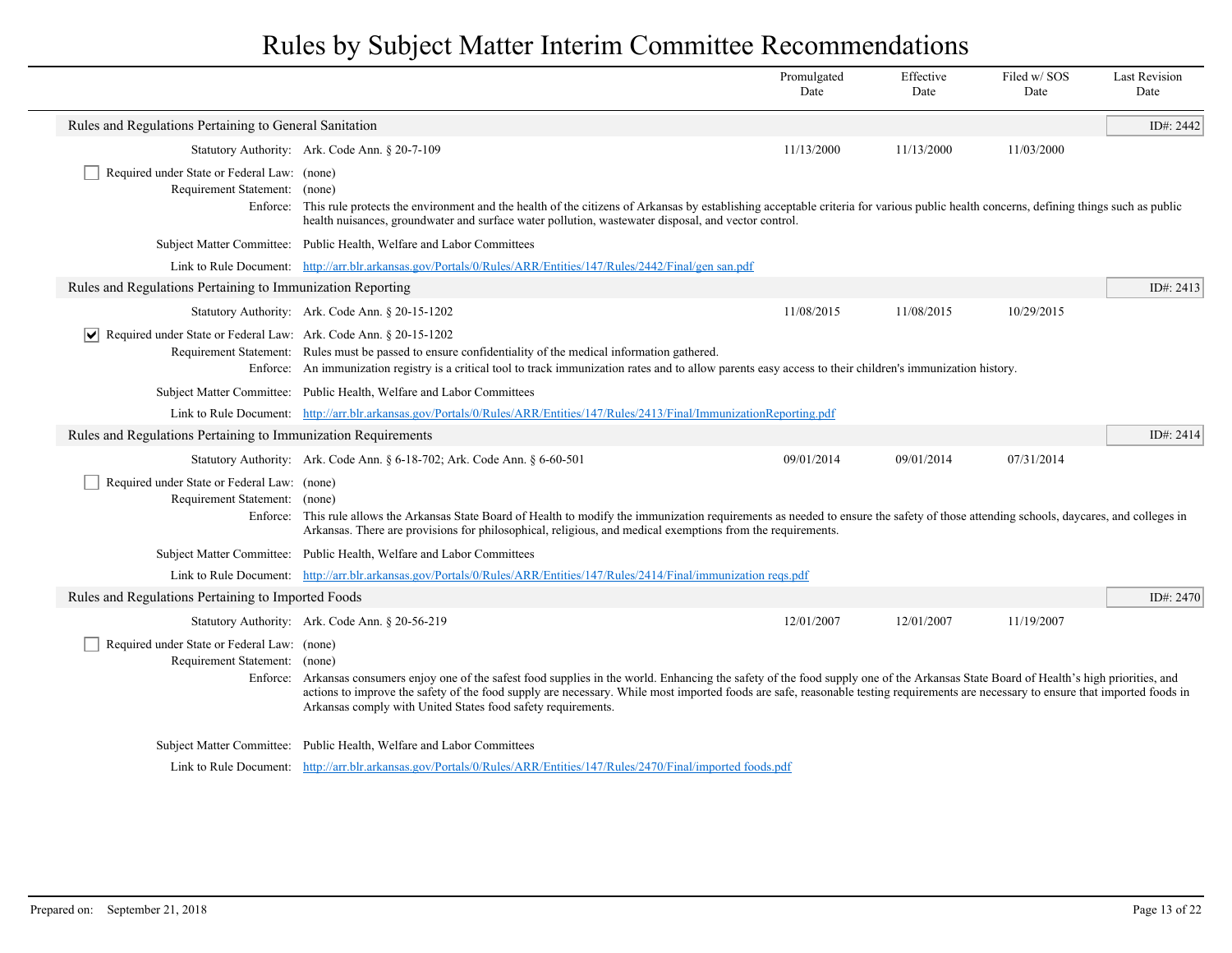|                                                                              |                                                                                                                                                                                                                                                 | Promulgated<br>Date | Effective<br>Date | Filed w/SOS<br>Date | <b>Last Revision</b><br>Date |
|------------------------------------------------------------------------------|-------------------------------------------------------------------------------------------------------------------------------------------------------------------------------------------------------------------------------------------------|---------------------|-------------------|---------------------|------------------------------|
|                                                                              | Rules and Regulations Pertaining to Labeling of Bedding and the Germicidal Treatment of Used Bedding                                                                                                                                            |                     |                   |                     | ID#: 2454                    |
|                                                                              | Statutory Authority: Ark. Code Ann. § 20-27-2705                                                                                                                                                                                                | 12/01/2014          | 12/01/2014        | 10/31/2014          |                              |
| Required under State or Federal Law: (none)<br>Requirement Statement: (none) | Enforce: Enforce industry-supported regulations regarding the sale and processing of used bedding.                                                                                                                                              |                     |                   |                     |                              |
|                                                                              | Subject Matter Committee: Public Health, Welfare and Labor Committees                                                                                                                                                                           |                     |                   |                     |                              |
|                                                                              | Link to Rule Document: http://arr.blr.arkansas.gov/Portals/0/Rules/ARR/Entities/147/Rules/2454/Final/bedding.pdf                                                                                                                                |                     |                   |                     |                              |
|                                                                              | Rules and Regulations Pertaining to Mobile Home and Recreational Vehicle Parks                                                                                                                                                                  |                     |                   |                     | ID#: 2451                    |
|                                                                              | Statutory Authority: Ark. Code Ann. § 20-7-109                                                                                                                                                                                                  | 04/01/2008          | 04/01/2008        | 03/20/2008          |                              |
| Required under State or Federal Law: (none)<br>Requirement Statement:        | (none)<br>Enforce: The purpose is to establish a guideline for submission of minimum requirements for RV and Mobile Home Parks. These are needed to ensure proper sewage disposal is available,<br>along with a safe and adequate water source. |                     |                   |                     |                              |
|                                                                              | Subject Matter Committee: Public Health, Welfare and Labor Committees                                                                                                                                                                           |                     |                   |                     |                              |
|                                                                              | Link to Rule Document: http://arr.blr.arkansas.gov/Portals/0/Rules/ARR/Entities/147/Rules/2451/Final/mobile home rec park.pdf                                                                                                                   |                     |                   |                     |                              |
| Rules and Regulations Pertaining to Onsite Wastewater Systems                |                                                                                                                                                                                                                                                 |                     |                   |                     | ID#: $2450$                  |
|                                                                              | Statutory Authority: Ark. Code Ann. § 14-236-107                                                                                                                                                                                                | 12/01/2014          | 12/01/2014        | 10/31/2014          |                              |
| Required under State or Federal Law: (none)<br>Requirement Statement: (none) | Enforce: Needed to establish minimum standards for the design and construction of onsite wastewater systems in suitable soils for the renovation of wastewater and the return of the<br>renovated wastewater into the hydrologic cycle.         |                     |                   |                     |                              |
|                                                                              | Subject Matter Committee: Public Health, Welfare and Labor Committees                                                                                                                                                                           |                     |                   |                     |                              |
|                                                                              | Link to Rule Document: http://arr.blr.arkansas.gov/Portals/0/Rules/ARR/Entities/147/Rules/2450/Final/OnsiteWastewaterSystems.pdf                                                                                                                |                     |                   |                     |                              |
| Rules and Regulations Pertaining to Outdoor Bathing Places                   |                                                                                                                                                                                                                                                 |                     |                   |                     | ID#: 2445                    |
|                                                                              | Statutory Authority: Ark. Code Ann. § 20-7-109                                                                                                                                                                                                  | 09/07/1998          | 09/07/1998        | 08/28/1998          |                              |
| Required under State or Federal Law: (none)<br>Requirement Statement: (none) | Enforce: This rule sets minimum health and safety requirements for maintained, open water swim beaches.                                                                                                                                         |                     |                   |                     |                              |
|                                                                              | Subject Matter Committee: Public Health, Welfare and Labor Committees                                                                                                                                                                           |                     |                   |                     |                              |
|                                                                              | Link to Rule Document: http://arr.blr.arkansas.gov/Portals/0/Rules/ARR/Entities/147/Rules/2445/Final/Outdoor Bathing Places.pdf                                                                                                                 |                     |                   |                     |                              |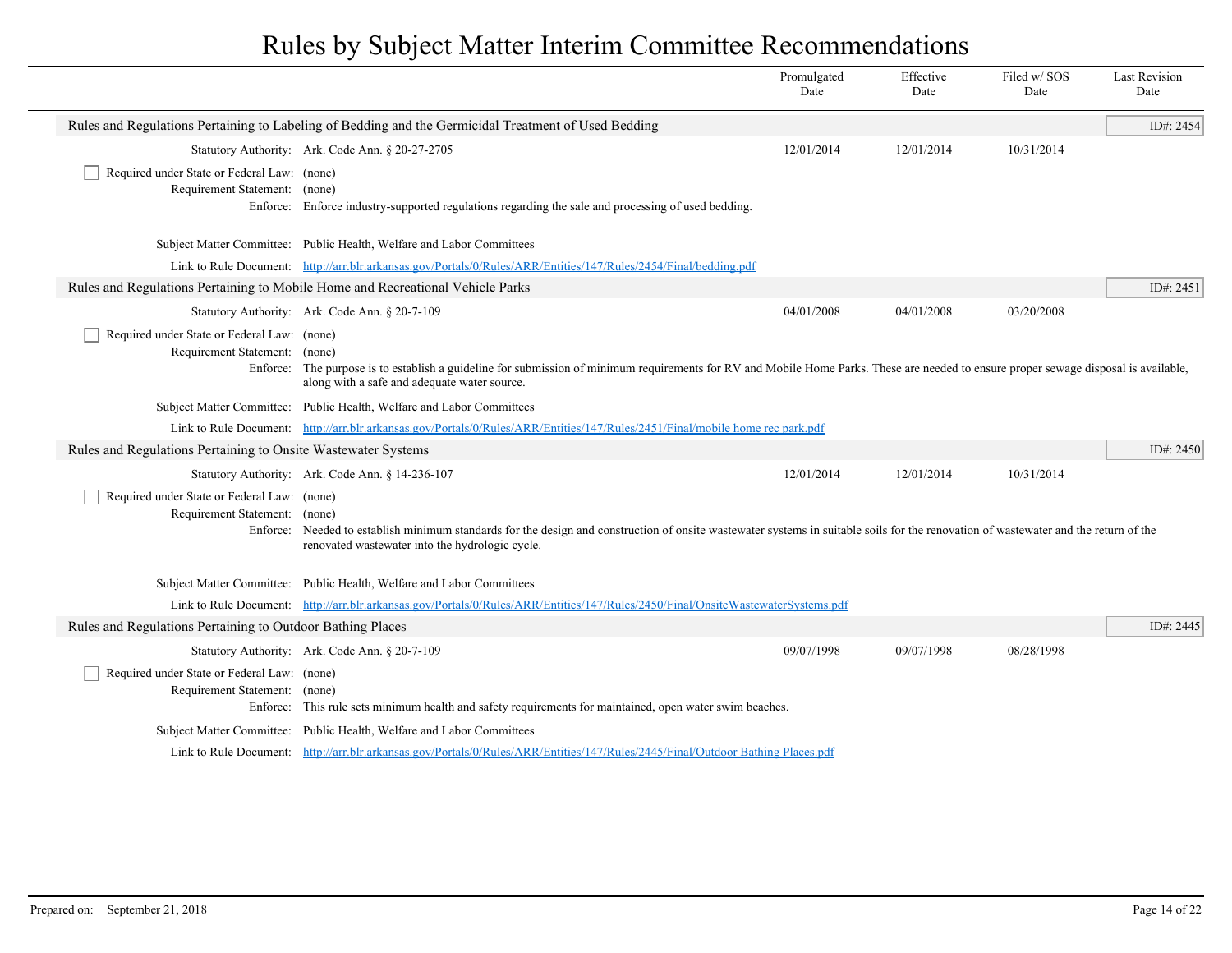|                                                                                          |                                                                                                                                                                                                                                                                                                                                                                                                                                                                                 | Promulgated<br>Date | Effective<br>Date | Filed w/SOS<br>Date | <b>Last Revision</b><br>Date |
|------------------------------------------------------------------------------------------|---------------------------------------------------------------------------------------------------------------------------------------------------------------------------------------------------------------------------------------------------------------------------------------------------------------------------------------------------------------------------------------------------------------------------------------------------------------------------------|---------------------|-------------------|---------------------|------------------------------|
| Rules and Regulations Pertaining to Outdoor Mass Gatherings                              |                                                                                                                                                                                                                                                                                                                                                                                                                                                                                 |                     |                   |                     | ID#: 2453                    |
|                                                                                          | Statutory Authority: Ark. Code Ann. § 20-7-109                                                                                                                                                                                                                                                                                                                                                                                                                                  | 07/04/2010          | 07/04/2010        | 06/28/2010          |                              |
| Required under State or Federal Law: (none)<br>Requirement Statement: (none)             | Enforce: This rule sets minimum health, sanitation, and safety codes for events lasting more than 24 (twenty-four) hours with over 1000 people in one site or location.                                                                                                                                                                                                                                                                                                         |                     |                   |                     |                              |
|                                                                                          | Subject Matter Committee: Public Health, Welfare and Labor Committees                                                                                                                                                                                                                                                                                                                                                                                                           |                     |                   |                     |                              |
|                                                                                          | Link to Rule Document: http://arr.blr.arkansas.gov/Portals/0/Rules/ARR/Entities/147/Rules/2453/Final/mass gathering.pdf                                                                                                                                                                                                                                                                                                                                                         |                     |                   |                     |                              |
|                                                                                          | Rules and Regulations Pertaining to Plumbers License Fee, Expiration, Renewal, Journeyman, and Master Plumber Qualifications                                                                                                                                                                                                                                                                                                                                                    |                     |                   |                     | ID#: 10212                   |
|                                                                                          | Statutory Authority: Ark. Code Ann. § 17-38-201                                                                                                                                                                                                                                                                                                                                                                                                                                 | 07/22/2004          | 09/02/2004        | 08/23/2004          |                              |
| Required under State or Federal Law: (none)<br>Requirement Statement: (none)<br>Enforce: | The rule sets out reasonable licensing and examination fees for plumbers. The Arkansas State Board of Health, by regulation and after public hearing, may set reasonable license or<br>examination fees for all licenses called for under Act 200 of 1951, as amended, including but not limited to Master Plumber Licenses, Journeyman Plumber License, Apprentice<br>Plumber License registration, Restricted Plumber License and Plumber and/or Gas Inspector Certification. |                     |                   |                     |                              |
|                                                                                          | Subject Matter Committee: Public Health, Welfare and Labor Committees                                                                                                                                                                                                                                                                                                                                                                                                           |                     |                   |                     |                              |
|                                                                                          | Link to Rule Document: http://arr.blr.arkansas.gov/Portals/0/Rules/ARR/Entities/147/Rules/10212/Final/plumber fees qualifications.pdf                                                                                                                                                                                                                                                                                                                                           |                     |                   |                     |                              |
| Rules and Regulations Pertaining to Plumbing Inspector Certification                     |                                                                                                                                                                                                                                                                                                                                                                                                                                                                                 |                     |                   |                     | ID#: 2430                    |
|                                                                                          | Statutory Authority: Ark. Code Ann. § 17-38-201                                                                                                                                                                                                                                                                                                                                                                                                                                 | 12/20/1987          | 12/20/1987        | 11/30/1987          |                              |
| Required under State or Federal Law: (none)<br>Requirement Statement:                    | (none)<br>Enforce: The rule is intended to set out the criteria for the certification of municipal plumbing inspectors.                                                                                                                                                                                                                                                                                                                                                         |                     |                   |                     |                              |
|                                                                                          | Subject Matter Committee: Public Health, Welfare and Labor Committees                                                                                                                                                                                                                                                                                                                                                                                                           |                     |                   |                     |                              |
|                                                                                          | Link to Rule Document: http://arr.blr.arkansas.gov/Portals/0/Rules/ARR/Entities/147/Rules/2430/Final/plumbing gas inspector cert.pdf                                                                                                                                                                                                                                                                                                                                            |                     |                   |                     |                              |
|                                                                                          | Rules and Regulations Pertaining to Public Access to Auto-Injectable Epinephrine                                                                                                                                                                                                                                                                                                                                                                                                |                     |                   |                     | ID#: 2379                    |
|                                                                                          | Statutory Authority: Ark. Code Ann. §§ 20-13-403-408                                                                                                                                                                                                                                                                                                                                                                                                                            | 11/15/2016          | 11/15/2016        | 10/28/2016          |                              |
| Required under State or Federal Law: (none)<br>Requirement Statement:<br>Enforce:        | (none)<br>The purpose of this regulation is to expand public access to auto-injectable epinephrine and to expand immunity to include an authorized entity that provides prescribed auto-<br>injectable epinephrine.                                                                                                                                                                                                                                                             |                     |                   |                     |                              |
|                                                                                          | Subject Matter Committee: Public Health, Welfare and Labor Committees                                                                                                                                                                                                                                                                                                                                                                                                           |                     |                   |                     |                              |
|                                                                                          | Link to Rule Document: http://arr.blr.arkansas.gov/Portals/0/Rules/ARR/Entities/147/Rules/2379/Final/Epinephrine.pdf                                                                                                                                                                                                                                                                                                                                                            |                     |                   |                     |                              |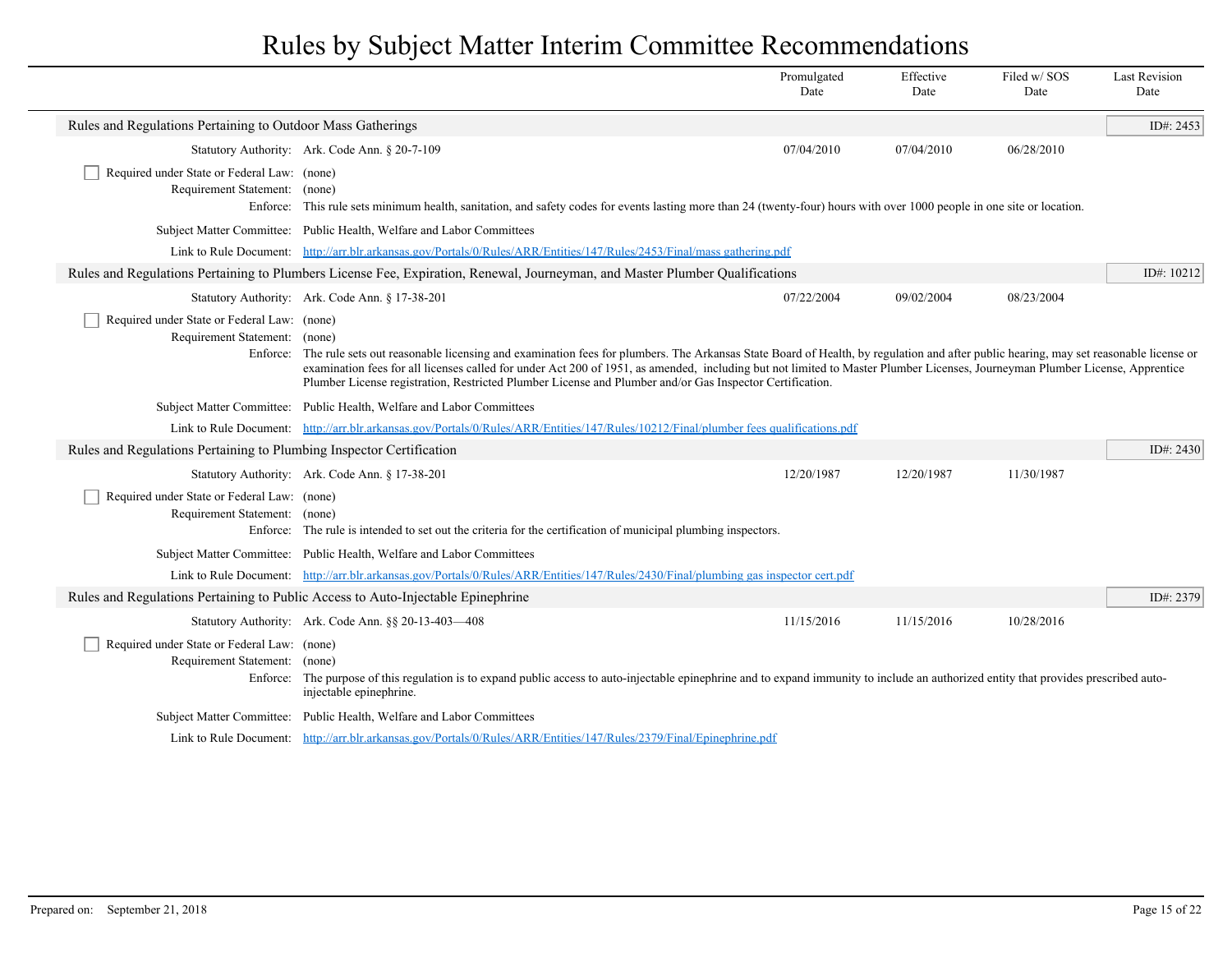|                                                                                          |                                                                                                                                                                                                                                                                                                                                                                                                                        | Promulgated<br>Date | Effective<br>Date | Filed w/SOS<br>Date | <b>Last Revision</b><br>Date |
|------------------------------------------------------------------------------------------|------------------------------------------------------------------------------------------------------------------------------------------------------------------------------------------------------------------------------------------------------------------------------------------------------------------------------------------------------------------------------------------------------------------------|---------------------|-------------------|---------------------|------------------------------|
| Rules and Regulations Pertaining to Public Water Systems                                 |                                                                                                                                                                                                                                                                                                                                                                                                                        |                     |                   |                     | ID#: 2397                    |
|                                                                                          | Statutory Authority: Ark. Code Ann. § 20-7-109                                                                                                                                                                                                                                                                                                                                                                         | 02/24/2014          | 02/24/2014        | 01/24/2014          |                              |
| Required under State or Federal Law: (none)<br>Requirement Statement: (none)<br>Enforce: | These regulations are necessary in order to enforce and have authority under the federal Safe Drinking Water Act. These regulations also enable the Department of Health to ensure<br>proper sanitation of drinking water systems. These regulations are necessary and should be enforced. Without these regulations, water systems would not be required to operate in a<br>sanitary manner, free from contamination. |                     |                   |                     |                              |
|                                                                                          | Subject Matter Committee: Public Health, Welfare and Labor Committees                                                                                                                                                                                                                                                                                                                                                  |                     |                   |                     |                              |
|                                                                                          | Link to Rule Document: http://arr.blr.arkansas.gov/Portals/0/Rules/ARR/Entities/147/Rules/2397/Final/public water systems.pdf                                                                                                                                                                                                                                                                                          |                     |                   |                     |                              |
| Rules and Regulations Pertaining to Radiologic Technology Licensure                      |                                                                                                                                                                                                                                                                                                                                                                                                                        |                     |                   |                     | ID#: 2475                    |
|                                                                                          | Statutory Authority: Ark. Code Ann. § 17-106-105                                                                                                                                                                                                                                                                                                                                                                       | 05/01/2010          | 05/01/2010        | 03/18/2010          |                              |
| Required under State or Federal Law: (none)<br>Requirement Statement: (none)             | Enforce: These rules and regulations are adopted for the purpose of regulating and licensing persons administering ionizing radiation to human beings and further the effort to help keep the<br>radiation dose to patients as low as reasonably achievable.                                                                                                                                                           |                     |                   |                     |                              |
|                                                                                          | Subject Matter Committee: Public Health, Welfare and Labor Committees                                                                                                                                                                                                                                                                                                                                                  |                     |                   |                     |                              |
|                                                                                          | Link to Rule Document: http://arr.blr.arkansas.gov/Portals/0/Rules/ARR/Entities/147/Rules/2475/Final/radiologic tech licensure.pdf                                                                                                                                                                                                                                                                                     |                     |                   |                     |                              |
| Rules and Regulations Pertaining to Reportable Disease                                   |                                                                                                                                                                                                                                                                                                                                                                                                                        |                     |                   |                     | ID#: 2416                    |
|                                                                                          | Statutory Authority: Act 96 of 1913, as amended, Ark. Code Ann. §§ 20-7-101 et seq.                                                                                                                                                                                                                                                                                                                                    | 11/15/2016          | 11/15/2016        | 10/28/2016          |                              |
| Required under State or Federal Law: (none)<br>Requirement Statement: (none)             | Enforce: Act 96 of 1913, as amended, Ark. Code Ann. §§ 20-7-101 et seq. These rules and regulations are necessary to prevent and control the spread of communicable diseases and protect<br>the public health of citizens of Arkansas                                                                                                                                                                                  |                     |                   |                     |                              |
|                                                                                          | Subject Matter Committee: Public Health, Welfare and Labor Committees                                                                                                                                                                                                                                                                                                                                                  |                     |                   |                     |                              |
|                                                                                          | Link to Rule Document: http://arr.blr.arkansas.gov/Portals/0/Rules/ARR/Entities/147/Rules/2416/Final/reportable disease.pdf                                                                                                                                                                                                                                                                                            |                     |                   |                     |                              |
|                                                                                          | Rules and Regulations Pertaining to Restricted License Governmental Maintenance                                                                                                                                                                                                                                                                                                                                        |                     |                   |                     | ID#: 2428                    |
|                                                                                          | Statutory Authority: Ark. Code Ann. § 17-38-201                                                                                                                                                                                                                                                                                                                                                                        | 12/20/1987          | 12/20/1987        | 11/30/1987          |                              |
| Required under State or Federal Law: (none)<br>Requirement Statement: (none)             | Enforce: This licensing rule is for plumber maintenance repair of all piping, fixtures, appliances and appurtenances in connection with the water supply, consumer gas piping and sanitary<br>drainage systems of government housing, state buildings, and educational institutions in the state.                                                                                                                      |                     |                   |                     |                              |
|                                                                                          | Subject Matter Committee: Public Health, Welfare and Labor Committees                                                                                                                                                                                                                                                                                                                                                  |                     |                   |                     |                              |
|                                                                                          | Link to Rule Document: http://arr.blr.arkansas.gov/Portals/0/Rules/ARR/Entities/147/Rules/2428/Final/restrict plumber gov.pdf                                                                                                                                                                                                                                                                                          |                     |                   |                     |                              |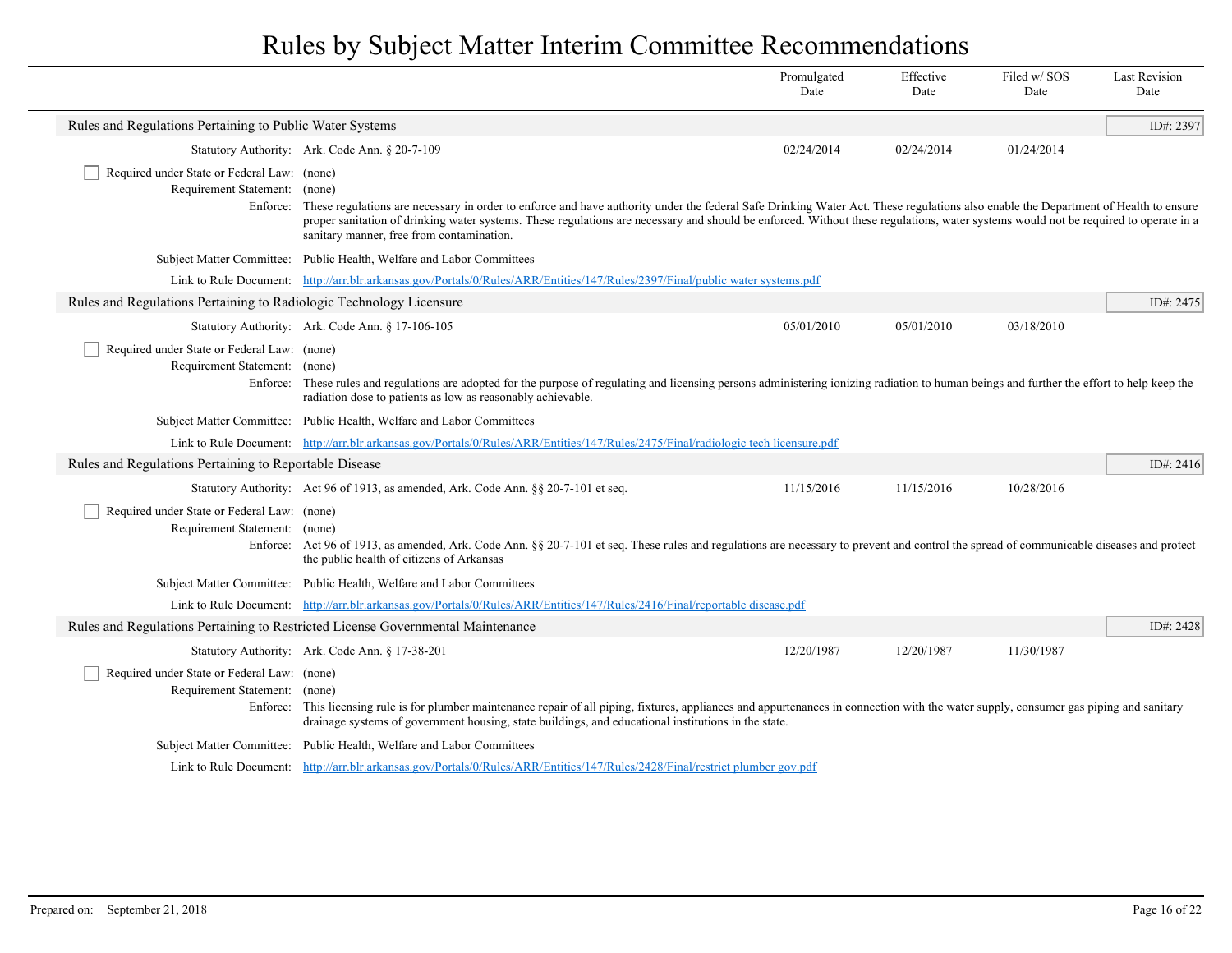|                                                                                   |                                                                                                                                                                                                                                                                  | Promulgated<br>Date | Effective<br>Date | Filed w/SOS<br>Date | <b>Last Revision</b><br>Date |
|-----------------------------------------------------------------------------------|------------------------------------------------------------------------------------------------------------------------------------------------------------------------------------------------------------------------------------------------------------------|---------------------|-------------------|---------------------|------------------------------|
|                                                                                   | Rules and Regulations Pertaining to Restricted Plumbers License Hospital Maintenance                                                                                                                                                                             |                     |                   |                     | ID#: 2425                    |
|                                                                                   | Statutory Authority: Ark. Code Ann. § 17-38-201                                                                                                                                                                                                                  | 12/20/1987          | 12/20/1987        | 11/30/1987          |                              |
| Required under State or Federal Law: (none)<br>Requirement Statement:             | (none)<br>Enforce: This licensing rule is for plumber maintenance repair of all piping, fixtures, appliances and appurtenances in connection with the water supply, consumer gas piping and sanitary<br>drainage systems of hospitals in the state.              |                     |                   |                     |                              |
|                                                                                   | Subject Matter Committee: Public Health, Welfare and Labor Committees                                                                                                                                                                                            |                     |                   |                     |                              |
|                                                                                   | Link to Rule Document: http://arr.blr.arkansas.gov/Portals/0/Rules/ARR/Entities/147/Rules/2425/Final/restrict plumber hospital.pdf                                                                                                                               |                     |                   |                     |                              |
|                                                                                   | Rules and Regulations Pertaining to Restricted Plumbers License Solar Mechanic                                                                                                                                                                                   |                     |                   |                     | ID#: 2426                    |
|                                                                                   | Statutory Authority: Ark. Code Ann. § 17-38-201                                                                                                                                                                                                                  | 12/20/1987          | 12/20/1987        | 11/30/1987          |                              |
| Required under State or Federal Law: (none)<br>Requirement Statement:<br>Enforce: | (none)<br>This licensing rule is for plumber-related work performed on the installation and/or maintenance for the particular phase of solar and hydronic heating and for solar heating of<br>domestic hot water.                                                |                     |                   |                     |                              |
|                                                                                   | Subject Matter Committee: Public Health, Welfare and Labor Committees                                                                                                                                                                                            |                     |                   |                     |                              |
|                                                                                   | Link to Rule Document: http://arr.blr.arkansas.gov/Portals/0/Rules/ARR/Entities/147/Rules/2426/Final/restrict plumber solar.pdf                                                                                                                                  |                     |                   |                     |                              |
|                                                                                   | Rules and Regulations Pertaining to Restricted Plumbers License Water and Sewer Service Line Installation                                                                                                                                                        |                     |                   |                     | ID#: 2424                    |
|                                                                                   | Statutory Authority: Ark. Code Ann. § 17-38-201                                                                                                                                                                                                                  | 12/20/1987          | 12/20/1987        | 11/30/1987          |                              |
| Required under State or Federal Law: (none)<br>Requirement Statement: (none)      | Enforce: This licensing rule is for plumber-related work focused on the installation of water service and building sewer lines.                                                                                                                                  |                     |                   |                     |                              |
|                                                                                   | Subject Matter Committee: Public Health, Welfare and Labor Committees                                                                                                                                                                                            |                     |                   |                     |                              |
|                                                                                   | Link to Rule Document: http://arr.blr.arkansas.gov/Portals/0/Rules/ARR/Entities/147/Rules/2424/Final/restricted water sewer install plumber.pdf                                                                                                                  |                     |                   |                     |                              |
| Rules and Regulations Pertaining to Semi-Public Water Supplies                    |                                                                                                                                                                                                                                                                  |                     |                   |                     | ID#: 2444                    |
|                                                                                   | Statutory Authority: Ark. Code Ann. § 20-7-109                                                                                                                                                                                                                   | 06/03/2000          | 06/03/2000        | 05/24/2000          |                              |
| Required under State or Federal Law: (none)<br>Requirement Statement: (none)      | Enforce: These regulations are not required by federal law. However, these regulations should be maintained and enforced because they require the smallest of public water systems to<br>install disinfection and provide a minimum of water quality monitoring. |                     |                   |                     |                              |
|                                                                                   | Subject Matter Committee: Public Health, Welfare and Labor Committees                                                                                                                                                                                            |                     |                   |                     |                              |
|                                                                                   | Link to Rule Document: http://arr.blr.arkansas.gov/Portals/0/Rules/ARR/Entities/147/Rules/2444/Final/semi public water.pdf                                                                                                                                       |                     |                   |                     |                              |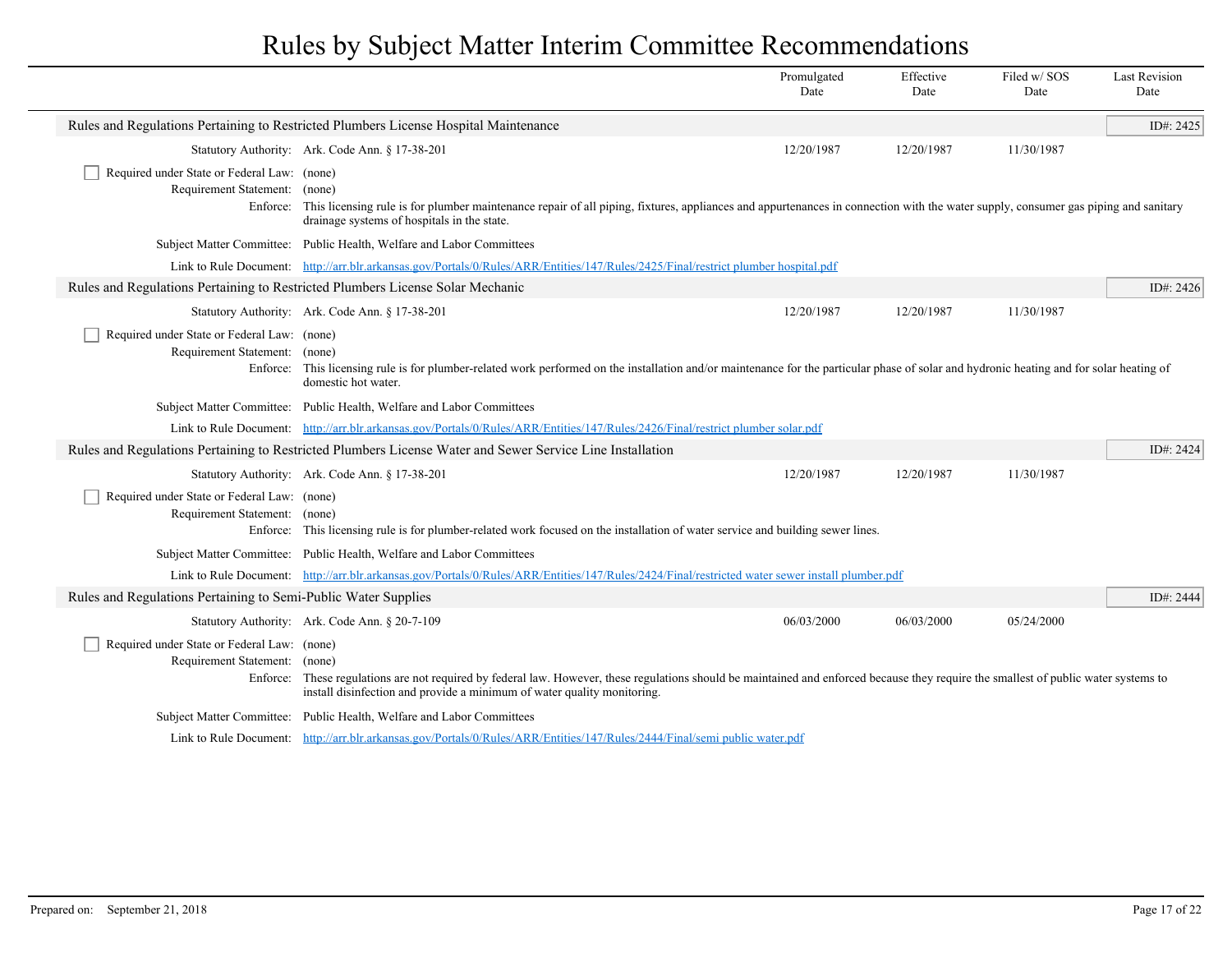|                                                                                          |                                                                                                                                                                                                                                                                                                                                                                                                                                                                                                                                                                                                                    | Promulgated<br>Date | Effective<br>Date | Filed w/SOS<br>Date | <b>Last Revision</b><br>Date |
|------------------------------------------------------------------------------------------|--------------------------------------------------------------------------------------------------------------------------------------------------------------------------------------------------------------------------------------------------------------------------------------------------------------------------------------------------------------------------------------------------------------------------------------------------------------------------------------------------------------------------------------------------------------------------------------------------------------------|---------------------|-------------------|---------------------|------------------------------|
| Rules and Regulations Pertaining to Septic Tank Cleaners                                 |                                                                                                                                                                                                                                                                                                                                                                                                                                                                                                                                                                                                                    |                     |                   |                     | ID#: 2487                    |
|                                                                                          | Statutory Authority: Ark. Code Ann. § 17-45-102                                                                                                                                                                                                                                                                                                                                                                                                                                                                                                                                                                    | 09/18/2006          | 09/18/2006        | 09/08/2006          |                              |
| Required under State or Federal Law: (none)<br>Requirement Statement: (none)             | Enforce: These rules are necessary to ensure those engaged in the business of septic tank cleaning conduct themselves in a responsible manner. It covers the disposal of the waste, which can<br>include disposal utilizing surface spreading, subsurface injection, burial, or other process approved by the Department of Health.                                                                                                                                                                                                                                                                                |                     |                   |                     |                              |
|                                                                                          | Subject Matter Committee: Public Health, Welfare and Labor Committees                                                                                                                                                                                                                                                                                                                                                                                                                                                                                                                                              |                     |                   |                     |                              |
|                                                                                          | Link to Rule Document: http://arr.blr.arkansas.gov/Portals/0/Rules/ARR/Entities/147/Rules/2487/Final/septic tank clean.pdf                                                                                                                                                                                                                                                                                                                                                                                                                                                                                         |                     |                   |                     |                              |
|                                                                                          | Rules and Regulations Pertaining to Swimming Pools and Other Related Facilities                                                                                                                                                                                                                                                                                                                                                                                                                                                                                                                                    |                     |                   |                     | ID#: 2448                    |
|                                                                                          | Statutory Authority: Ark. Code Ann. § 20-30-103                                                                                                                                                                                                                                                                                                                                                                                                                                                                                                                                                                    | 08/01/2012          | 08/01/2012        | 06/27/2012          |                              |
| Required under State or Federal Law: (none)<br>Requirement Statement: (none)<br>Enforce: | This rule serves to protect the health of the citizens of Arkansas by establishing criteria for the design, operation, and maintenance of public swimming pools and other related<br>facilities. The rule does not regulate homeowner pools.                                                                                                                                                                                                                                                                                                                                                                       |                     |                   |                     |                              |
|                                                                                          | Subject Matter Committee: Public Health, Welfare and Labor Committees                                                                                                                                                                                                                                                                                                                                                                                                                                                                                                                                              |                     |                   |                     |                              |
|                                                                                          | Link to Rule Document: http://arr.blr.arkansas.gov/Portals/0/Rules/ARR/Entities/147/Rules/2448/Final/swimming pools.pdf                                                                                                                                                                                                                                                                                                                                                                                                                                                                                            |                     |                   |                     |                              |
| Rules and Regulations Pertaining to Synthetic Marijuana Products                         |                                                                                                                                                                                                                                                                                                                                                                                                                                                                                                                                                                                                                    |                     |                   |                     | ID#: 2391                    |
|                                                                                          | Statutory Authority: Ark. Code Ann. § 20-7-109                                                                                                                                                                                                                                                                                                                                                                                                                                                                                                                                                                     | 10/26/2010          | 10/26/2010        | 10/15/2010          |                              |
| Required under State or Federal Law: (none)<br>Requirement Statement: (none)<br>Enforce: | Synthetic marijuana products marketed under names such as K2, Spice, Genie, Blaze, Red XDawn and Zohia commonly contain the substances JWH-018 and JWH-073. These<br>substances are believed to be manufactured in China and were invented to study the effects of cannabinoids on the brains of mice. They have not been tested or approved for use by<br>humans in the United States, and the Drug Enforcement Administration has listed these substances as "drugs and chemicals of concern." The purpose of this rule is to prohibit the<br>sale and distribution of synthetic marijuana products in Arkansas. |                     |                   |                     |                              |
|                                                                                          | Subject Matter Committee: Public Health, Welfare and Labor Committees                                                                                                                                                                                                                                                                                                                                                                                                                                                                                                                                              |                     |                   |                     |                              |
|                                                                                          | Link to Rule Document: http://arr.blr.arkansas.gov/Portals/0/Rules/ARR/Entities/147/Rules/2391/Final/synthetic marijuana.pdf                                                                                                                                                                                                                                                                                                                                                                                                                                                                                       |                     |                   |                     |                              |
| Rules and Regulations Pertaining to the Arkansas Clean Indoor Air Act of 2006            |                                                                                                                                                                                                                                                                                                                                                                                                                                                                                                                                                                                                                    |                     |                   |                     | ID#: 2382                    |
|                                                                                          | Statutory Authority: Ark. Code Ann. § 20-27-1807                                                                                                                                                                                                                                                                                                                                                                                                                                                                                                                                                                   | 08/10/2006          | 08/10/2006        | 07/31/2006          |                              |
| Required under State or Federal Law: (none)<br>Requirement Statement: (none)             | Enforce: These rules are necessary to implement the Clean Indoor Air Act of 2006 and protect the health of the citizens of Arkansas by minimizing the harmful effects of secondhand<br>smoke.                                                                                                                                                                                                                                                                                                                                                                                                                      |                     |                   |                     |                              |
|                                                                                          | Subject Matter Committee: Public Health, Welfare and Labor Committees                                                                                                                                                                                                                                                                                                                                                                                                                                                                                                                                              |                     |                   |                     |                              |
|                                                                                          | Link to Rule Document: http://arr.blr.arkansas.gov/Portals/0/Rules/ARR/Entities/147/Rules/2382/Final/clean indoor air act.pdf                                                                                                                                                                                                                                                                                                                                                                                                                                                                                      |                     |                   |                     |                              |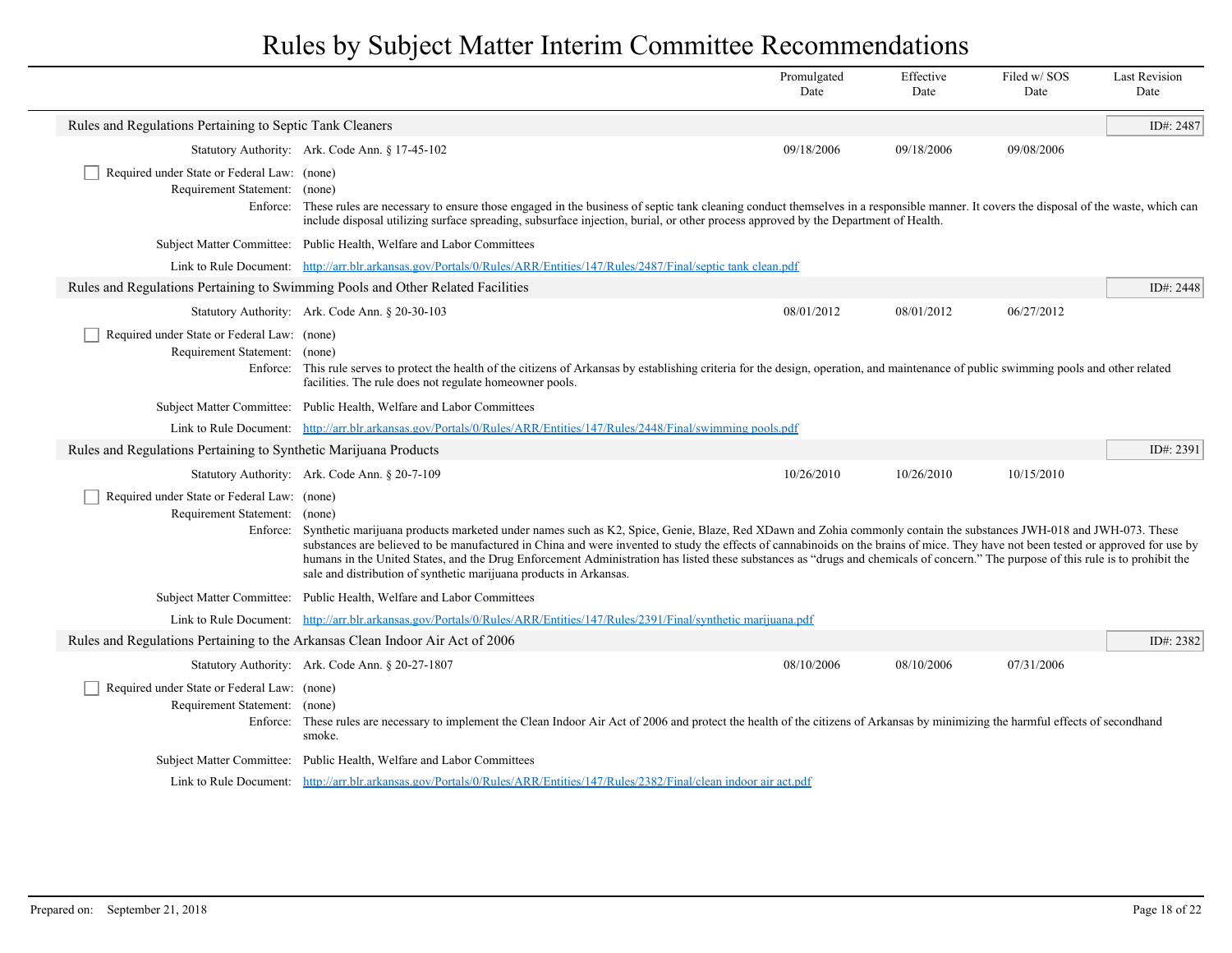|                                                                                           |                                                                                                                                                                                                                                                                                                                                                                                                                                                                                                                                                                                                                                                                                                                                                                                                                                                                                                                                                                                    | Promulgated<br>Date | Effective<br>Date | Filed w/SOS<br>Date | <b>Last Revision</b><br>Date |
|-------------------------------------------------------------------------------------------|------------------------------------------------------------------------------------------------------------------------------------------------------------------------------------------------------------------------------------------------------------------------------------------------------------------------------------------------------------------------------------------------------------------------------------------------------------------------------------------------------------------------------------------------------------------------------------------------------------------------------------------------------------------------------------------------------------------------------------------------------------------------------------------------------------------------------------------------------------------------------------------------------------------------------------------------------------------------------------|---------------------|-------------------|---------------------|------------------------------|
| Rules and Regulations Pertaining to the Arkansas Food Salvaging Act                       |                                                                                                                                                                                                                                                                                                                                                                                                                                                                                                                                                                                                                                                                                                                                                                                                                                                                                                                                                                                    |                     |                   |                     | ID#: 2485                    |
|                                                                                           | Statutory Authority: Ark. Code Ann. § 20-57-102                                                                                                                                                                                                                                                                                                                                                                                                                                                                                                                                                                                                                                                                                                                                                                                                                                                                                                                                    | 08/05/1963          | 08/05/1963        | 07/26/1963          |                              |
| Required under State or Federal Law: (none)<br>Requirement Statement: (none)              | Enforce: This rule is a guide to licensing and reconditioning damaged food containers that are not a hazard to health. Sets minimum guidelines for food salvage and required processes.                                                                                                                                                                                                                                                                                                                                                                                                                                                                                                                                                                                                                                                                                                                                                                                            |                     |                   |                     |                              |
|                                                                                           | Subject Matter Committee: Public Health, Welfare and Labor Committees                                                                                                                                                                                                                                                                                                                                                                                                                                                                                                                                                                                                                                                                                                                                                                                                                                                                                                              |                     |                   |                     |                              |
|                                                                                           | Link to Rule Document: http://arr.blr.arkansas.gov/Portals/0/Rules/ARR/Entities/147/Rules/2485/Final/food salvage act.pdf                                                                                                                                                                                                                                                                                                                                                                                                                                                                                                                                                                                                                                                                                                                                                                                                                                                          |                     |                   |                     |                              |
|                                                                                           | Rules and Regulations Pertaining to The Arkansas Retail Pet Store Consumer Protection Act                                                                                                                                                                                                                                                                                                                                                                                                                                                                                                                                                                                                                                                                                                                                                                                                                                                                                          |                     |                   |                     | ID#: 2419                    |
|                                                                                           | Statutory Authority: Ark. Code Ann. § 4-97-106                                                                                                                                                                                                                                                                                                                                                                                                                                                                                                                                                                                                                                                                                                                                                                                                                                                                                                                                     | 12/07/1992          | 12/07/1992        | 11/17/1992          |                              |
| Required under State or Federal Law: (none)<br>Requirement Statement:                     | (none)<br>Enforce: These rules are necessary to enforce regulations on the sale of dogs and cats in pet stores; ensure the humane treatment, care, and disposition of those animals; protect the public<br>from disease that is capable of being transmitted from animals to humans; and ensure the animals and facilities are managed in a manner that is safe to the public.                                                                                                                                                                                                                                                                                                                                                                                                                                                                                                                                                                                                     |                     |                   |                     |                              |
|                                                                                           | Subject Matter Committee: Public Health, Welfare and Labor Committees                                                                                                                                                                                                                                                                                                                                                                                                                                                                                                                                                                                                                                                                                                                                                                                                                                                                                                              |                     |                   |                     |                              |
|                                                                                           | Link to Rule Document: http://arr.blr.arkansas.gov/Portals/0/Rules/ARR/Entities/147/Rules/2419/Final/retail pet store.pdf                                                                                                                                                                                                                                                                                                                                                                                                                                                                                                                                                                                                                                                                                                                                                                                                                                                          |                     |                   |                     |                              |
|                                                                                           | Rules and Regulations Pertaining to the Health Facility Infection Disclosure Act of 2007                                                                                                                                                                                                                                                                                                                                                                                                                                                                                                                                                                                                                                                                                                                                                                                                                                                                                           |                     |                   |                     | ID#: 2473                    |
|                                                                                           | Statutory Authority: Ark. Code Ann. § 20-9-1207                                                                                                                                                                                                                                                                                                                                                                                                                                                                                                                                                                                                                                                                                                                                                                                                                                                                                                                                    | 08/01/2012          | 08/01/2012        | 06/29/2012          |                              |
| Required under State or Federal Law: (none)<br>Requirement Statement:                     | (none)<br>Enforce: These rules are promulgated to protect the public health and safety of patients in health facilities in the State. Healthcare-associated infections (HAIs) are a major infectious disease<br>concern as they account for significant morbidity and mortality throughout the country and in the state. These rules require healthcare facilities to make available the same data<br>provided to federal entities on this topic so that trends of disease can be monitored and specific action can be taken with healthcare facilities that have high rates of infection. No<br>other data source exists to evaluate HAIs, as they are a consequence of care and not a primary diagnosis. In addition, these rules establish and govern the HAI Advisory Committee,<br>which provides guidance to the Director of the Department of Health on the current status and effective mitigation of these infections through an annual report and quarterly<br>meetings. |                     |                   |                     |                              |
|                                                                                           | Subject Matter Committee: Public Health, Welfare and Labor Committees                                                                                                                                                                                                                                                                                                                                                                                                                                                                                                                                                                                                                                                                                                                                                                                                                                                                                                              |                     |                   |                     |                              |
|                                                                                           | Link to Rule Document: http://arr.blr.arkansas.gov/Portals/0/Rules/ARR/Entities/147/Rules/2473/Final/infection disclosure.pdf                                                                                                                                                                                                                                                                                                                                                                                                                                                                                                                                                                                                                                                                                                                                                                                                                                                      |                     |                   |                     |                              |
| Rules and Regulations Pertaining to the Hospital Discharge Data System                    |                                                                                                                                                                                                                                                                                                                                                                                                                                                                                                                                                                                                                                                                                                                                                                                                                                                                                                                                                                                    |                     |                   |                     | ID#: 2407                    |
|                                                                                           | Statutory Authority: Ark. Code Ann. § 20-7-305                                                                                                                                                                                                                                                                                                                                                                                                                                                                                                                                                                                                                                                                                                                                                                                                                                                                                                                                     | 03/09/2012          | 03/09/2012        | 02/07/2012          |                              |
| $ \mathbf{v} $ Required under State or Federal Law: Ark. Code Ann. § 20-7-305<br>Enforce: | Requirement Statement: The rules prescribe the manner in which data are collected, maintained, compiled, and disseminated.<br>The law requires all hospitals licensed in the state of Arkansas to report information as prescribed by the Arkansas State Board of Health. The data collected through this system is<br>utilized for research and the development of health policy issues. Hospital personnel and researchers can request inpatient and/or emergency department data, and utilize it toward<br>research and/or policy initiatives.                                                                                                                                                                                                                                                                                                                                                                                                                                  |                     |                   |                     |                              |
|                                                                                           | Subject Matter Committee: Public Health, Welfare and Labor Committees                                                                                                                                                                                                                                                                                                                                                                                                                                                                                                                                                                                                                                                                                                                                                                                                                                                                                                              |                     |                   |                     |                              |
|                                                                                           | Link to Rule Document: http://arr.blr.arkansas.gov/Portals/0/Rules/ARR/Entities/147/Rules/2407/Final/hospital discharge data.pdf                                                                                                                                                                                                                                                                                                                                                                                                                                                                                                                                                                                                                                                                                                                                                                                                                                                   |                     |                   |                     |                              |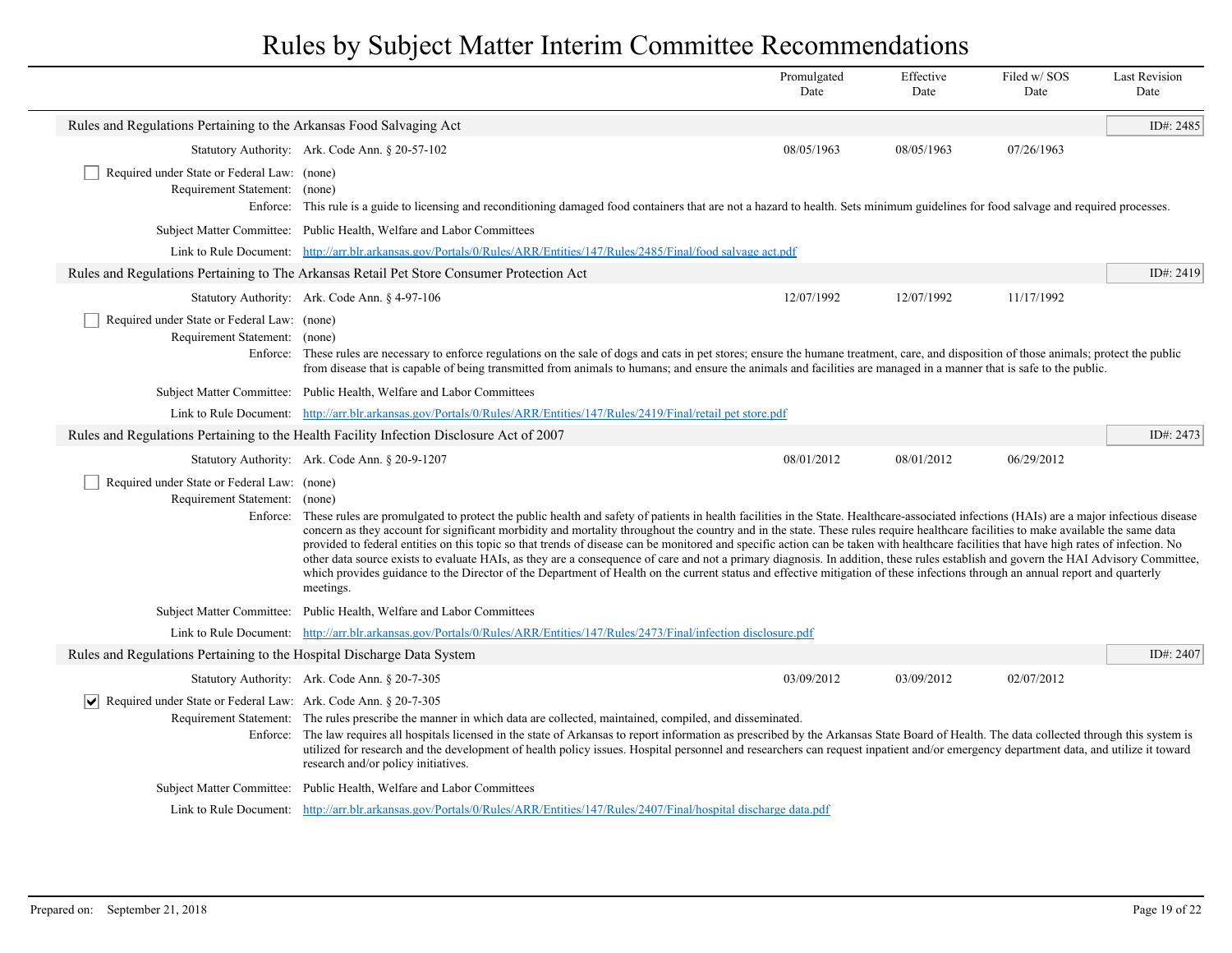|                                                                                          |                                                                                                                                                                                                                                                                                                                                                                                                                                                                                                                                                                                                                                                                                                                                                                                                             | Promulgated<br>Date | Effective<br>Date | Filed w/SOS<br>Date | <b>Last Revision</b><br>Date |
|------------------------------------------------------------------------------------------|-------------------------------------------------------------------------------------------------------------------------------------------------------------------------------------------------------------------------------------------------------------------------------------------------------------------------------------------------------------------------------------------------------------------------------------------------------------------------------------------------------------------------------------------------------------------------------------------------------------------------------------------------------------------------------------------------------------------------------------------------------------------------------------------------------------|---------------------|-------------------|---------------------|------------------------------|
|                                                                                          | Rules and Regulations Pertaining to the List of Controlled Substances for the State of Arkansas                                                                                                                                                                                                                                                                                                                                                                                                                                                                                                                                                                                                                                                                                                             |                     |                   |                     | ID#: 2390                    |
|                                                                                          | Statutory Authority: Ark. Code Ann. § 5-64-201                                                                                                                                                                                                                                                                                                                                                                                                                                                                                                                                                                                                                                                                                                                                                              | 04/24/2017          | 04/24/2017        | 04/14/2017          |                              |
| $ \mathbf{v} $ Required under State or Federal Law: Ark. Code Ann. § 5-64-201            | Requirement Statement: These rules are essential to ensure substances are accurately scheduled substances in Arkansas.<br>Enforce: Due consideration has been given to applicable federal regulations, current scientific knowledge regarding the listed substances, the evidence of actual or relative potential for<br>abuse, the history and current patterns of abuse, the risk to the public health, and the potential to produce physical or psychological dependence.                                                                                                                                                                                                                                                                                                                                |                     |                   |                     |                              |
|                                                                                          | Subject Matter Committee: Public Health, Welfare and Labor Committees                                                                                                                                                                                                                                                                                                                                                                                                                                                                                                                                                                                                                                                                                                                                       |                     |                   |                     |                              |
|                                                                                          | Link to Rule Document: http://arr.blr.arkansas.gov/Portals/0/Rules/ARR/Entities/147/Rules/2390/Final/controlled subs list.pdf                                                                                                                                                                                                                                                                                                                                                                                                                                                                                                                                                                                                                                                                               |                     |                   |                     |                              |
|                                                                                          | Rules and Regulations Pertaining to the Management of Medical Waste From Generators and Health Care Related Facilities                                                                                                                                                                                                                                                                                                                                                                                                                                                                                                                                                                                                                                                                                      |                     |                   |                     | ID#: 2412                    |
|                                                                                          | Statutory Authority: Ark. Code Ann. § 20-32-106                                                                                                                                                                                                                                                                                                                                                                                                                                                                                                                                                                                                                                                                                                                                                             | 01/01/2017          | 01/01/2017        | 12/14/2016          |                              |
| Required under State or Federal Law: (none)<br>Requirement Statement: (none)<br>Enforce: | The purpose of this rule is to define medical waste from generators and health care related facilities, identify entities that are subject to provisions of these sections, and to establish<br>criteria for the proper management of such waste materials in order to protect the public health. The management, transportation, treatment and disposal of chemical,<br>pharmaceutical and radioactive wastes are not included since proper disposal of these items is governed by other regulations.                                                                                                                                                                                                                                                                                                      |                     |                   |                     |                              |
|                                                                                          | Subject Matter Committee: Public Health, Welfare and Labor Committees                                                                                                                                                                                                                                                                                                                                                                                                                                                                                                                                                                                                                                                                                                                                       |                     |                   |                     |                              |
|                                                                                          | Link to Rule Document: http://arr.blr.arkansas.gov/Portals/0/Rules/ARR/Entities/147/Rules/2412/Final/medical waste.pdf                                                                                                                                                                                                                                                                                                                                                                                                                                                                                                                                                                                                                                                                                      |                     |                   |                     |                              |
| Rules and Regulations Pertaining to the Prescription Drug Monitoring Program             |                                                                                                                                                                                                                                                                                                                                                                                                                                                                                                                                                                                                                                                                                                                                                                                                             |                     |                   |                     | ID#: 2389                    |
|                                                                                          | Statutory Authority: Ark. Code Ann. § 20-7-613                                                                                                                                                                                                                                                                                                                                                                                                                                                                                                                                                                                                                                                                                                                                                              | 02/28/2016          | 02/28/2016        | 02/08/2016          |                              |
| $ \mathbf{v} $ Required under State or Federal Law: Ark. Code Ann. § 20-7-613            | Requirement Statement: This is a necessary rule to make certain practitioners have the tools necessary to ensure the prescribing of drugs is appropriate.<br>Enforce: The purpose of these regulations is to protect the state health system and the citizens of Arkansas by-enhancing patient care by providing prescription monitoring information<br>that will ensure legitimate use of controlled substances in health care, including palliative care, research, and other medical pharmacological uses; helping curtail the misuse and<br>abuse of controlled substances; assisting in combating illegal trade in and diversion of controlled substances; and enabling access to prescription information by practitioners, law<br>enforcement agents, and other authorized individuals and agencies. |                     |                   |                     |                              |
|                                                                                          | Subject Matter Committee: Public Health, Welfare and Labor Committees                                                                                                                                                                                                                                                                                                                                                                                                                                                                                                                                                                                                                                                                                                                                       |                     |                   |                     |                              |
|                                                                                          | Link to Rule Document: http://arr.blr.arkansas.gov/Portals/0/Rules/ARR/Entities/147/Rules/2389/Final/pdmp.pdf                                                                                                                                                                                                                                                                                                                                                                                                                                                                                                                                                                                                                                                                                               |                     |                   |                     |                              |
|                                                                                          | Rules and Regulations Pertaining to the Processing and Bottling of Bottled Drinking Water                                                                                                                                                                                                                                                                                                                                                                                                                                                                                                                                                                                                                                                                                                                   |                     |                   |                     | ID#: 2490                    |
|                                                                                          | Statutory Authority: Ark. Code Ann. § 20-7-109                                                                                                                                                                                                                                                                                                                                                                                                                                                                                                                                                                                                                                                                                                                                                              | 02/18/1992          | 02/18/1992        | 02/08/1992          |                              |
| Required under State or Federal Law: (none)<br>Requirement Statement: (none)             | Enforce: This rule sets minimum standards for the sale and production of bottled water.                                                                                                                                                                                                                                                                                                                                                                                                                                                                                                                                                                                                                                                                                                                     |                     |                   |                     |                              |
|                                                                                          | Subject Matter Committee: Public Health, Welfare and Labor Committees                                                                                                                                                                                                                                                                                                                                                                                                                                                                                                                                                                                                                                                                                                                                       |                     |                   |                     |                              |
|                                                                                          | Link to Rule Document: http://arr.blr.arkansas.gov/Portals/0/Rules/ARR/Entities/147/Rules/2490/Final/processing bottling drinking water.pdf                                                                                                                                                                                                                                                                                                                                                                                                                                                                                                                                                                                                                                                                 |                     |                   |                     |                              |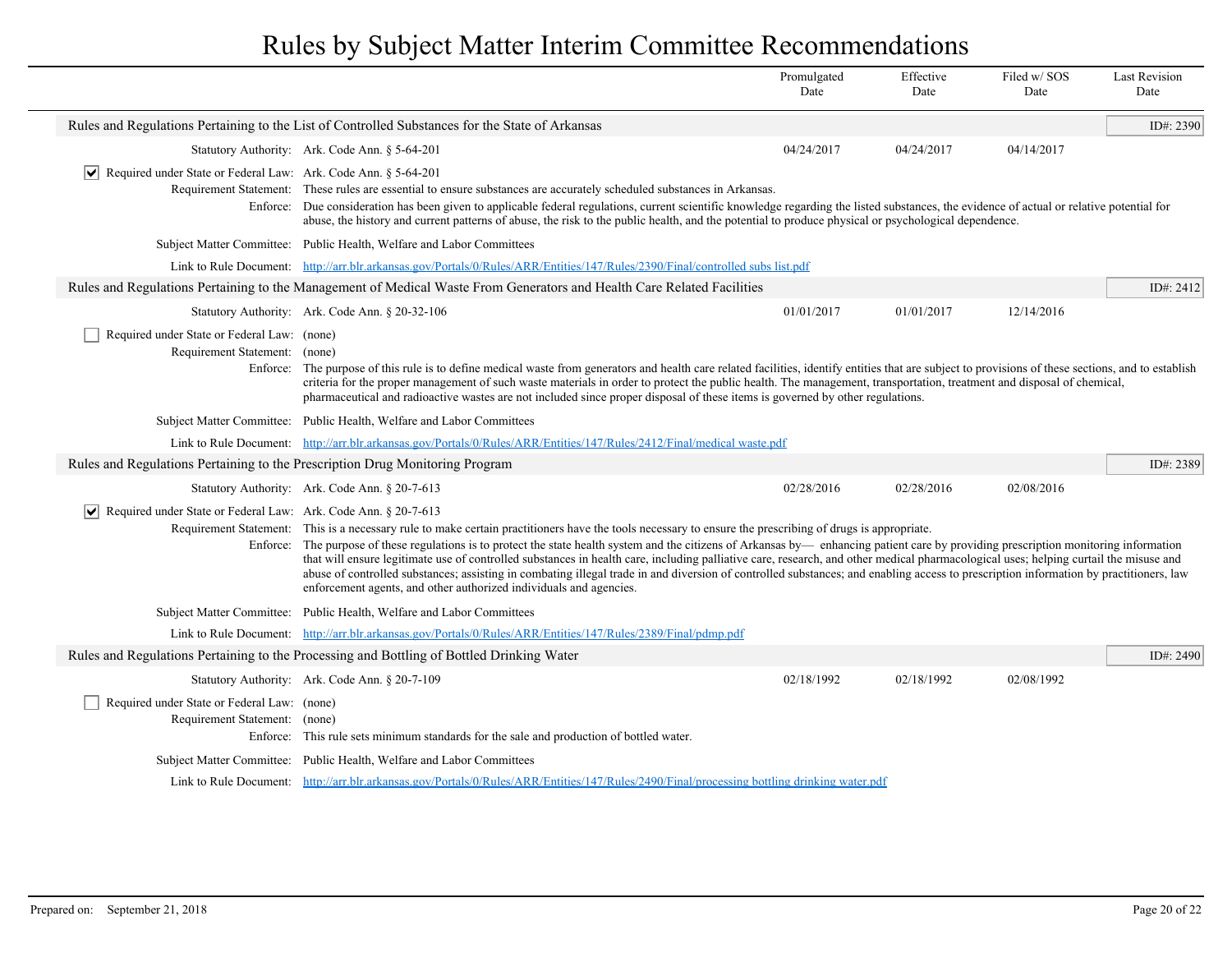|                                                                                          |                                                                                                                                                                                                                                                                                                                                                                                                                                                                                                                                                                                                                                                                                                                                                                                 | Promulgated<br>Date | Effective<br>Date | Filed w/SOS<br>Date | <b>Last Revision</b><br>Date |
|------------------------------------------------------------------------------------------|---------------------------------------------------------------------------------------------------------------------------------------------------------------------------------------------------------------------------------------------------------------------------------------------------------------------------------------------------------------------------------------------------------------------------------------------------------------------------------------------------------------------------------------------------------------------------------------------------------------------------------------------------------------------------------------------------------------------------------------------------------------------------------|---------------------|-------------------|---------------------|------------------------------|
|                                                                                          | Rules and Regulations Pertaining to the Volunteer Licensed Health Care Professionals Immunity Act                                                                                                                                                                                                                                                                                                                                                                                                                                                                                                                                                                                                                                                                               |                     |                   |                     | ID#: 2383                    |
|                                                                                          | Statutory Authority: Ark. Code Ann. § 16-6-201                                                                                                                                                                                                                                                                                                                                                                                                                                                                                                                                                                                                                                                                                                                                  | 03/16/2000          | 03/16/2000        | 03/06/2000          |                              |
| Required under State or Federal Law: (none)<br>Requirement Statement: (none)             | Enforce: The purpose of this rule is to provide for the registration of free or low-cost medical clinics and to provide immunity from civil damages to physicians and licensed healthcare<br>professionals who are rendering free and voluntary professional health care services.                                                                                                                                                                                                                                                                                                                                                                                                                                                                                              |                     |                   |                     |                              |
|                                                                                          | Subject Matter Committee: Public Health, Welfare and Labor Committees                                                                                                                                                                                                                                                                                                                                                                                                                                                                                                                                                                                                                                                                                                           |                     |                   |                     |                              |
|                                                                                          | Link to Rule Document: http://arr.blr.arkansas.gov/Portals/0/Rules/ARR/Entities/147/Rules/2383/Final/volunteer licensed immunity.pdf                                                                                                                                                                                                                                                                                                                                                                                                                                                                                                                                                                                                                                            |                     |                   |                     |                              |
|                                                                                          | Rules and Regulations Pertaining to Tuberculosis Screening for Foreign-Born University and College Students                                                                                                                                                                                                                                                                                                                                                                                                                                                                                                                                                                                                                                                                     |                     |                   |                     | ID#: 2472                    |
|                                                                                          | Statutory Authority: Ark. Code Ann. § 20-7-109                                                                                                                                                                                                                                                                                                                                                                                                                                                                                                                                                                                                                                                                                                                                  | 09/16/2011          | 09/16/2011        | 08/16/2011          |                              |
| Required under State or Federal Law: (none)<br>Requirement Statement: (none)<br>Enforce: | One-third of the world's population is infected with Mycobacterium tuberculosis. Increasing numbers of students from countries where tuberculosis (TB) is much more prevalent<br>than in the United States are attending institutions for higher education in Arkansas. The Department of Health has identified colleges and universities within the State of Arkansas<br>as populations at risk for TB infection. Targeted testing and treatment of individuals with Latent TB Infection (LTBI) or TB disease (active TB) in collaboration with institutions of<br>higher education are effective methods to prevent, control, and eliminate TB among college and university students, faculty, and staff.                                                                     |                     |                   |                     |                              |
|                                                                                          | Subject Matter Committee: Public Health, Welfare and Labor Committees                                                                                                                                                                                                                                                                                                                                                                                                                                                                                                                                                                                                                                                                                                           |                     |                   |                     |                              |
|                                                                                          | Link to Rule Document: http://arr.blr.arkansas.gov/Portals/0/Rules/ARR/Entities/147/Rules/2472/Final/TuberculosisforCollegeStudents.pdf                                                                                                                                                                                                                                                                                                                                                                                                                                                                                                                                                                                                                                         |                     |                   |                     |                              |
| Rules and Regulations Pertaining to Water Operator Licensing                             |                                                                                                                                                                                                                                                                                                                                                                                                                                                                                                                                                                                                                                                                                                                                                                                 |                     |                   |                     | ID#: 2396                    |
|                                                                                          | Statutory Authority: Ark. Code Ann. § 17-51-106                                                                                                                                                                                                                                                                                                                                                                                                                                                                                                                                                                                                                                                                                                                                 | 01/01/2003          | 01/01/2003        | 10/25/2002          |                              |
| Required under State or Federal Law: (none)<br>Requirement Statement: (none)             | Enforce: These regulations are required by federal law. As the primary agency for the federal Safe Drinking Water Act, the Department of Health is required to certify the competency of<br>water system operators. These regulations should be maintained and enforced because they ensure that those employed in operating public water systems are at least minimally<br>knowledgeable and competent.                                                                                                                                                                                                                                                                                                                                                                        |                     |                   |                     |                              |
|                                                                                          | Subject Matter Committee: Public Health, Welfare and Labor Committees                                                                                                                                                                                                                                                                                                                                                                                                                                                                                                                                                                                                                                                                                                           |                     |                   |                     |                              |
|                                                                                          | Link to Rule Document: http://arr.blr.arkansas.gov/Portals/0/Rules/ARR/Entities/147/Rules/2396/Final/water operator license.pdf                                                                                                                                                                                                                                                                                                                                                                                                                                                                                                                                                                                                                                                 |                     |                   |                     |                              |
| Rules Pertaining to Lead-Based Paint Activities                                          |                                                                                                                                                                                                                                                                                                                                                                                                                                                                                                                                                                                                                                                                                                                                                                                 |                     |                   |                     | ID#: 2421                    |
|                                                                                          | Statutory Authority: Ark. Code Ann. § 20-27-2506                                                                                                                                                                                                                                                                                                                                                                                                                                                                                                                                                                                                                                                                                                                                | 09/29/2011          | 09/29/2011        | 09/30/2011          |                              |
| $ \mathbf{v} $ Required under State or Federal Law: Ark. Code Ann. § 20-27-2506          | Requirement Statement: Mandated during the 2011 Arkansas legislative session.<br>Enforce: The Department of Health adopted and now oversees the Arkansas Lead-Based Paint Hazard Regulation, which sets forth certification, licensing, and training requirements for<br>those persons and firms who perform lead-based paint abatement activities and training in the state of Arkansas. The ADH's Lead-Based Paint Program focuses on permanent lead<br>abatement and should not be confused with the Renovation, Repair, and Painting (RRP) Program that is regulated by the federal U.S. Environmental Protection Agency (EPA).<br>However, the EPA retains oversight authority over ADH's Lead-Based Paint Program since the rule is a federal requirement adopted by ADH. |                     |                   |                     |                              |
|                                                                                          | Subject Matter Committee: Public Health, Welfare and Labor Committees                                                                                                                                                                                                                                                                                                                                                                                                                                                                                                                                                                                                                                                                                                           |                     |                   |                     |                              |
|                                                                                          | Link to Rule Document: http://arr.blr.arkansas.gov/Portals/0/Rules/ARR/Entities/147/Rules/2421/Final/lead based paint.pdf                                                                                                                                                                                                                                                                                                                                                                                                                                                                                                                                                                                                                                                       |                     |                   |                     |                              |